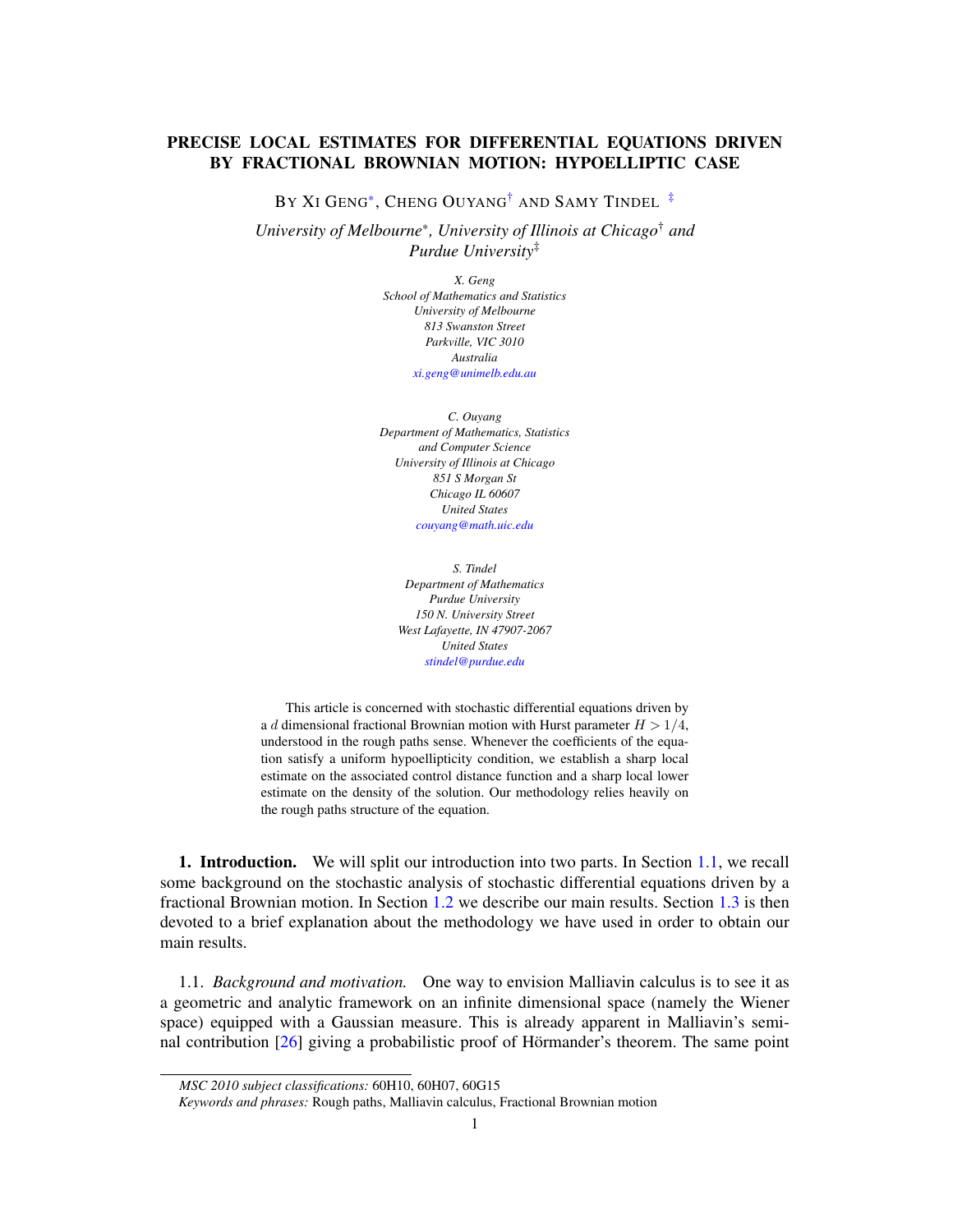of view has then been pushed forward in the celebrated series of papers by Kusuoka and Stroock [\[20,](#page-38-1) [21,](#page-38-2) [22\]](#page-38-3), which set up the basis for densities and probabilities expansions for diffusion processes within this framework.

On the other hand, the original perspective of Lyons' rough path theory (cf. [\[24,](#page-38-4) [25\]](#page-38-5)) is quite different. Summarizing very briefly, it asserts that a reasonable differential calculus with respect to a noisy process  $X$  can be achieved as long as one can define enough iterated integrals of X. One of the first processes to which the theory has been successfully applied is a fractional Brownian motion B with Hurst parameter  $H$ , on which we shall focus in the present paper. The process  $B$  can be seen as a natural generalization of Brownian motion allowing any kind of Hölder regularity. We are interested in the following differential equation driven by  $B$ :

<span id="page-1-1"></span>(1.1) 
$$
\begin{cases} dX_t = \sum_{\alpha=1}^d V_{\alpha}(X_t) dB_t^{\alpha}, & 0 \le t \le 1, \\ X_0 = x \in \mathbb{R}^N. \end{cases}
$$

Here the  $V_\alpha$ 's are  $C^\infty_b$  vector fields, and the Hurst parameter is assumed to satisfy  $H > 1/4$ . In this setting, putting together the results contained in  $[10]$  and  $[25]$ , the stochastic differential equation  $(1.1)$  can be understood in the framework of rough path theory.

With the solution of  $(1.1)$  in hand, a natural problem one can think of is the following: can we extend the aforementioned analytic studies on Wiener's space to the process B? In particular can we complete Kusuoka-Stroock's program in the fractional Brownian motion setting? This question has received a lot of attention in the recent years, and previous efforts along this line include Hörmander type theorems for the process  $X$  defined by [\(1.1\)](#page-1-1) (cf. [\[2,](#page-37-0) [8,](#page-37-1) [9\]](#page-38-7)), some upper Gaussian bounds on the density  $p(t, x, y)$  of  $X_t$  (cf. [\[3,](#page-37-2) [18\]](#page-38-8)), as well as Varadhan type estimates for  $log(p(t, x, y))$  in small time [\[4\]](#page-37-3). One should stress at this point that the road from the Brownian to the fractional Brownian case is far from being trivial. This is essentially due to the lack of independence of the fBm increments and Markov property, as well as to the technically demanding characterization of the Cameron-Martin space whenever B is not a Brownian motion. We shall go back to those obstacles throughout the article.

Our contribution can be seen as a step in the direction mentioned above. More specifically, we shall obtain a sharp local estimate on the associated control distance function and some sharp local bounds for the density of  $X_t$  under hypoelliptic conditions on the vector fields  $V_\alpha$ . This will be achieved thanks to a combination of geometric and analytic tools which can also be understood as a mix of stochastic analysis and rough path theory. We describe our main results more precisely in the next subsection.

<span id="page-1-0"></span>1.2. *Statement of main results.* Let us recall that equation [\(1.1\)](#page-1-1) is our main object of concern. We are typically interested in the degenerate case where the vector fields  $V =$  ${V_1, \ldots, V_d}$  satisfy the *uniform hypoellipticity* assumption to be defined shortly. This is a standard degenerate setting where one can expect that the solution of the SDE [\(1.1\)](#page-1-1) admits a smooth density with respect to the Lebesgue measure. As mentioned in Section [1.1,](#page-0-3) we wish to obtain quantitative information for the density in this context.

We first formulate the uniform hypoellipticity condition which will be assumed throughout the rest of the paper. For  $l \geq 1$ , define  $\mathcal{A}(l)$  to be the set of words over letters  $\{1, \ldots, d\}$  with length at most l (including the empty word), and  $\mathcal{A}_1(l) \triangleq \mathcal{A}(l)\backslash \{\emptyset\}$ . Denote  $\mathcal{A}_1$  as the set of all non-empty words. Given a word  $\alpha \in \mathcal{A}_1$ , we define the vector field  $V_{[\alpha]}$  inductively by  $V_{[i]} \triangleq V_i$  and  $V_{[\alpha]} \triangleq [V_i, V_{[\beta]}]$  for  $\alpha = (i, \beta)$  with i being a letter and  $\beta \in \mathcal{A}_1$ .

UNIFORM HYPOELLIPTICITY ASSUMPTION. *The vector fields*  $(V_1, \ldots, V_d)$  are  $C_b^{\infty}$ , *and there exists an integer*  $l_0 \geq 1$ *, such that* 

<span id="page-1-2"></span>(1.2) 
$$
\inf_{x \in \mathbb{R}^N} \inf_{\eta \in S^{N-1}} \left\{ \sum_{\alpha \in \mathcal{A}_1(l_0)} \langle V_{[\alpha]}(x), \eta \rangle^2_{\mathbb{R}^N} \right\} > 0.
$$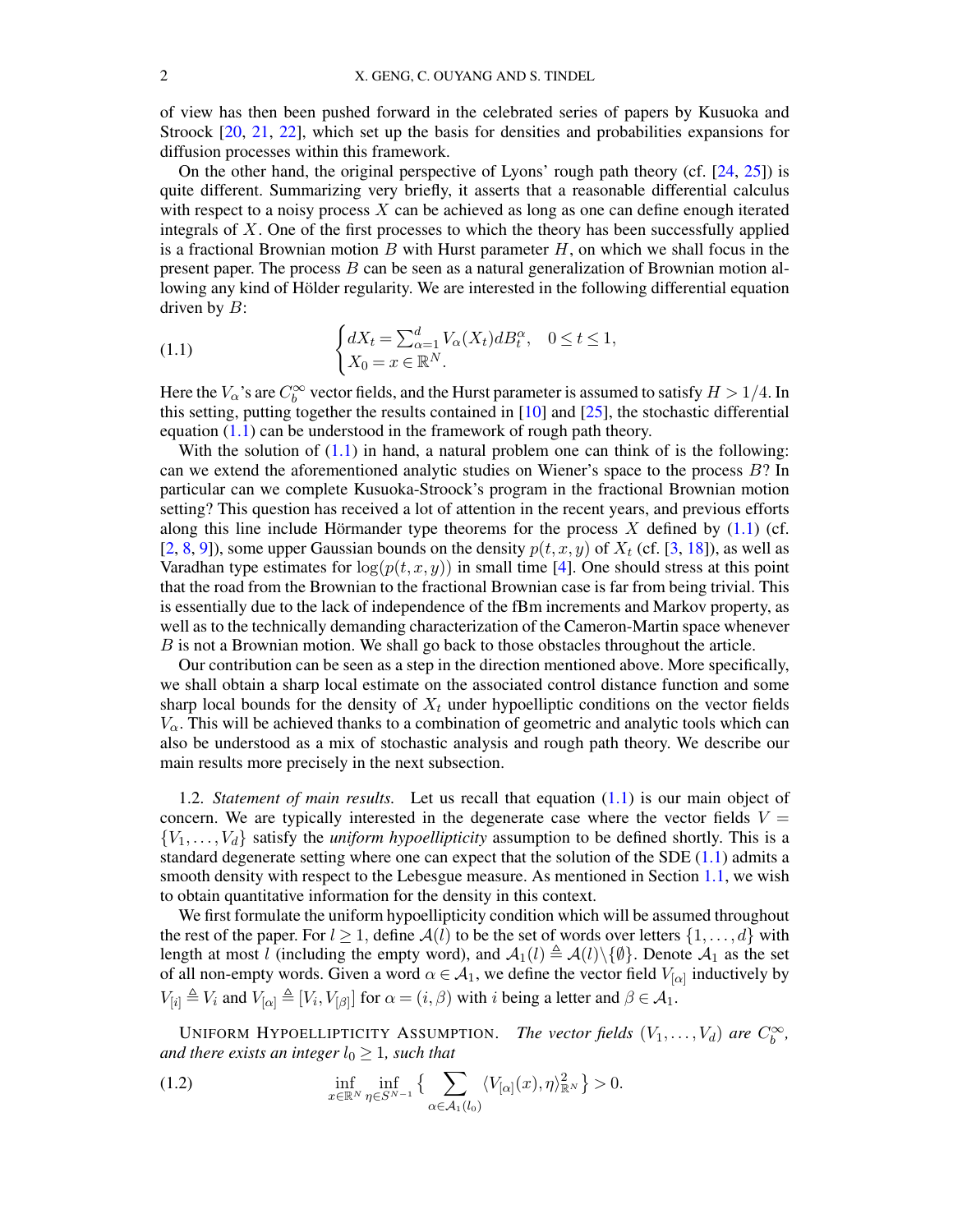*The smallest such*  $l_0$  *is called the hypoellipticity constant for the vector fields.* 

Under condition [\(1.2\)](#page-1-2), it was proved by Cass-Friz [\[8\]](#page-37-1) and Cass-Hairer-Litterer-Tindel [\[9\]](#page-38-7) that the solution to the SDE [\(1.1\)](#page-1-1) admits a smooth density  $y \mapsto p(t, x, y)$  with respect to the Lebesgue measure on  $\mathbb{R}^N$  for all  $(t, x) \in (0, 1] \times \mathbb{R}^N$ . Our contribution aims at getting quantitative small time estimates for  $p(t, x, y)$ .

In order to describe our bounds on the density  $p(t, x, y)$ , let us recall that the small time behavior of  $p(t, x, y)$  is closely related to the so-called control distance function associated with the vector fields. This fact was already revealed in the Varadhan-type asymptotics result proved by Baudoin-Ouyang-Zhang [\[4\]](#page-37-3):

<span id="page-2-0"></span>(1.3) 
$$
\lim_{t \to 0} t^{2H} \log p(t, x, y) = -\frac{1}{2} d(x, y)^2.
$$

The control distance function  $d(x, y)$  in [\(1.3\)](#page-2-0), which plays a prominent role in our paper, is defined as follows.

<span id="page-2-2"></span>DEFINITION 1.1. Let  $\bar{\mathcal{H}}$  be the Cameron-Martin space of the fractional Brownian motion. For any  $h \in \mathcal{H}$ , denote by  $\Phi_t(x;h)$  the solution to the ODE

<span id="page-2-1"></span>(1.4) 
$$
dx_t = \sum_{\alpha=1}^d V_{\alpha}(x_t) dh_t^{\alpha}, \quad 0 \le t \le 1, \text{ with } x_0 = x.
$$

In addition, for  $x, y \in \mathbb{R}^N$  and  $\Phi_t(x; h)$  defined as in [\(1.4\)](#page-2-1) set

(1.5) 
$$
\Pi_{x,y} \triangleq \{h \in \bar{\mathcal{H}} : \Phi_1(x;h) = y\}
$$

to be the space of Cameron-Martin paths which *join* x *to* y *in the sense of differential equations*. The *control distance function*  $d(x, y) = d_H(x, y)$  is defined by

$$
d(x, y) \triangleq \inf \left\{ \|h\|_{\bar{\mathcal{H}}} : h \in \Pi_{x, y} \right\}, \quad x, y \in \mathbb{R}^N.
$$

According to [\(1.3\)](#page-2-0), one can clearly expect that the Cameron-Martin structure and the control distance function will play an important role in understanding the small time behavior of  $p(t, x, y)$ . However, unlike the diffusion case and due to the complexity of the Cameron-Martin structure of a fractional Brownian motion, the function  $d(x, y)$  is far from being a metric and its shape is not clear. Our first main result is thus concerned with the local behavior of  $d(x, y)$ . It establishes a comparison between d and the Euclidian distance.

<span id="page-2-3"></span>THEOREM 1.2. *Under the same assumptions as in Theorem [1.3,](#page-3-0) let*  $l_0$  *be the hypoellipticity constant in assumption* [\(1.2\)](#page-1-2) *and* d *be the control distance given in Definition [1.1.](#page-2-2) There exist constants*  $C_1, C_2, \delta > 0$ *, where*  $C_1, C_2$  *depend only on* H,  $l_0$  *and the vector fields, and where* δ *depends only on*  $l_0$  *and the vector fields, such that* 

<span id="page-2-4"></span>(1.6) 
$$
C_1|x-y| \le d(x,y) \le C_2|x-y|^{\frac{1}{l_0}},
$$

*for all*  $x, y \in \mathbb{R}^N$  *with*  $|x - y| < \delta$ .

With the technique we use to prove Theorem [1.2](#page-2-3) together with some further effort, we are in fact able to establish a stronger result, namely, the local equivalence of  $d$  to the sub-Riemannian distance induced by the vector fields  $\{V_1, \ldots, V_d\}$ . More specifically, let us write the distance given in Definition [1.1](#page-2-2) as  $d_H(x, y)$ , in order to emphasize the dependence on the Hurst parameter  $H$ . Our second main result asserts that all the distances  $d_H$  are locally equivalent.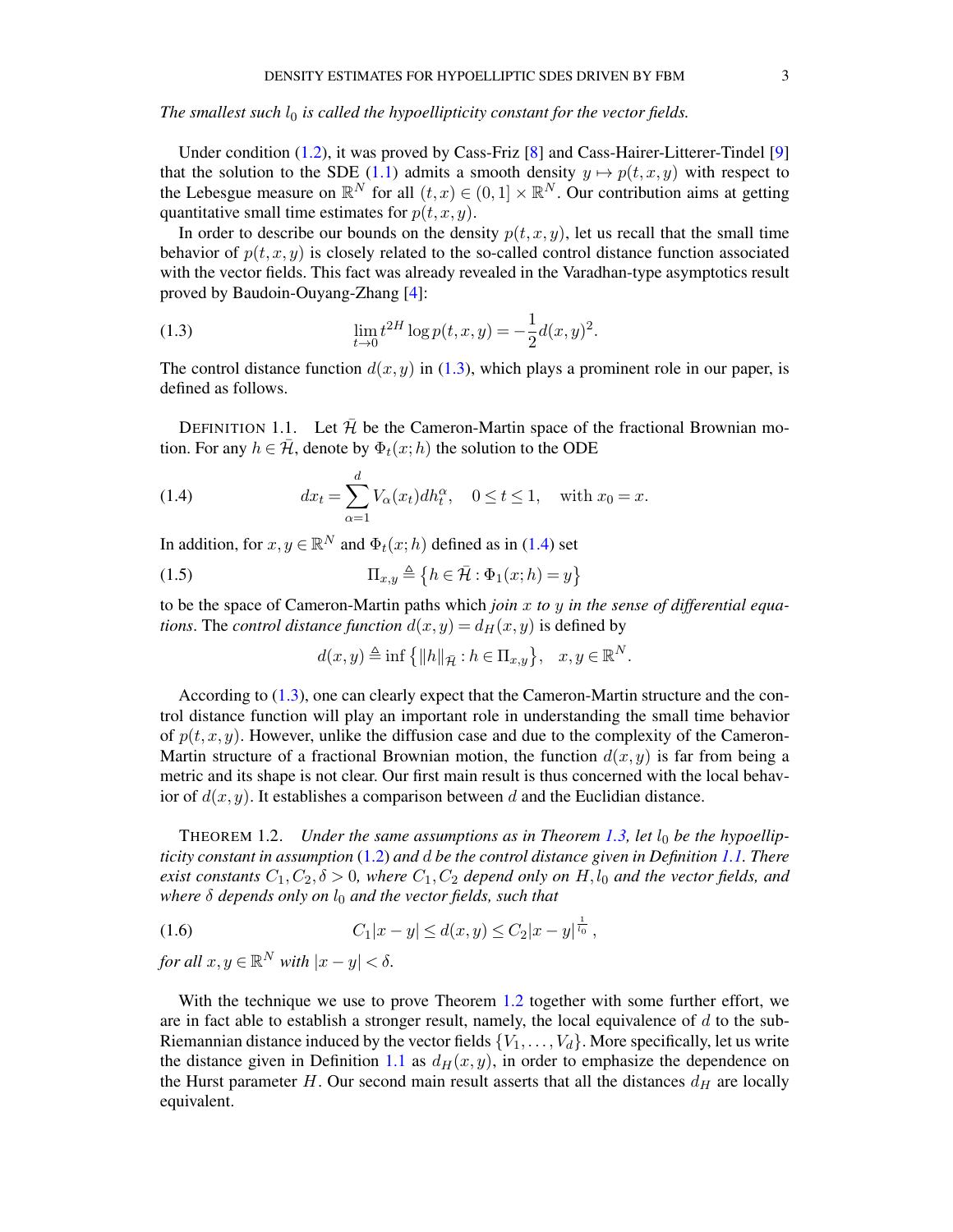<span id="page-3-0"></span>THEOREM 1.3. Assume that the vector fields  $(V_1, \ldots, V_d)$  satisfy the uniform hypoellip*ticity condition* [\(1.2\)](#page-1-2)*. For*  $H \in (1/4, 1)$ *, consider the distance*  $d_H$  *given in Definition [1.1.](#page-2-2) Then for any*  $H_1, H_2 \in (1/4, 1)$ *, there exist constants*  $C = C(H_1, H_2, V) > 0$  *and*  $\delta > 0$  *such that*

(1.7) 
$$
\frac{1}{C}d_{H_1}(x,y) \leq d_{H_2}(x,y) \leq C d_{H_1}(x,y),
$$

*for all*  $x, y \in \mathbb{R}^N$  *with*  $|x - y| < \delta$ . In particular, all distances  $d_H$  are locally equivalent to  $d_{BM} \equiv d_{1/2}$ , where  $d_{BM}$  stands for the controlling distance of the system [\(1.4\)](#page-2-1) driven by a *Brownian motion, i.e. the sub-Riemannian distance induced by the vector fields*  $\{V_1, ..., V_d\}$ .

The local equivalence of distances stated in Theorem [1.3](#page-3-0) plays a crucial role in our later analysis of the density  $p(t, x, y)$ , in particular, in the proof of Theorem [1.6](#page-3-1) below (e.g. see the proof of Lemma [4.15](#page-32-0) below). Moreover, we believe Theorem [1.3](#page-3-0) and the tools we developed in order to prove this theorem may be of independent interest and have other applications as well.

REMARK 1.4. In the special case when [\(1.1\)](#page-1-1) reads as  $dX_t = X_t \otimes dB_t$ , that is, when  $X_t$  is the truncated signature of B up to order  $l > 0$ , it is proved in [\[1\]](#page-37-4) that all  $d_H(x, y)$ are globally equivalent. The proof crucially depends on the fact that the signature of  $B$  is homogeneous with respect to the dilation operator on  $G^{(l)}(\mathbb{R}^d)$ , the free nilpotent Lip group over  $\mathbb{R}^d$  of order l. In the current general nonlinear case, the local equivalence is much more technically challenging. In addition, we think that the global equivalence of the distances  $d_H$ does not hold.

Our third main result asserts that the density  $p(t, x, y)$  of  $X_t$  is strictly positive everywhere whenever  $t > 0$ . It generalizes for the first time the result of [\[3,](#page-37-2) Theorem 1.4] to a general hypoelliptic case, by affirming that Hypothesis 1.2 in that theorem is always verified under our assumption [\(1.2\)](#page-1-2). Recall that a *distribution* over a differentiable manifold is a smooth choice of subspace of the tangent space at every point with constant dimension.

<span id="page-3-2"></span>THEOREM 1.5. Let  $\{V_1, \ldots, V_d\}$  be a family of  $C_b^{\infty}$ -vector fields on  $\mathbb{R}^N$ , which span a distribution over  $\mathbb{R}^N$  and satisfy the uniform hypoellipticity assumption [\(1.2\)](#page-1-2). Let  $X_t^x$  be the solution to the stochastic differential equation  $(1.1)$ , where  $B_t$  is a d-dimensional fractional *Brownian motion with Hurst parameter*  $H > 1/4$ *. Then for each*  $t \in (0,1]$ *, the density of*  $X_t$ *is everywhere strictly positive.*

As we will see in Section [4.1,](#page-24-0) the proof of the above result is based on finite dimensional geometric arguments such as the classical Sard theorem, as well as a general positivity criteria for densities on the Wiener space. After our preprint was released, further results on strict positivity were obtained very recently in [\[23\]](#page-38-9) using the notion of  $K$ -regularity. However, the latter reference focuses exclusively on the strict positivity of density for Gaussian rough differential equations. In contrast, the proof of Theorem [1.5](#page-3-2) comes as a natural and short byproduct of our global approach.

Let us now turn to a description of our last main result. It establishes a sharp local lower estimate for the density function  $p(t, x, y)$  of the solution to the SDE [\(1.1\)](#page-1-1) in small time.

<span id="page-3-1"></span>**THEOREM 1.6.** *Under the uniform hypoellipticity assumption [\(1.2\)](#page-1-2), let*  $p(t, x, y)$  *be the density of the random variable*  $X_t$  *defined by equation* [\(1.1\)](#page-1-1)*. There exist some constants*  $C, \tau > 0$  *depending only on*  $H, l_0$  *and the vector fields*  $V_\alpha$ *, such that* 

<span id="page-3-3"></span>
$$
(1.8) \t\t\t p(t,x,y) \ge \frac{C}{|B_d(x,t^H)|},
$$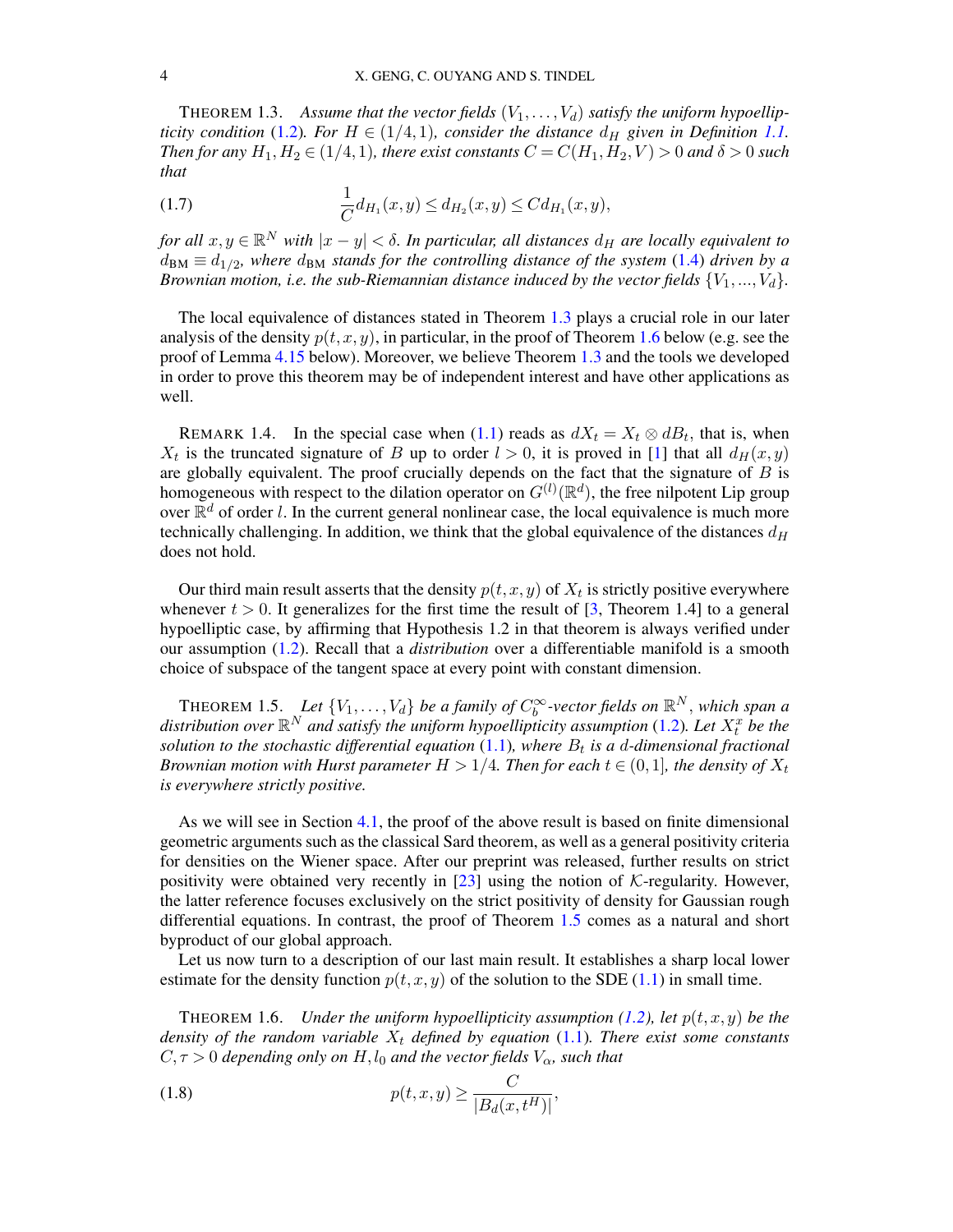*for all*  $(t, x, y) \in (0, 1] \times \mathbb{R}^N \times \mathbb{R}^N$  *satisfying the following local condition involving the distance* d *introduced in Definition [1.1:](#page-2-2)*

$$
d(x, y) \le t^H, \quad \text{and} \quad t < \tau.
$$

*In relation* [\(1.8\)](#page-3-3),  $B_d(x,t^H) \triangleq \{z \in \mathbb{R}^N : d(x,z) < t^H\}$  denotes the ball with respect to the *distance* d *and* | · | *stands for the Lebesgue measure.*

The sharpness of Theorem [1.6](#page-3-1) can be seen from the fractional Brownian motion case, i.e. when  $N = d$  and  $V = Id$ . We also point out that, in terms of uniform local lower estimates, the cone  $d(x, y) \le t^H$  is the regime where the estimate appears to be interesting as it controls the rate of explosion (singularity) of the density as  $t \to 0^+$ . Finally, let us stress again that, the developments of the above main results are intrinsically connected. Indeed, as we will see, the technique we use to prove Theorem [1.2](#page-2-3) will be an essential ingredient for establishing Theorem [1.3.](#page-3-0) In addition, Theorem [1.3](#page-3-0) and Theorem [1.5](#page-3-2) provide two essential ingredients towards the proof of Theorem [1.6.](#page-3-1)

<span id="page-4-0"></span>1.3. *Strategy and outlook.* Let us say a few words about the methodology we have used in order to obtain our main results. Although we will describe our overall strategy with more details in Section [4,](#page-24-1) let us mention here that it is based on the reduction of the problem to a finite dimensional one, plus some geometric type arguments. Let us also highlight the fact that a much simpler strategy can be used for the elliptic case, as explained in our companion paper [\[17\]](#page-38-10).

More specifically, the key point in our proofs is that the solution  $X_t$  to [\(1.1\)](#page-1-1) can be approximated by a simple enough function of the so-called truncated signature of order  $l$  for the fractional Brownian motion B. This object is formally defined, for a given  $l \ge 1$ , as the following  $\oplus_{k=0}^l (\mathbb{R}^d)^{\otimes k}$ -valued process:

$$
\Gamma_t = 1 + \sum_{k=1}^l \int_{0 < t_1 < \dots < t_k < t} dB_{t_1} \otimes \dots \otimes dB_{t_k},
$$

and it enjoys some convenient algebraic and analytic properties. The truncated signature is the main building block of the rough path theory (see e.g  $[25]$ ), and was also used in  $[22]$  in a Malliavin calculus context. Part of our challenge in the current contribution is to combine the properties of the process Γ, together with the Cameron-Martin space structure related to the fractional Brownian motion  $B$ , in order to achieve sharp estimates for the control distance function as well as the density of solution.

As mentioned above, the truncated signature gives rise to a l-th order local approximation of  $X_t$  in a neighborhood of its initial condition x. Namely, if  $V_{(i_1,...,i_k)}$  denotes the composition of  $V_{i_1}$  up to  $V_{i_k}$  considered as differential operators and if we set

<span id="page-4-1"></span>
$$
(1.9) \tF_l(\Gamma_t, x) \triangleq \sum_{k=1}^l \sum_{i_1, \dots, i_k=1}^d V_{(i_1, \dots, i_k)}(x) \int_{0 < t_1 < \dots < t_k < t} dB_{t_1}^{i_1} \dots dB_{t_k}^{i_k},
$$

then classical rough paths considerations assert that  $F_l(\Gamma_t, x)$  is an approximation of order  $t<sup>Hl</sup>$  of  $X_t$  for small t. In the sequel we will heavily rely on some non degeneracy properties of  $F_l$  derived from the uniform hypoelliptic assumption [\(1.2\)](#page-1-2), in order to get the following information:

(i) One can construct a path h in the Cameron-Martin space of B which joins x and any point  $y$  in a small enough neighborhood of  $x$ . This task is carried out thanks to a complex iteration procedure, whose building block is the non-degeneracy of the function  $F_l$ . It is detailed in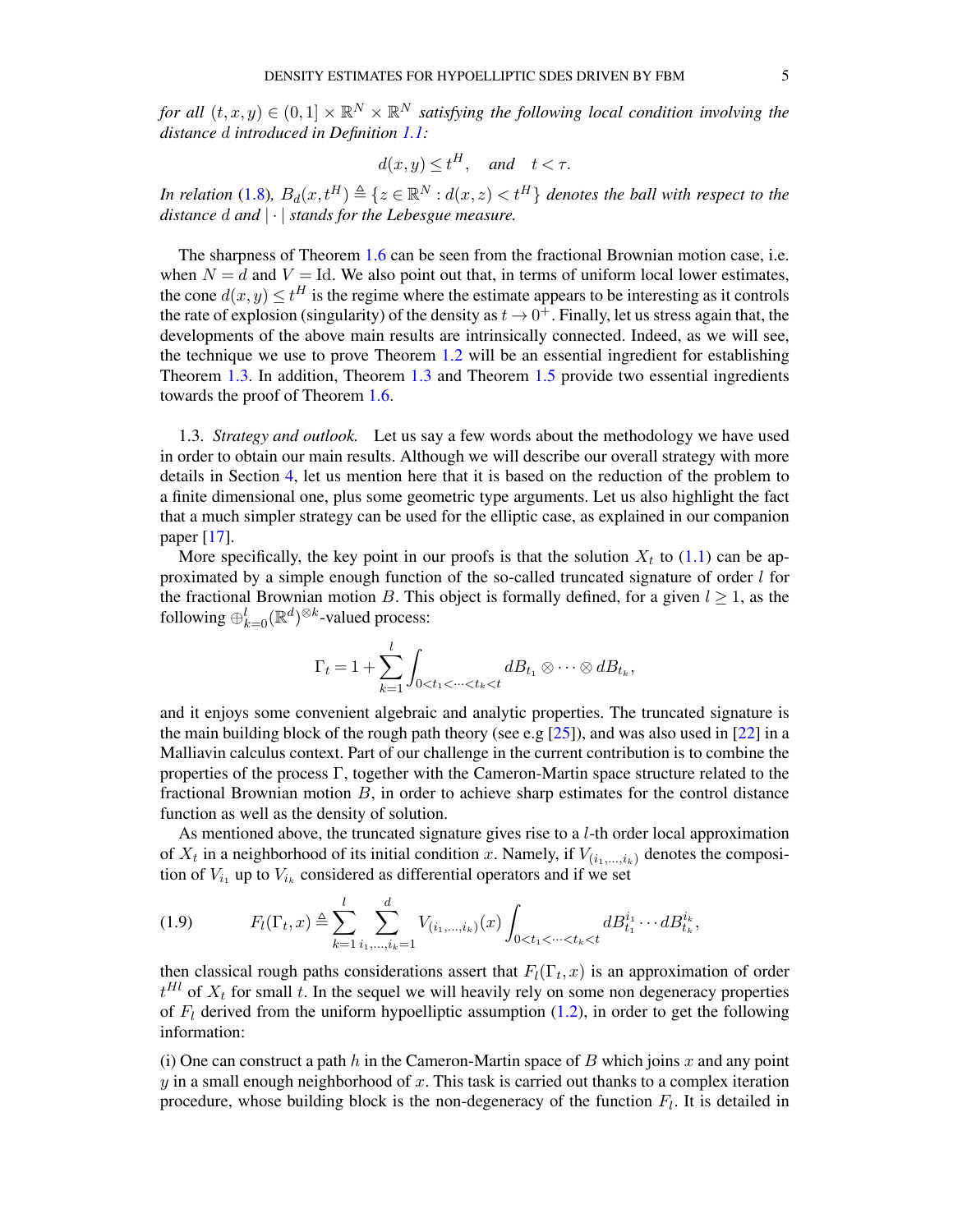Section [3.2.](#page-15-0) In this context, observe that the computation of the Cameron-Martin norm of  $h$ also requires a substantial effort. This will be the key step in order to prove Theorem [1.2](#page-2-3) and Theorem [1.3](#page-3-0) concerning the distance d given in Definition [1.1.](#page-2-2)

(ii) The proof of the lower bound given in Theorem [1.6](#page-3-1) also hinges heavily on the approximation  $F_l$  given by [\(1.9\)](#page-4-1). Indeed, the preliminary results about the density of  $\Gamma_t$ , combined with the non-degeneracy of  $F_l$ , yield good properties for the density of  $F_l(\Gamma_t, x)$ . One is then left with the task of showing that  $F_l(\Gamma_t, x)$  approximates  $X_t$  properly at the density level.

In conclusion, although the steps performed in the remainder of the article might look technically and computationally involved, they rely on a natural combination of analytic and geometric bricks as well as a reduction to a finite dimensional problem. Let us also highlight the fact that our next challenge is to iterate the local estimates presented here in order to get Gaussian type lower bounds for the density  $p(t, x, y)$  of  $X_t$ . This causes some further complications due to the complex (non Markovian) dependence structure for the increments of the fractional Brownian motion B. We defer this important project to a future publication. Eventually, we mention that this note is an abridged and self-contained version of our original draft on the same topic. For further computational details, the reader is referred to [\[16\]](#page-38-11).

REMARK 1.7. As the reader might have observed, our equation  $(1.1)$  does not have a drift component. If one wishes to add a drift  $V_0(X_t) dt$  to the equation, it first means that the approximation function  $F_l$  in [\(1.9\)](#page-4-1) should include mixed integrals involving both  $dt$  and  $dB_t$ differentials. This could possibly be achieved thanks to tree type notation, similarly to what is done e.g in [\[30\]](#page-38-12). Once the approximation map  $F_l$  is constructed, some subtle effects coming from the drift term are observed in the hypoelliptic case and should be taken into account in our density estimates. We refer to [\[6\]](#page-37-5) for an analysis of the small noise asymptotics for the probability of sets A which are *non-horizontally accessible*, meaning that the drift  $V_0$ is needed to reach those sets. Our density bounds should go along the same lines in the hypoelliptic case with drift. As in Kusuoka and Stroock [\[22\]](#page-38-3), we have refrained to incorporate those elaborate developments in the current paper for the sake of conciseness and simplicity. However, they are certainly worth considering for a future contribution.

Organization of the present paper. In Section [2,](#page-5-0) we present some basic notions from the analysis of fractional Brownian motion and rough path theory. In Section [3,](#page-11-0) we develop the proofs of Theorem [1.2](#page-2-3) and Theorem [1.3](#page-3-0) concerning the control distance function. In Section [4,](#page-24-1) we develop the proof of Theorem [1.6](#page-3-1) concerning the density of solution. Theorem [1.5](#page-3-2) is proved in the first key step towards proving Theorem [1.6](#page-3-1) in Section [4.1.](#page-24-0)

NOTATION. Throughout the rest of this paper, we will use "Letter<sub>subscript</sub>" to denote constants whose value depend only on the objects specified in the "subscript" and may differ from line to line. Unless otherwise stated, a constant will implicitly depend on  $H, V, l_0$ . We will always omit the dependence on dimension.

<span id="page-5-0"></span>2. Preliminary results. This section is devoted to some preliminary notions on the stochastic analysis of fractional Brownian motion. We also recall some basic facts about rough path solutions to noisy differential equations.

2.1. *Stochastic analysis of fractional Brownian motion.* Let us start by recalling the definition of fractional Brownian motion.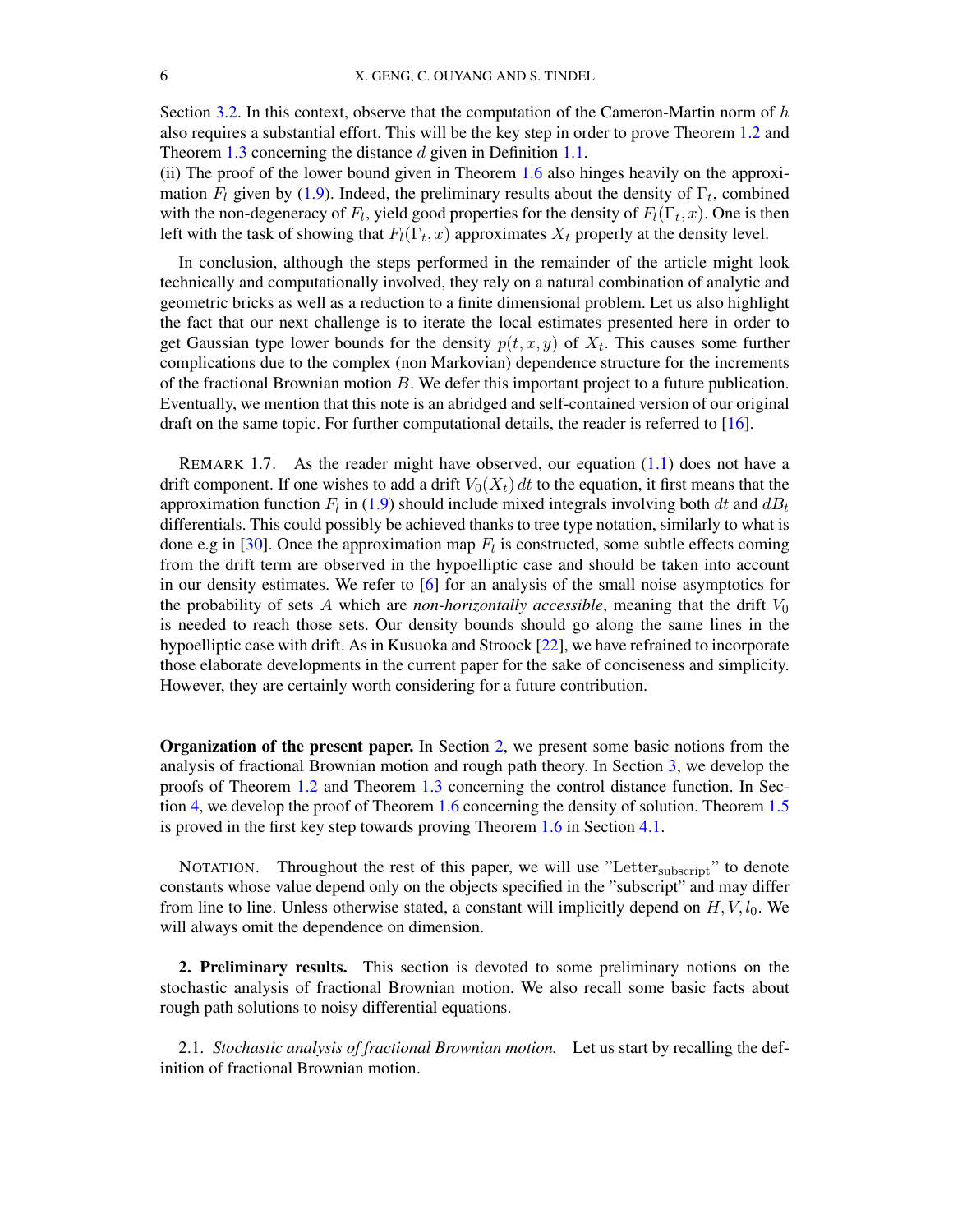DEFINITION 2.1. A d-dimensional *fractional Brownian motion* with Hurst parameter  $H \in (0, 1)$  is an  $\mathbb{R}^d$ -valued continuous centered Gaussian process  $B_t = (B_t^1, \dots, \dot{B}_t^d)$  whose covariance structure is given by

(2.1) 
$$
\mathbb{E}[B_s^i B_t^j] = \frac{1}{2} (s^{2H} + t^{2H} - |s - t|^{2H}) \delta_{ij} \triangleq R(s, t) \delta_{ij}.
$$

This process is defined and analyzed in numerous articles (cf. [\[12,](#page-38-13) [29,](#page-38-14) [31\]](#page-38-15) for instance), to which we refer for further details. We always assume that the fractional Brownian motion  $B$  is defined on a complete probability space  $(\Omega, \mathcal{F}, \mathbb{P})$  where  $\mathcal{F}$  is generated by  $\{B_t : t \in [0, T]\}.$ In this section, we focus on basic stochastic analysis notions which will be used in the sequel.

In order to introduce the Hilbert spaces which will feature in the sequel, we consider a one dimensional fractional Brownian motion  $\{B_t: 0 \le t \le 1\}$  with Hurst parameter  $H \in (0,1)$ defined on  $(\Omega, \mathcal{F}, \mathbb{P})$ . The discussion here can be easily adapted to the multidimensional setting with arbitrary time horizon  $[0, T]$ . Let  $C_1$  be the associated first order Wiener chaos, i.e.  $C_1 \triangleq \overline{\text{Span} \{B_t : 0 \le t \le 1\}}$  in  $L^2(\Omega, \mathbb{P})$ . We will frequently identify a Hilbert space with its dual in the canonical way without further mentioning.

DEFINITION 2.2. Let W be the space of continuous paths  $w : [0,1] \to \mathbb{R}^1$  with  $w_0 = 0$ . Define  $\bar{\mathcal{H}}$  to be the space of elements  $h \in W$  that can be written as

(2.2)  $h_t = \mathbb{E}[B_t Z], \quad 0 \le t \le 1,$ 

where  $Z \in C_1$ . We equip  $\bar{\mathcal{H}}$  with an inner product structure given by

<span id="page-6-0"></span>
$$
\langle h, h' \rangle_{\bar{\mathcal{H}}} \triangleq \mathbb{E}[Z \cdot Z'], \quad h, h' \in \bar{\mathcal{H}},
$$

whenever h, h' are defined by [\(2.2\)](#page-6-0) for two random variables  $Z, Z' \in C_1$ . The Hilbert space  $(\mathcal{H}, \langle \cdot, \cdot \rangle_{\bar{\mathcal{H}}})$  is called the *Cameron-Martin subspace* of the fractional Brownian motion.

One of the advantages of working with fractional Brownian motion is that a convenient analytic description of  $H$  in terms of fractional calculus is available. We refer to the aforementioned references [\[12,](#page-38-13) [29,](#page-38-14) [31\]](#page-38-15) for the definition of fractional derivatives and some further characterizations of  $\overline{\mathcal{H}}$ . We mention one useful fact here: there is an isomorphism K between  $L^2([0,1])$  and  $I_{0+}^{H+1/2}(L^2([0,1]))$  defined by

<span id="page-6-2"></span>
$$
(2.3) \t K\varphi \triangleq \begin{cases} C_H \cdot I_{0^+}^1 \left( t^{H - \frac{1}{2}} \cdot I_{0^+}^{H - \frac{1}{2}} \left( s^{\frac{1}{2} - H} \varphi(s) \right) (t) \right), & H > \frac{1}{2}; \\ C_H \cdot I_{0^+}^{2H} \left( t^{\frac{1}{2} - H} \cdot I_{0^+}^{\frac{1}{2} - H} \left( s^{H - \frac{1}{2}} \varphi(s) \right) (t) \right), & H \le \frac{1}{2}, \end{cases}
$$

where  $C_H$  is a universal constant depending only on H. Then the space  $\bar{\mathcal{H}}$  can be identified with  $I_{0^+}^{H+1/2}(L^2([0,1]))$ , and the Cameron-Martin norm is given by

<span id="page-6-1"></span>
$$
(2.4) \t\t\t ||h||_{\bar{\mathcal{H}}} = ||K^{-1}h||_{L^2([0,1])}.
$$

Next we mention a variational embedding theorem for the Cameron-Martin subspace  $\bar{\mathcal{H}}$ which will be used in a crucial way. The case when  $H > 1/2$  is a simple exercise, while the case when  $H \leq 1/2$  was treated in [\[14\]](#page-38-16). From a pathwise viewpoint, this allows us to integrate a fractional Brownian path against a Cameron-Martin path or vice versa (cf. [\[32\]](#page-38-17)), and to make sense of ordinary differential equations driven by a Cameron-Martin path (cf. [\[24\]](#page-38-4)).

<span id="page-6-3"></span>PROPOSITION 2.3. *If*  $H > \frac{1}{2}$ , then  $\bar{\mathcal{H}} \subseteq C_0^H([0,1];\mathbb{R}^d)$ , the space of H-Hölder continu*ous paths.* If  $H \leq \frac{1}{2}$  $\frac{1}{2}$ , then for any  $q>\left(H+1/2\right)^{-1}$ , we have  $\bar{\mathcal{H}}\subseteq C_0^{q\text{-}\mathrm{var}}$  $\binom{q\text{-}\mathrm{var}}{0}([0,1];\mathbb{R}^d)$ , the space *of continuous paths with finite* q*-variation. In addition, the above inclusions are continuous embeddings.*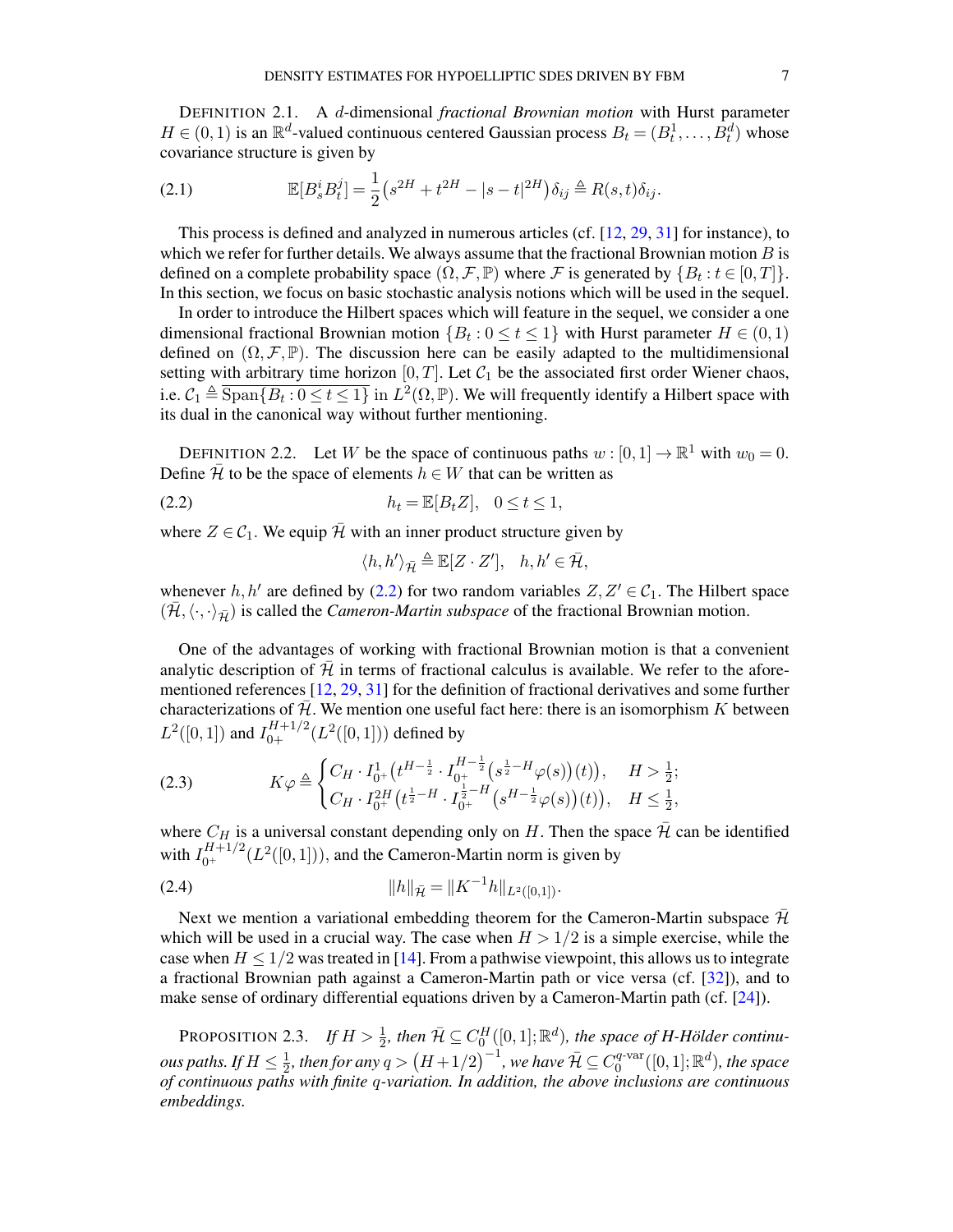For the sake of conciseness, we only recall a few notation on Malliavin calculus which feature prominently in our future considerations. The reader is referred to [\[29\]](#page-38-14) for a thorough introduction to Malliavin calculus techniques. We use  $D<sub>h</sub>$  to denote the Malliavin derivative along a direction  $h \in \bar{\mathcal{H}}$ . Respectively, higher order derivatives are denoted by  $\mathbf{D}_{h_1,...,h_k}^k$ . The corresponding Sobolev spaces are written as  $\mathbb{D}^{k,p}(\bar{\mathcal{H}})$ , and we also set  $\mathbb{D}^{\infty}(\bar{\mathcal{H}}) = \cap_{p\geq 1} \cap_{k\geq 1}$  $\mathbb{D}^{k,p}(\bar{\mathcal{H}}).$ 

DEFINITION 2.4. Let  $F = (F^1, \ldots, F^n)$  be a random vector whose components are in  $\mathbb{D}^{\infty}(\overline{\mathcal{H}})$ . Define the *Malliavin covariance matrix* of F by

(2.5) 
$$
\gamma_F = (\langle \mathbf{D} F^i, \mathbf{D} F^j \rangle_{\bar{\mathcal{H}}})_{1 \leq i,j \leq n}.
$$

Then F is said to be *non-degenerate* if  $\gamma_F$  is invertible a.s. and

$$
(\det \gamma_F)^{-1} \in \cap_{p \ge 1} L^p(\Omega).
$$

It is a fundamental result in Malliavin calculus that the law of a non-degenerate random vector F admits a smooth density with respect to the Lebesgue measure on  $\mathbb{R}^n$  (cf. [\[29,](#page-38-14) Theorem 2.1.4]).

<span id="page-7-3"></span>2.2. *Free nilpotent groups.* Next, we introduce some basic algebraic structure that plays an essential role in the rough path analysis of equation  $(1.1)$ . The reader is referred to  $[15]$ for a more systematic presentation. We start with the following notation.

<span id="page-7-0"></span>NOTATION 2.5. The truncated tensor algebra of order  $l$  over  $\mathbb{R}^d$  is denoted by  $T^{(l)}$ . Under addition and tensor product,  $(T^{(l)}, +, \otimes)$  is an associative algebra. The set of homogeneous Lie polynomials of degree k is denoted as  $\mathcal{L}_k$ , and the free nilpotent Lie algebra of order l is denoted as  $\mathfrak{g}^{(l)}$ . The exponential map on  $T^{(l)}$  is defined by

(2.6) 
$$
\exp(a) \triangleq \sum_{k=0}^{\infty} \frac{1}{k!} a^{\otimes k} \in T^{(l)},
$$

where the sum is indeed locally finite and hence well-defined.  $T^{(l)}$  is equipped with a natural inner product induced by the Euclidean structure on  $\mathbb{R}^d$  and the Hilbert-Schmidt tensor norm on each of the tensor products. To be more precise, the inner product on  $(\mathbb{R}^d)^{\otimes k}$  is induced by

<span id="page-7-1"></span> $\langle v_1 \otimes \cdots \otimes v_k, w_1 \otimes \cdots \otimes w_k \rangle_{\langle \mathbb{R}^d \rangle^{\otimes k}} \triangleq \langle v_1, w_1 \rangle_{\mathbb{R}^d} \cdots \langle v_k, w_k \rangle_{\mathbb{R}^d}$ .

The components  $(\mathbb{R}^d)^{\otimes k}$  and  $(\mathbb{R}^d)^{\otimes m}$   $(k \neq m)$  are assumed to be orthogonal.

The following algebraic structure is critical in rough path theory.

DEFINITION 2.6. The *free nilpotent Lie group*  $G^{(l)}$  of order *l* is defined by

$$
G^{(l)} \triangleq \exp(\mathfrak{g}^{(l)}) \subseteq T^{(l)}.
$$

The exponential function is a diffeomorphism under which  $g^{(l)}$  in Notation [2.5](#page-7-0) is the Lie algebra of  $G^{(l)}$ .

It will be useful in the sequel to have some basis available for the algebras introduced above. Recall that  $A(l)$  (respectively,  $A_1(l)$ ) denotes the set of words (respectively, nonempty words) over  $\{1, \dots, d\}$  of length at most l. We set  $e_{(\emptyset)} \triangleq 1$ , and for each word  $\alpha =$  $(i_1, \ldots, i_r) \in \mathcal{A}_1(l)$ , we set

<span id="page-7-2"></span>(2.7)  $e_{(\alpha)} \triangleq e_{i_1} \otimes \cdots \otimes e_{i_r}$ , and  $e_{[\alpha]} \triangleq [e_{i_1}, \cdots [e_{i_{r-2}}, [e_{i_{r-1}}, e_{i_r}]]]$ ,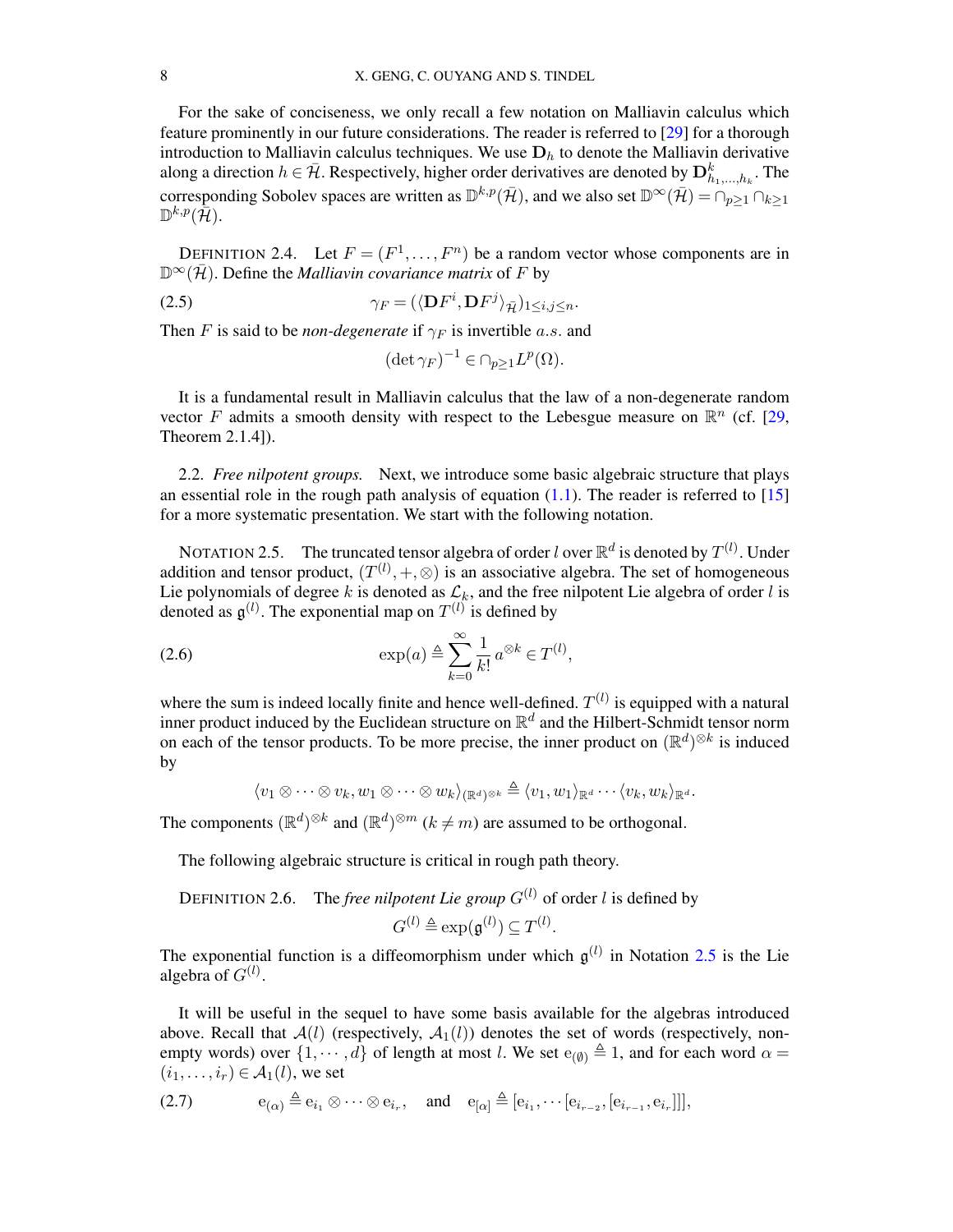where  $\{e_1,\ldots,e_d\}$  denotes the canonical basis of  $\mathbb{R}^d$ . Then  $\{e_{(\alpha)} : \alpha \in \mathcal{A}(l)\}\)$  forms an orthonormal basis of  $T^{(l)}$  under the Hilbert-Schmidt tensor norm. In addition, we also have  $\mathfrak{g}^{(l)} = \text{Span}\{e_{[\alpha]} : \alpha \in \mathcal{A}_1(l)\}.$ 

As a closed subspace,  $\mathfrak{g}^{(l)}$  inherits a canonical Hilbert structure from  $T^{(l)}$  which makes it into a flat Riemannian manifold. The associated volume measure  $du$  (the Lebesgue measure) on  $\mathfrak{g}^{(l)}$  is left invariant with respect to the product induced from the group structure on  $G^{(l)}$  through the exponential diffeomorphism. In addition, for each  $\lambda > 0$ , there is a dilation operation  $\delta_{\lambda}: T^{(l)} \to T^{(l)}$  induced by  $\delta_{\lambda}(a) \triangleq \lambda^k a$  if  $a \in (\mathbb{R}^d)^{\otimes k}$ , which satisfies the relation  $\delta_\lambda \circ \exp = \exp \circ \delta_\lambda$  when restricted on  $\mathfrak{g}^{(l)}$ . Thanks to the fact that  $\delta_\lambda(a) = \lambda^k a$  for any  $a \in (\mathbb{R}^d)^{\otimes k}$  and recalling that  $\mathcal{L}_k$  is introduced in Notation [2.5,](#page-7-0) one can easily show that

<span id="page-8-3"></span>(2.8) 
$$
du \circ \delta_{\lambda}^{-1} = \lambda^{-\nu} du
$$
, where  $\nu \triangleq \sum_{k=1}^{l} k \dim(\mathcal{L}_k)$ .

We always fix the Euclidean norm on  $\mathbb{R}^d$  in the remainder of the paper. As far as the free nilpotent group  $G^{(l)}$  is concerned, there are several useful metric structures. Among them we will use an extrinsic metric  $\rho_{\rm HS}$  which can be defined easily due to the fact that  $G^{(l)}$  is a subspace of  $T^{(l)}$ . Namely for  $g_1, g_2 \in G^{(l)}$  we set:

<span id="page-8-1"></span>(2.9) 
$$
\rho_{\text{HS}}(g_1, g_2) \triangleq ||g_2 - g_1||_{\text{HS}}, \quad g_1, g_2 \in G^{(l)},
$$

where the right hand side is induced from the Hilbert-Schmidt norm on  $T^{(l)}$ .

2.3. *Path signatures and the fractional Brownian rough path.* The stochastic differential equation  $(1.1)$  driven by a fractional Brownian motion B is standardly solved in the rough paths sense. In this section we recall some basic facts about this notion of solution. We will also give some elements of rough paths expansions, which are at the heart of our methodology in the present paper.

The link between free nilpotent groups and noisy equations like  $(1.1)$  is made through the notion of signature. Recall that a continuous map  $\mathbf{x}: \{(s,t) \in [0,1]^2: s \le t\} \to T^{(l)}$  is called a *multiplicative functional* if for  $s < u < t$  one has  $\mathbf{x}_{s,t} = \mathbf{x}_{s,u} \otimes \mathbf{x}_{u,t}$ . A particular occurrence of this kind of map is given when one considers a path  $w$  with finite variation and sets for  $s \leq t$ ,

<span id="page-8-2"></span>
$$
\mathbf{w}_{s,t}^n = \int_{s < u_1 < \dots < u_n < t} dw_{u_1} \otimes \dots \otimes dw_{u_n}.
$$

Then the so-called *truncated signature path* of order  $l$  associated with  $w$  is the functional  $S_l(w)_{\cdot,\cdot} : \{(s,t) \in [0,1]^2 : s \le t\} \to T^{(l)}$  defined by

<span id="page-8-0"></span>(2.11) 
$$
S_l(w)_{s,t} := 1 + \sum_{n=1}^l \mathbf{w}_{s,t}^n.
$$

It can be shown that the functional  $S_l(w)$ , is multiplicative and takes values in the free nilpotent group  $G^{(l)}$ . The *truncated signature* of order  $l$  for  $w$  is the tensor element  $S_l(w)_{0,1}$   $\in$  $G^{(l)}$ . It is simply denoted as  $S_l(w)$ .

A rough path can be seen as a generalization of the truncated signature path [\(2.11\)](#page-8-0) to the non-smooth situation. Specifically, the definition of Hölder rough paths can be summarized as follows.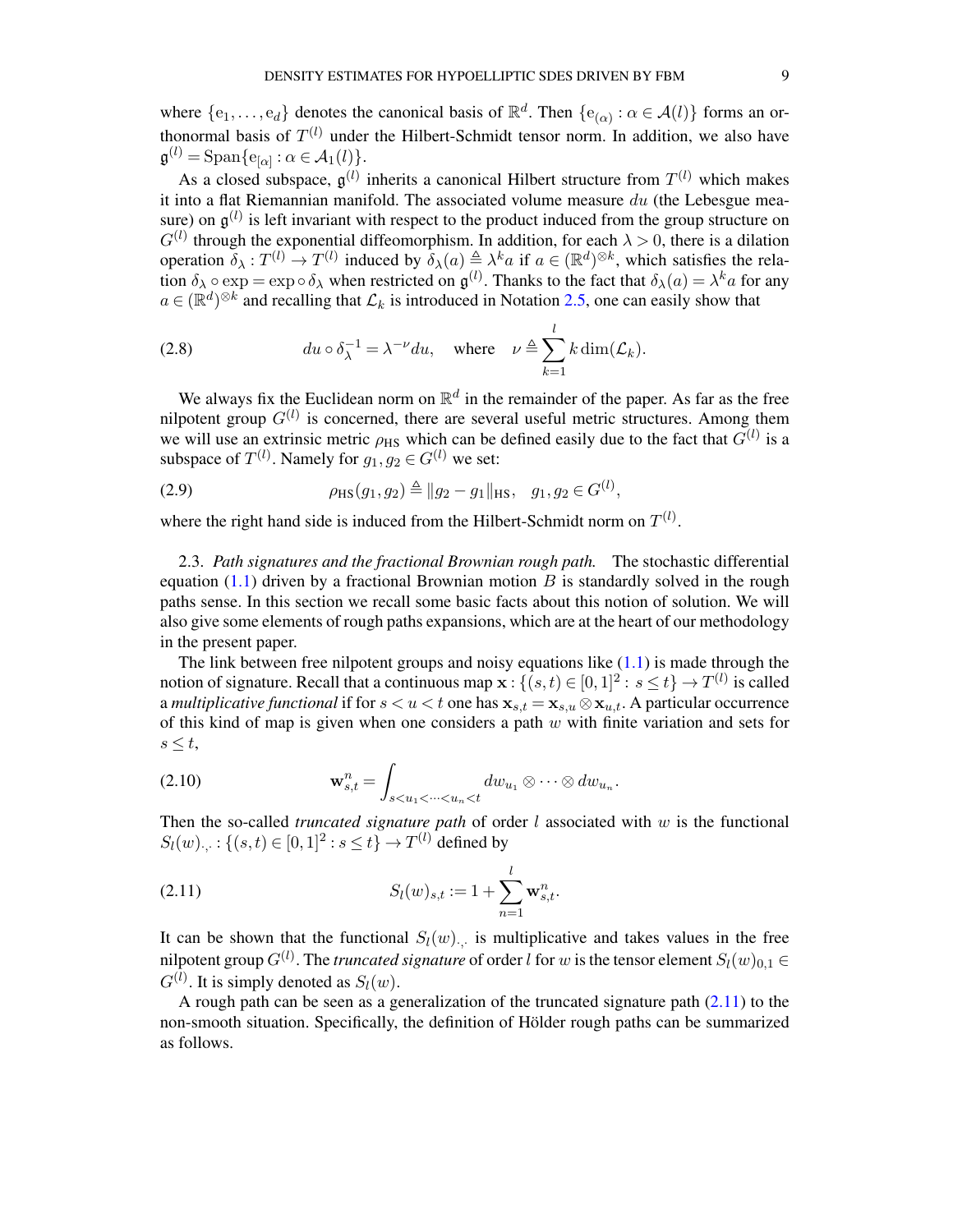DEFINITION 2.7. Let  $\gamma \in (0, 1)$ . The space of *weakly geometric*  $\gamma$ -Hölder rough paths is the set of multiplicative functionals  $\mathbf{x}$  :  $\{ (s,t) \in [0,1]^2 : s \le t \} \rightarrow G^{[1/\gamma]}$  such that

$$
(2.12) \t\t ||\mathbf{x}||_{\gamma; \text{HS}} \triangleq \sum_{i=1}^{\left[1/\gamma\right]} \sup_{0 \le s < t \le 1} \frac{\|\mathbf{x}_{s,t}^i\|_{\text{HS}}}{|t - s|^{i\gamma}} < \infty.
$$

An important subclass of weakly geometric  $\gamma$ -Hölder rough paths is the set of *geometric*  $\gamma$ -Hölder rough paths. These are multiplicative paths x with values in  $G^{[1/\gamma]}$  such that  $\|\mathbf{x}\|_{\gamma;\text{HS}}$ is finite and such that there exists a sequence  $\{x_\varepsilon : \varepsilon > 0\}$  with  $x_\varepsilon \in C^\infty([0,1];\mathbb{R}^d)$  satisfying

(2.13) 
$$
\lim_{\varepsilon \to 0} \|\mathbf{x} - S_{[1/\gamma]}(x_{\varepsilon})\|_{\gamma; \text{HS}} = 0.
$$

The notion of signature allows us to define a more intrinsic notion of distance on the free group  $G^{(l)}$ . This metric, known as the *Carnot-Caratheodory metric*, is defined by

$$
\rho_{\rm CC}(g_1, g_2) \triangleq ||g_1^{-1} \otimes g_2||_{\rm CC}, \quad g_1, g_2 \in G^{(l)},
$$

where the CC-norm  $\|\cdot\|_{CC}$  is defined by

<span id="page-9-0"></span>(2.14) 
$$
||g||_{\text{CC}} \triangleq \inf \{ ||w||_{1-\text{var}} : w \in C^{1-\text{var}}([0,1]; \mathbb{R}^d) \text{ and } S_l(w) = g \}.
$$

It can be shown that the infimum in  $(2.14)$  is attainable.

<span id="page-9-3"></span>REMARK 2.8. It is well-known that for any  $g \in G^{(l)}$ , one can find a piecewise linear path w such that  $S_l(w) = g$  (cf. [\[15\]](#page-38-18) for instance). In addition, a simple reparametrization allows one to take  $w$  to be smooth with derivative compactly supported in  $(0, 1)$ .

The HS and CC metrics are equivalent as seen from the following so-called *ball-box estimate* (cf. [\[15,](#page-38-18) Proposition 7.49]).

<span id="page-9-2"></span>PROPOSITION 2.9. Let  $\rho_{\text{HS}}$  and  $\rho_{\text{CC}}$  be the distances on  $G^{(l)}$  respectively defined by [\(2.9\)](#page-8-1) *and* [\(2.14\)](#page-9-0)*. For each*  $l \geq 1$ *, there exists a constant*  $C = C_l > 0$ *, such that* 

$$
(2.15) \qquad \rho_{\rm CC}(g_1, g_2) \le C \max \left\{ \rho_{\rm HS}(g_1, g_2), \rho_{\rm HS}(g_1, g_2) \right\}^{\frac{1}{l}} \cdot \max \{ 1, \|g_1\|_{\rm CC}^{1-\frac{1}{l}} \} \right\}
$$

*and*

<span id="page-9-4"></span>
$$
\rho_{\rm HS}(g_1, g_2) \le C \max \left\{ \rho_{\rm CC}(g_1, g_2)^l, \rho_{\rm CC}(g_1, g_2) \cdot \max\{1, \|g_1\|_{\rm CC}^{l-1}\} \right\}
$$

 $for\ all\ g_1,g_2\in G^{(l)}.$  In particular,

$$
||g||_{\text{CC}} \le 1 \implies ||g - \mathbf{1}||_{\text{HS}} \le C||g||_{\text{CC}}
$$

*and*

$$
||g-1||_{\text{HS}} \le 1 \implies ||g||_{\text{CC}} \le C||g-1||_{\text{HS}}^{\frac{1}{t}}.
$$

One of the main application of rough path theory is to extend most stochastic calculus tools to a large class of Gaussian processes. The following result, borrowed from [\[10,](#page-38-6) [14\]](#page-38-16), establishes this link for fractional Brownian motion.

<span id="page-9-1"></span>PROPOSITION 2.10. *Let* B *be a fractional Brownian motion with Hurst parameter* H > 1/4. Then *B* admits a lift **B** as a geometric rough path of order  $[1/\gamma]$  for any  $\gamma < H$ .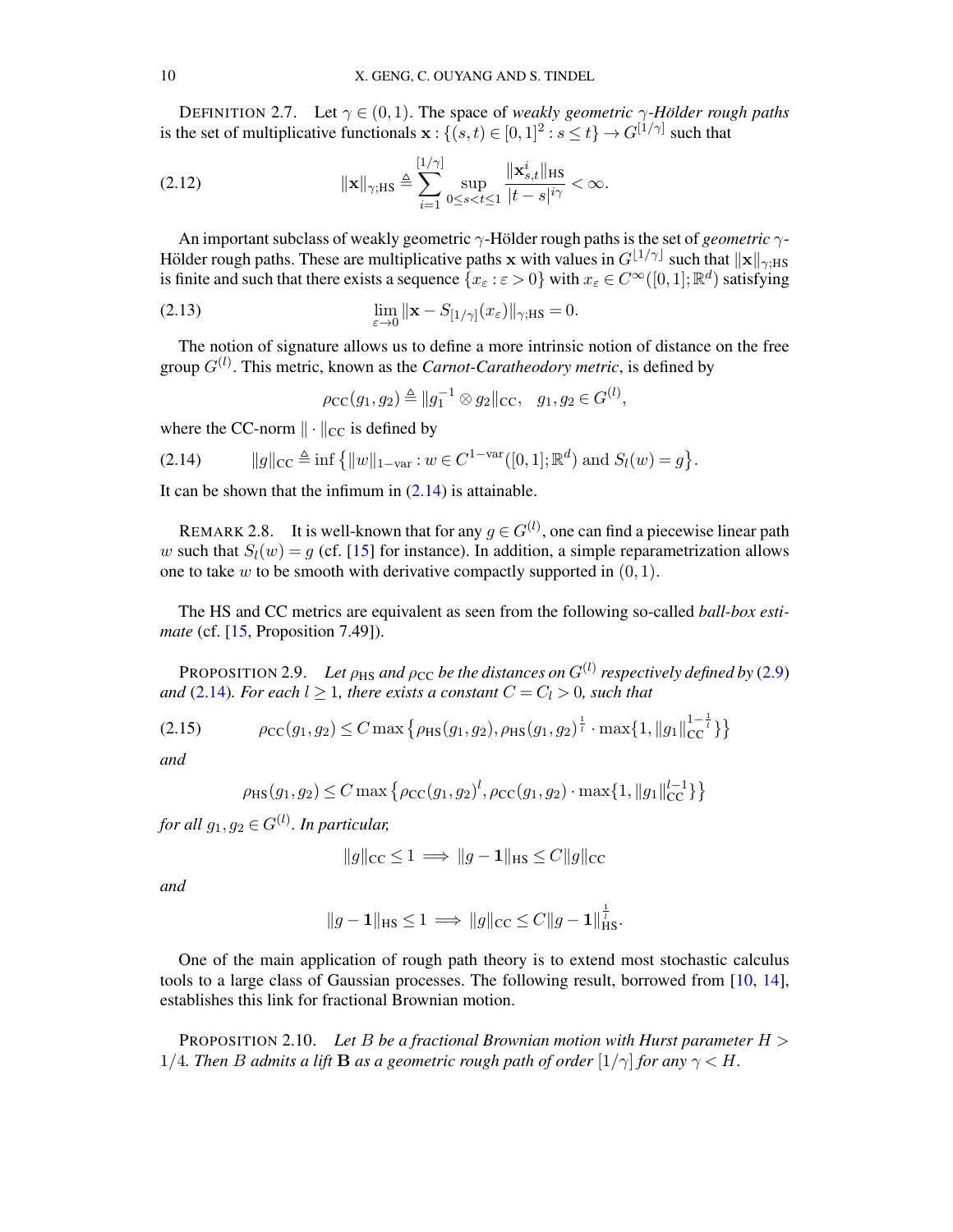Let us now turn to the definition of rough differential equations. There are several equivalent ways to introduce this notion, among which we will choose to work with Taylor type expansions, since they are more consistent with our later developments. To this aim, let us first consider a bounded variation path  $w$  and the following ordinary differential equation driven by  $w$ :

<span id="page-10-0"></span>(2.16) 
$$
dx_t = \sum_{\alpha=1}^d V_{\alpha}(x_t) dw_t^{\alpha},
$$

where the  $V_{\alpha}$ 's are  $C_b^{\infty}$  vector fields. For any given word  $\alpha = (i_1, \dots, i_r)$  over the letters  $\{1,\ldots,d\}$ , define the vector field  $V_{(\alpha)} \triangleq (V_{i_1} \cdots (V_{i_{r-2}}(V_{i_{r-1}} V_{i_r})))$ , where we have identified a vector field with a differential operator, so that  $V_iV_j$  means differentiating  $V_j$  along direction  $V_i$ . Classically, a *formal Taylor expansion* of the solution  $x_t$  to [\(2.16\)](#page-10-0) is given by

<span id="page-10-2"></span>
$$
(2.17) \t x_{s,t} \sim \sum_{k=1}^{\infty} \sum_{i_1,\dots,i_k=1}^d V_{(i_1,\dots,i_k)}(x_s) \int_{s < u_1 < \dots < u_k < t} dw_{u_1}^{i_1} \dots dw_{u_k}^{i_k},
$$

where we have set  $x_{s,t} = x_t - x_s$ . This expansion can be rephrased in more geometrical terms. Specifically, we define the following Taylor approximation function on  $\mathfrak{g}^{(l)}$ . Recall that the sets of words  $A(l), A_1(l)$  are introduced at the beginning of Section [1.2.](#page-1-0)

<span id="page-10-1"></span>DEFINITION 2.11. For each  $l \geq 1$ , we define the *Taylor approximation function*  $F_l$ :  $\mathfrak{g}^{(l)} \times \mathbb{R}^N \to \mathbb{R}^N$  of order l associated with the ODE [\(2.16\)](#page-10-0) by

<span id="page-10-5"></span>
$$
F_l(u, x) \triangleq \sum_{\alpha \in \mathcal{A}_1(l)} V_{(\alpha)}(x) \cdot (\exp u)^{\alpha}, \quad (u, x) \in \mathfrak{g}^{(l)} \times \mathbb{R}^N,
$$

where the exponential function is defined on  $T^{(l)}$  by [\(2.6\)](#page-7-1) and  $(\exp(u))^{\alpha}$  is the coefficient of  $\exp(u)$  with respect to the tensor basis element  $e_{(\alpha)}$  introduced in [\(2.7\)](#page-7-2). We also say that  $u \in \mathfrak{g}^{(l)}$  joins x to y in the sense of Taylor approximation if  $y = x + F_l(u, x)$ .

With Definition [2.11](#page-10-1) in hand, we can recast the formal expansion  $(2.17)$  (truncated at an arbitrary degree  $l$ ) in the following way:

(2.18) 
$$
x_{s,t} \sim F_l(\log(S_l(w)_{s,t}), x_s),
$$

where the function log is the inverse of the exponential map for  $G^{(l)}$ , and  $S_l(w)_{s,t}$  is the truncated signature path of w defined by  $(2.11)$ . In order to define rough differential equations, a natural idea is to extend this approximation scheme to rough paths. We get a definition which is stated below in the fractional Brownian motion case.

<span id="page-10-3"></span>DEFINITION 2.12. Let B be a fractional Brownian motion with Hurst parameter  $H >$ 1/4, and consider its rough path lift **B** as in Proposition [2.10.](#page-9-1) Let  $\{V_\alpha : 1 \le \alpha \le d\}$  be a family of  $C_b^{\infty}$  vector fields on  $\mathbb{R}^N$ . We say that X is a *solution to the rough differential equation* [\(1.1\)](#page-1-1) if for all  $(s,t) \in [0,1]^2$  such that  $s < t$  we have

(2.19) 
$$
X_{s,t} = F_{[1/\gamma]-1} \big( \log \big( S_{[1/\gamma]-1}(\mathbf{B})_{s,t} \big), X_s \big) + R_{s,t},
$$

where  $R_{s,t}$  is an  $\mathbb{R}^N$ -valued remainder such that there exists  $\varepsilon > 0$  satisfying

<span id="page-10-4"></span>
$$
\sup_{0\leq s
$$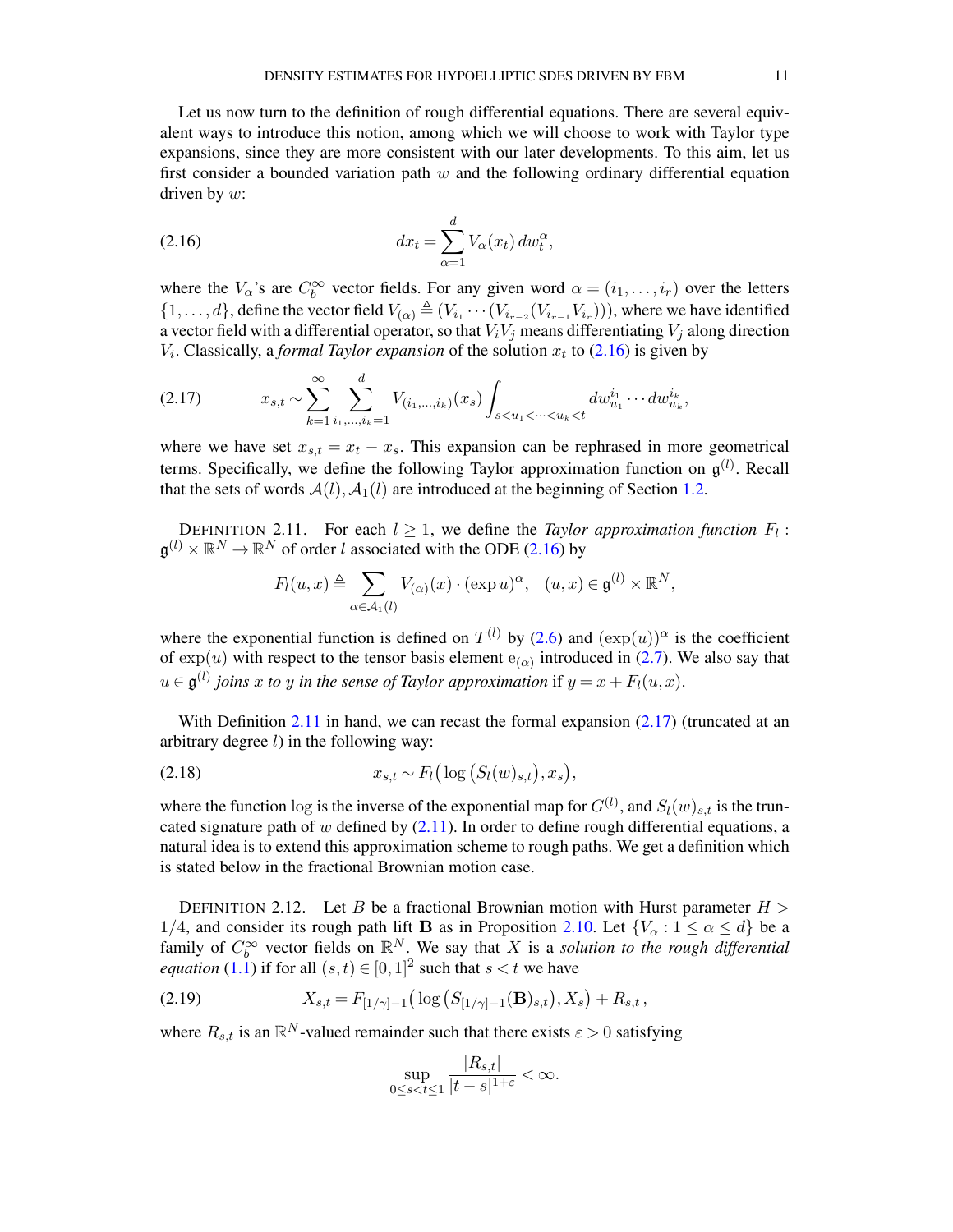Roughly speaking, Definition [2.12](#page-10-3) says that the expansion of the solution  $X$  to a rough differential equation should coincide with  $(2.17)$  up to a remainder with Hölder regularity greater than 1. This approach goes back to Davie [\[11\]](#page-38-19), and it can be shown to coincide with more classical notions of solutions. The following existence and uniqueness result is fundamental in rough path theory.

PROPOSITION 2.13. *Under the same conditions as in Definition [2.12,](#page-10-3) there exists a unique solution to equation* [\(1.1\)](#page-1-1) *understood in the sense of* [\(2.19\)](#page-10-4)*.*

<span id="page-11-0"></span>3. Local estimate for the control distance function. In this section, we develop the proofs of Theorem [1.2](#page-2-3) and Theorem [1.3.](#page-3-0) In contrast to the elliptic case that is treated in [\[17\]](#page-38-10), a major difficulty in the hypoelliptic case is that one cannot explicitly construct a Cameron-Martin path joining two points in the sense of Definition [1.1](#page-2-2) in any easy way. The analysis of Cameron-Martin norms also becomes more involved. We detail the steps in what follows, starting with some preliminary lemmas.

3.1. *Preliminary results.* As we mentioned above, it is difficult to explicitly construct a Cameron-Martin path joining x to y in the sense of differential equation in the hypoelliptic case. However, it is possible to find some  $u \in \mathfrak{g}^{(l)}$  joining x to y *in the sense of Taylor approximation*, i.e.  $y = x + F<sub>l</sub>(u, x)$  where the function  $F<sub>l</sub>(u, x)$  is introduced in Definition [2.11.](#page-10-1) This is the content of the following lemma proved in [\[22,](#page-38-3) Lemma 3.15]. Recall that  $l_0$  is the hypoellipticity constant in the assumption [\(1.2\)](#page-1-2).

<span id="page-11-2"></span>LEMMA 3.1. *For each*  $l \geq l_0$ *, there exist constants*  $r, A > 0$  *depending only on* l *and the vector fields, and a* C<sup>∞</sup> b *-function*

$$
\Psi_l: \left\{ u \in \mathfrak{g}^{(l)} : ||u||_{\text{HS}} < r \right\} \times \mathbb{R}^N \times \left\{ \eta \in \mathbb{R}^N : |\eta| < r \right\} \to \mathfrak{g}^{(l)},
$$

 $such that for all  $u, x, \eta$  in the domain of  $\Psi_l$ , we have:$ 

 $(i) \Psi_l(u, x, 0) = u;$  $(iii)$   $\|\Psi_l(u, x, \eta) - u\|_{\text{HS}} \leq A|\eta|;$ *(iii)*  $F_l(\Psi_l(u, x, \eta), x) = F_l(u, x) + \eta.$ 

REMARK 3.2. The property (ii) is not explicitly stated in [\[22,](#page-38-3) Lemma 3.15]. It is only clear when one develops the construction of  $\Psi_l$  carefully.

The intuition behind the function  $\Psi_l$  can be described as follows. Let  $y \triangleq x + F_l(u, x)$ so that u joins x to y in the sense of Taylor approximation. Then  $v \triangleq \Psi_l(u, x, \eta)$  joins x to  $y + \eta$ , i.e.  $x + F_l(v, x) = y + \eta$ . In particular,  $\Psi_l(0, x, y - x)$  gives an element in  $\mathfrak{g}^{(l)}$  which joins x to y in the sense of Taylor approximation, provided  $|y - x| < r$ .

We begin with some preliminary steps toward the proof of Theorem [1.2,](#page-2-3) namely the lower bound on the control distance function  $d(\cdot, \cdot)$ , and the upper bound for the case  $H < 1/2$ .

<span id="page-11-1"></span>LEMMA 3.3. *Assume that the vector fields in equation* [\(1.1\)](#page-1-1) *satisfy the uniform hypoellipticity assumption* [\(1.2\)](#page-1-2) *with constant*  $l_0$ *. Let*  $d = d_H$  *be the control distance introduced in Definition [1.1.](#page-2-2) Then the following bounds hold true.*

*(i) For all*  $H \in (1/4, 1)$  *and*  $x, y$  *such that*  $|x - y| \leq 1$ *, we have* 

$$
d(x, y) \ge C_1 |x - y|.
$$

*(ii) Whenever*  $H \in (1/4, 1/2)$  *we have* 

$$
d(x,y) \leq C_2 |x-y|^{\frac{1}{l_0}}.
$$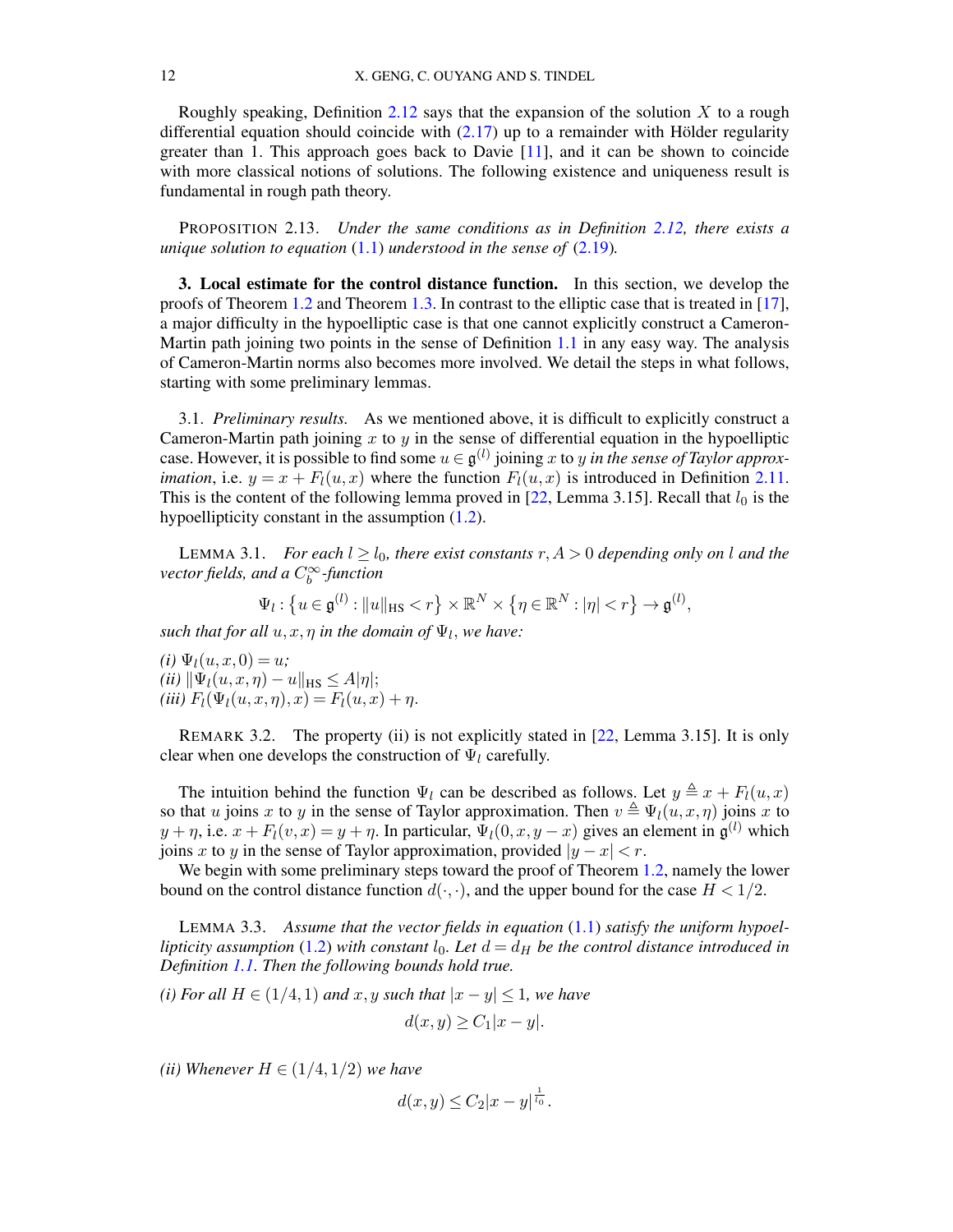PROOF. Claim (i) follows from the exact same argument as in [\[17,](#page-38-10) Theorem 3.3] for the elliptic case. Claim (ii) stems from the fact that when  $H < 1/2$ , we have

<span id="page-12-0"></span>
$$
(3.1) \t d(x,y) \le C_H d_{BM}(x,y)
$$

where  $d_{BM}$  stands for the distance for the Brownian motion case. Note that [\(3.1\)](#page-12-0) can be easily justified by the fact that

$$
d(x, y) \le ||h||_{\bar{\mathcal{H}}} \le C_H ||h||_{W^{1,2}}
$$

for any h joining x and y in the differential equation sense (cf. [\[17,](#page-38-10) Lemma 2.8]). Then, with [\(3.1\)](#page-12-0) in hand, our claim (ii) follows from the Brownian hypoelliptic analysis [\[22\]](#page-38-3).

 $\Box$ 

From now on, we focus on the case  $H > 1/2$ . It is not surprising that this is the harder case since the Cameron-Martin subspace  $\bar{\mathcal{H}}$  gets smaller as H increases. First, we need to make use of the following scaling property of the Cameron-Martin norm. The proof is im-mediate by using the relation [\(2.4\)](#page-6-1) and a simple change of variables. We denote  $\mathcal{H}([0,T])$ (respectively,  $d_T(x, y)$ ) as the Cameron-Martin subspace (respectively, the control distance function) associated with fractional Brownian motion over  $[0, T]$ .

<span id="page-12-6"></span>LEMMA 3.4. *Let*  $0 < T_1 < T_2$ . Given  $h \in \overline{\mathcal{H}}([0,T_1])$ , define  $\tilde{h}_t \triangleq h_{T_1t/T_2}$  for  $0 \le t \le T_2$ . *Then*  $\tilde{h} \in \bar{\mathcal{H}}[0,T_2]$ *, and* 

(3.2) 
$$
\|\tilde{h}\|_{\bar{\mathcal{H}}([0,T_2])} = \left(\frac{T_1}{T_2}\right)^H \|h\|_{\bar{\mathcal{H}}([0,T_1])}.
$$

<span id="page-12-5"></span>*In particular, we have*

(3.3) 
$$
d_1(x,y) = T^H d_T(x,y), \quad \forall T > 0, \ x, y \in \mathbb{R}^N.
$$

We also need the following lemma about the free nilpotent group  $G^{(l)}$  which allows us to choose a "regular" path  $\gamma$  with  $S_l(\gamma) = u$  for all  $u \in G^{(l)}$ .

<span id="page-12-4"></span>LEMMA 3.5. Let  $l \geq 1$ *. For each*  $M > 0$ *, there exists a constant*  $C = C_{l,M} > 0$ *, such that for every*  $u \in G^{(l)}$  *with*  $\|u\|_{\text{CC}} \leq M$ , one can find a smooth path  $\gamma : [0,1] \to \mathbb{R}^d$  *which satisfies:*

*(i)*  $S_l(\gamma) = u$ ; *(ii)*  $\dot{\gamma}$  *is supported on* [1/3, 2/3]*;*  $(iii)$   $\|\ddot{\gamma}\|_{\infty;[0,1]} \leq C.$ 

PROOF. We first prove the claim for a generic element  $u \in \exp(\mathcal{L}_k)$ , seen as an element of  $G^{(k)}$ . Let  $\{a_1, \ldots, a_{d_k}\}$  be a basis of  $\mathcal{L}_k$  where  $d_k \triangleq \dim \mathcal{L}_k$ . Given  $u \in \exp(\mathcal{L}_k)$ , we can write  $u = \exp(a)$  with

<span id="page-12-2"></span>
$$
(3.4) \t\t a = \lambda_1 a_1 + \cdots + \lambda_{d_k} a_{d_k} \in \mathcal{L}_k
$$

for some  $\lambda_1, \ldots, \lambda_{d_k} \in \mathbb{R}$ . Since we assume that  $||u||_{CC} \leq M$ , according to the ball-box esti-mate (cf. Proposition [2.9\)](#page-9-2) and the fact that  $a \in \mathcal{L}_k$ , we have

<span id="page-12-1"></span>(3.5) 
$$
||a||_{\text{HS}} = ||u - \mathbf{1}||_{\text{HS}} \leq C_{1,l,M}.
$$

Moreover,  $\mathcal{L}_k$  is a finite dimensional vector space, on which all norms are equivalent. Thus relation [\(3.5\)](#page-12-1) yields

<span id="page-12-3"></span>
$$
\max_{1 \leq i \leq d_k} |\lambda_i| \leq C_{2,l,M}.
$$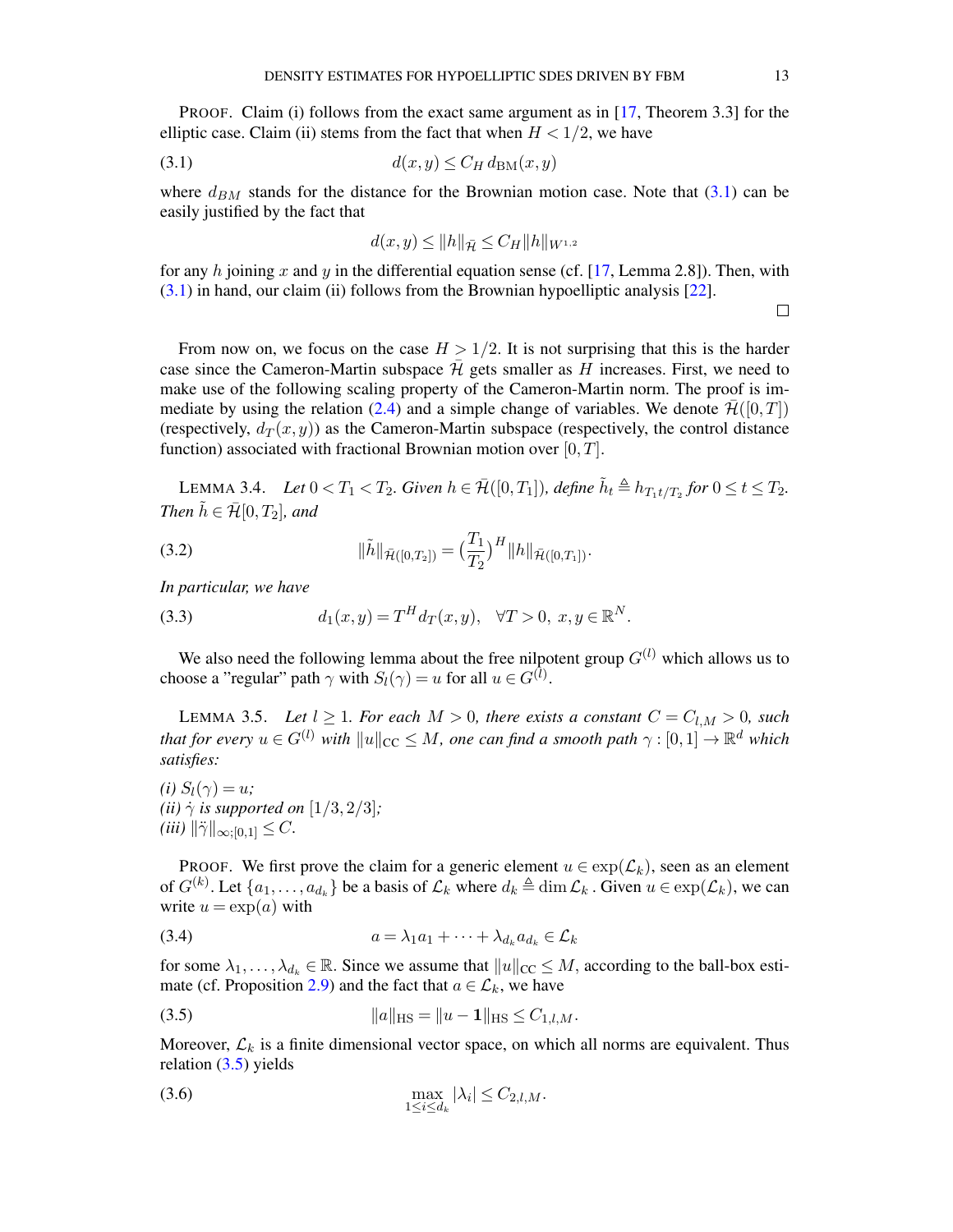Now recall from Remark [2.8](#page-9-3) that for each  $a_i$  in [\(3.4\)](#page-12-2) one can choose a smooth path  $\alpha_i$ :  $[0,1] \to \mathbb{R}^d$  such that  $S_k(\alpha_i) = \exp(a_i)$  and  $\dot{\alpha}_i$  is supported on  $[1/3, 2/3]$ . Set

$$
R_k \triangleq \max\left\{ \|\ddot{\alpha}_i\|_{\infty;[0,1]} : 1 \le i \le d_k \right\}.
$$

Note that  $R_k$  is a constant depending only on  $k.$  We construct a smooth path  $\gamma : [0, d_k] \to \mathbb{R}^d$ by

<span id="page-13-0"></span>(3.7) 
$$
\gamma \triangleq (|\lambda_1|^{\frac{1}{k}} \alpha_1^{\text{sgn}(\lambda_1)}) \sqcup \dots \sqcup (|\lambda_{d_k}|^{\frac{1}{k}} \alpha_{d_k}^{\text{sgn}(\lambda_{d_k})}),
$$

where  $\alpha_i^{-1}$  denotes the reverse of  $\alpha_i$ , and  $\sqcup$  denotes path concatenation. Then  $\dot{\gamma}$  is obviously compactly supported, and we also claim that  $S_k(\gamma) = u$ . Indeed, it follows from [\(3.7\)](#page-13-0) that

$$
S_k(\gamma) = S_k(|\lambda_1|^{\frac{1}{k}} \alpha_1^{\text{sgn}(\lambda_1)}) \otimes \cdots \otimes S_k(|\lambda_{d_k}|^{\frac{1}{k}} \alpha_{d_k}^{\text{sgn}(\lambda_{d_k})})
$$
  
\n
$$
= \delta_{|\lambda_1|^{\frac{1}{k}}} \left( S_k(\alpha_1^{\text{sgn}(\lambda_1)}) \right) \otimes \cdots \otimes \delta_{|\lambda_{d_k}|^{\frac{1}{k}}} \left( S_k(\alpha_{d_k}^{\text{sgn}(\lambda_{d_k})}) \right)
$$
  
\n(3.8) 
$$
= \delta_{|\lambda_1|^{\frac{1}{k}}} \left( \exp(\text{sgn}(\lambda_1)a_1) \right) \otimes \cdots \otimes \delta_{|\lambda_{d_k}|^{\frac{1}{k}}} \left( \exp(\text{sgn}(\lambda_{d_k})a_{d_k}) \right),
$$

where we have used the properties of the dilation, recalled in Section [2.2,](#page-7-3) and the relation between signatures and  $G^{(l)}$  given in  $(2.10) - (2.11)$  $(2.10) - (2.11)$  $(2.10) - (2.11)$ . In addition, since each element  $\exp(\lambda_i a_i)$ above sits in  $\exp(\mathcal{L}_k)$ , the tensor product in  $G^{(k)}$  is reduced to

(3.9) 
$$
S_k(\gamma) = \exp(\lambda_1 a_1) \otimes \cdots \otimes \exp(\lambda_{d_k} a_{d_k}) = \exp(a) = u.
$$

We have thus found a path  $\gamma$  with compactly supported derivative such that  $S_k(\gamma) = u$ . In addition, from the definition of  $R_k$  and [\(3.6\)](#page-12-3), we have

<span id="page-13-2"></span>
$$
\|\ddot{\gamma}\|_{\infty;[0,d_k]}\leq R_k\cdot \left(\max_{1\leq i\leq d_k}|\lambda_i|\right)^{\frac{1}{k}}\leq C_{3,l,M}.
$$

By suitable rescaling and adding trivial pieces on both ends if necessary, we may assume that  $\gamma$  is defined on [0, 1] and  $\dot{\gamma}$  is supported on [1/3, 2/3]. In this way, we have

$$
\|\ddot{\gamma}\|_{\infty;[0,1]} \leq C_k \cdot C_{3,k,M} \triangleq C_{4,k,M},
$$

where  $C_k$  is the constant coming from the rescaling. Therefore, our assertion (i)–(iii) holds for u which are elements of  $\exp(\mathcal{L}_k)$ .

With the help from the previous special case, we now prove the lemma by induction on l. The case when  $l = 1$  is obvious, as we can simply choose  $\gamma$  to be a straight line segment. Suppose now that the claim is true on  $G^{(l-1)}$ . We let  $M > 0$  and  $u \in G^{(l)}$  with  $||u||_{CC} \leq M$ . Define  $v \triangleq \pi^{(l-1)}(u)$  where  $\pi^{(l-1)} : G^{(l)} \to G^{(l-1)}$  is the canonical projection. We obviously have

$$
||v||_{\text{CC}} \le ||u||_{\text{CC}} \le M,
$$

where the CC-norm of v is taken on the group  $G^{(l-1)}$ . According to the induction hypothesis, there exists a constant  $C_{l-1,M}$ , such that we can find a smooth path  $\alpha : [0,1] \to \mathbb{R}^d$  which satisfies (i)–(iii) in the assertion of Lemma [3.5,](#page-12-4) for  $v = S_{l-1}(\alpha)$  and constant  $C_{l-1,M}$ . Define

<span id="page-13-1"></span>
$$
(3.10) \t\t w \triangleq (S_l(\alpha))^{-1} \otimes u,
$$

where the tensor product is defined on  $G^{(l)}$ . Then note that owing to the fact that  $\|u\|_{\text{CC}} \leq M,$ we have

$$
||w||_{CC} \le ||S_l(\alpha)||_{CC} + ||u||_{CC} \le ||\alpha||_{1-\text{var};[0,1]} + ||u||_{CC} \le \frac{1}{2} ||\ddot{\alpha}||_{\infty;[0,1]} + M.
$$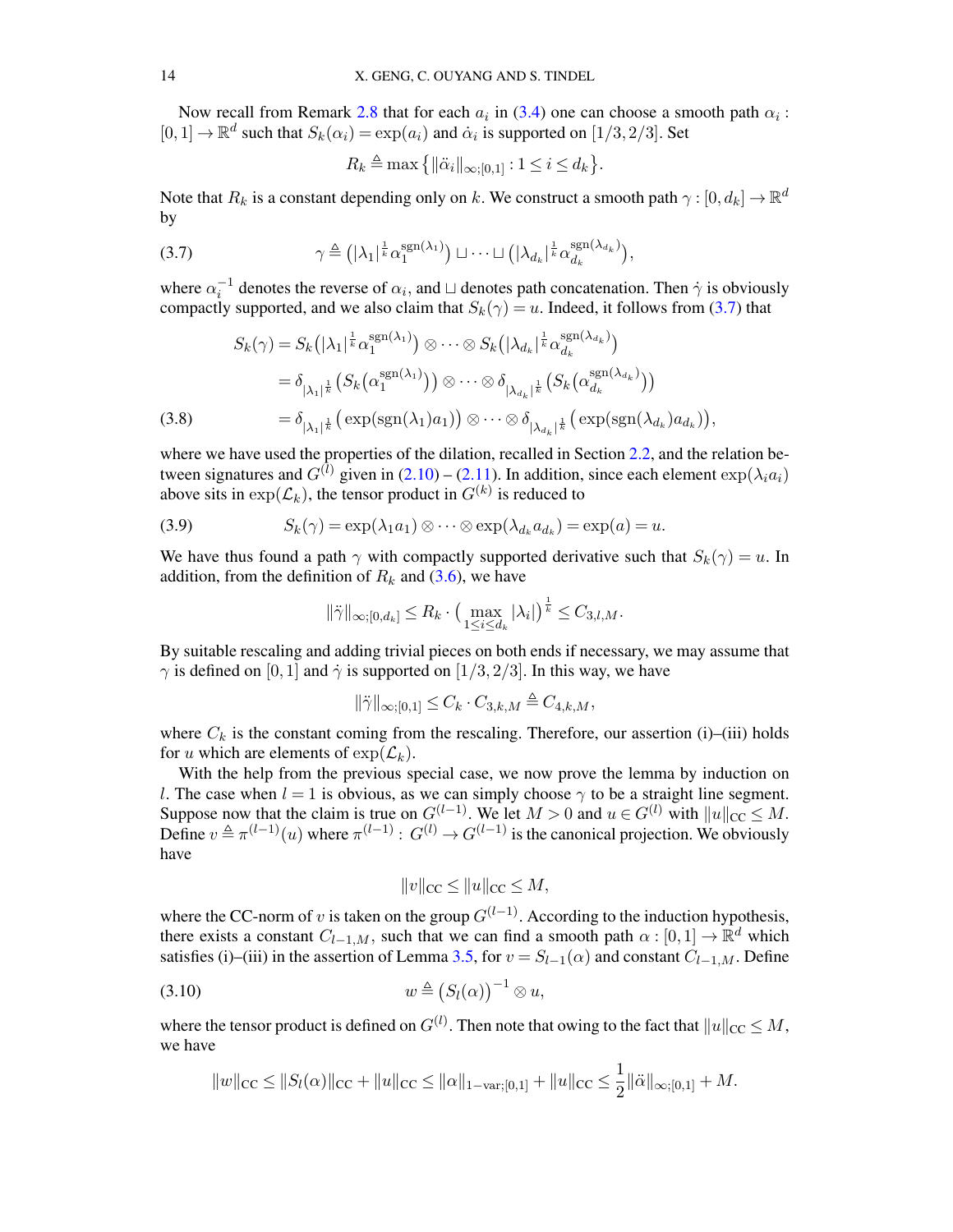Therefore, thanks to the induction procedure applied to  $v = S_{l-1}(\alpha)$ , we get

$$
||w||_{CC} \leq \frac{1}{2}C_{l-1,M} + M \triangleq C_{5,l,M}.
$$

We claim that  $w \in \exp(\mathcal{L}_l)$ . This can be proved in the following way.

(i) Write  $u = \exp(l_0 + l_h)$ , where  $l_0 \in \mathfrak{g}^{(l-1)}$  and  $l_h \in \mathcal{L}_l$ . Recall  $v \triangleq \pi^{(l-1)}(u)$ . We argue that  $v = \exp(l_0) \in \hat{G}^{(l-1)}$  as follows: since  $l_h \in \mathcal{L}_l$ , any product of the form  $l_h^p \otimes l_0^q = 0$  whenever  $p, q > 0$ . Taking into account the definition [\(2.6\)](#page-7-1) of the exponential function, we get that

<span id="page-14-0"></span>(3.11) 
$$
u = \exp(l_0 + l_h) \implies v = \exp(l_0) \in G^{(l-1)}
$$
.

(ii) Recall that our induction hypothesis asserts that  $v = S_{l-1}(\alpha)$ , thus according to [\(3.11\)](#page-14-0) we have  $S_{l-1}(\alpha) = \exp(l_0)$ . Thanks to the same kind of argument as in (i), we get  $S_l(\alpha) =$  $\exp(l_0 + l'_h) \in G^{(l)}$  for some  $l'_h \in \mathcal{L}_l$ .

(iii) In order to conclude that  $w \in \exp(\mathcal{L}_l)$ , we go back to relation [\(3.10\)](#page-13-1), which can now be read as

$$
w = (\exp(l_0 + l'_h))^{-1} \otimes \exp(l_0 + l_h).
$$

According to Campbell-Baker-Hausdorff formula and taking into account the fact that

$$
[l_0, l_0] = [l_0, l_h] = [l_0, l'_h] = [l_h, l'_h] = 0 \in \mathfrak{g}^{(l)},
$$

we conclude that  $w = \exp(l_h - l'_h)$  and thus  $w \in \exp(\mathcal{L}_l)$ .

We are now ready to summarize our information and conclude our induction procedure. Namely, for  $u \in G^{(l)}$ , we can recast relation [\(3.10\)](#page-13-1) as

<span id="page-14-1"></span>
$$
(3.12) \t\t u = S_l(\alpha) \otimes w,
$$

and we have just proved that  $w \in \exp(\mathcal{L}_l)$ . Hence relation [\(3.9\)](#page-13-2) asserts that w can be written as  $w = S_l(\beta)$ , where  $\beta : [0,1] \to \mathbb{R}^d$  satisfying relation (i)-(iii) in Lemma [3.5](#page-12-4) with  $C =$  $C_{6,l,M}$ . Now set  $\gamma \triangleq \alpha \sqcup \beta$  and rescale it so that it is defined on [0, 1] and its derivative path is supported on  $\left[1/3, 2/3\right]$ . Then, recalling our decomposition  $(3.12)$ , we have

$$
S_l(\gamma) = S_l(\alpha) \otimes S_l(\beta) = S_l(\alpha) \otimes w = u,
$$

and, moreover, the following upper bound holds true

$$
\|\ddot{\gamma}\|_{\infty;[0,1]}\leq 36 \max\left\{\|\ddot{\alpha}\|_{\infty;[0,1]},\|\ddot{\beta}\|_{\infty;[0,1]}\right\}\leq C_{7,l,M}.
$$

Therefore our induction procedure is established, which finishes the proof.

 $\Box$ 

We conclude this subsection by stating a convention on the group  $G^{(l)}$  which will ease notation in our future computations.

<span id="page-14-2"></span>CONVENTION 3.6. Since  $\mathfrak{g}^{(l)}$  is a finite dimensional vector space on which differential calculus is easier to manage, we will frequently identify  $G^{(l)}$  with  $\mathfrak{g}^{(l)}$  through the exponential diffeomorphism without further mention. In this way, for instance,  $S_l(w) = u$  means  $S_l(w) = \exp(u)$  if  $u \in \mathfrak{g}^{(l)}$ . The same convention will apply to other similar relations when the meaning is clear from context. For norms on  $\mathfrak{g}^{(l)}$ , we denote  $||u||_{\text{CC}} \triangleq ||\exp(u)||_{\text{CC}}$ . As for the HS-norm, note that

$$
C_{1,l}||u||_{\text{HS}} \le ||\exp(u) - 1||_{\text{HS}} \le C_{2,l}||u||_{\text{HS}}
$$

for all  $u\in\frak g^{(l)}$  satisfying  $\|\exp(u)-\textbf{1}\|_{\text{HS}}\wedge \|u\|_{\text{HS}}\leq 1.$  Therefore, up to a constant depending only on l, the notation  $||u||_{HS}$  can either mean the HS-norm of u or  $exp(u) - 1$ . This will not matter because we are only concerned with local estimates. The same convention applies to the distance functions  $\rho_{\rm CC}$  and  $\rho_{\rm HS}$ .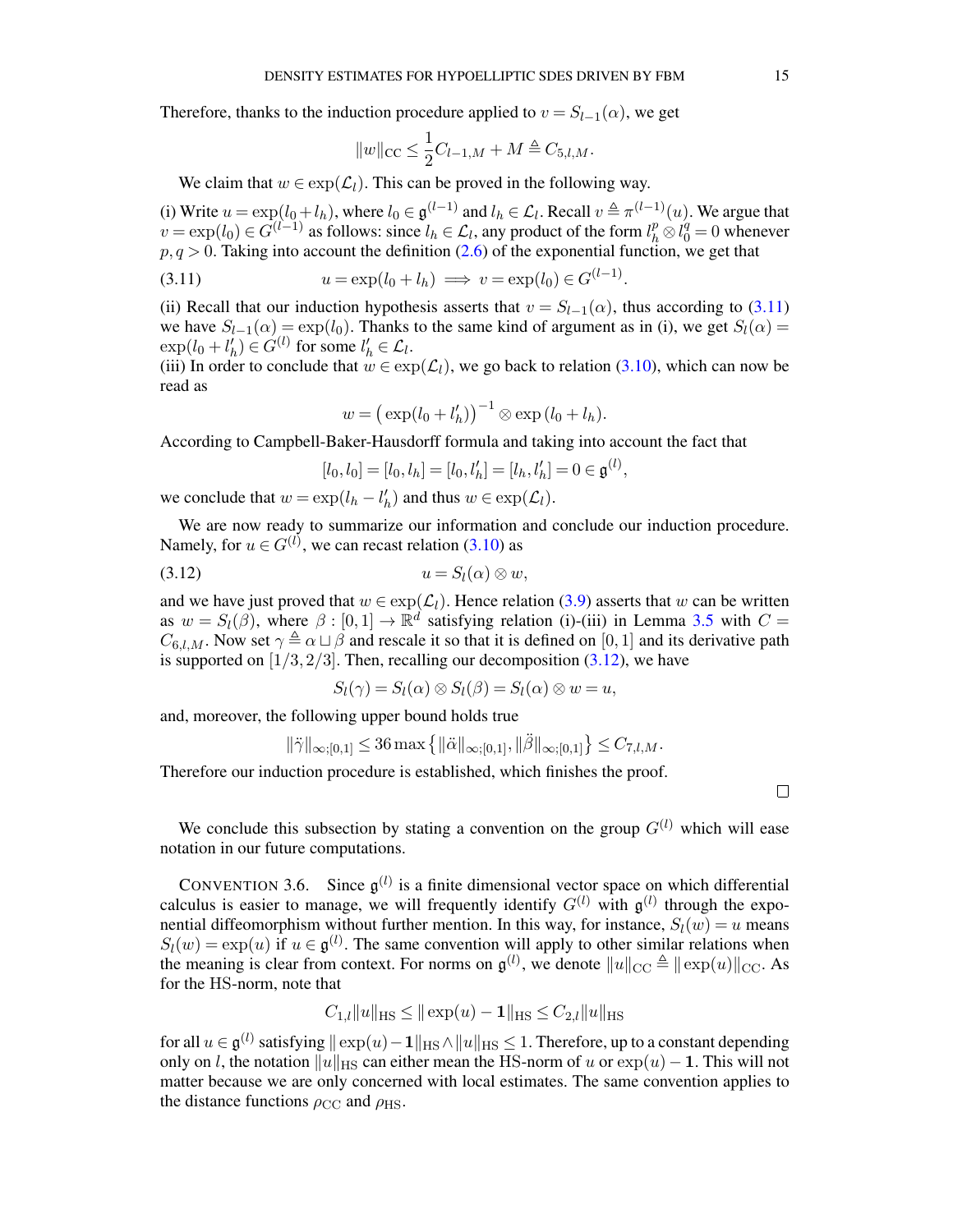<span id="page-15-0"></span>3.2. *Proof of Theorem [1.2.](#page-2-3)* In this section we give the details to complete the proof of Theorem [1.2,](#page-2-3) namely the local comparison between the distance  $d(\cdot, \cdot)$  and the Euclidean distance. Thanks to Lemma [3.3,](#page-11-1) we only focus on the upper bound for  $H > 1/2$ .

Recall that  $\Psi_l(u, x, \eta)$  is the function given by Lemma [3.1.](#page-11-2) This function allows us to construct elements in  $\mathfrak{g}^{(l)}$  joining two points in the sense of Taylor approximation locally. In what follows, we take  $l = l_0$  (where  $l_0$  stands for the hypoellipticity constant) and we will omit the subscript l for simplicity (e.g.  $F = F_l$  and  $\Psi = \Psi_l$ ). We will also identify  $G^{(l)}$  with  $\mathfrak{g}^{(l)}$  in the way mentioned in Convention [3.6.](#page-14-2) We now divide our proof into several steps.

*Step 1: Construction of an approximating sequence.* Let  $\delta < r$  be a constant to be chosen later on, where r is the constant appearing in the domain of  $\Psi$  in Lemma [3.1.](#page-11-2) Consider  $x, y \in \mathbb{R}^N$ with  $|x - y| < \delta$ .

We are going to construct three sequences

$$
\{x_m\} \subseteq \mathbb{R}^N, \ \{u_m\} \subseteq \mathfrak{g}^{(l_0)}, \ \{h_m\} \subseteq C^\infty([0,1];\mathbb{R}^d)
$$

inductively. We start with  $x_1 \triangleq x$  and define the rest of them by the following general procedure in the order

$$
u_1 \to h_1 \to x_2 \to u_2 \to h_2 \to x_3 \to \cdots.
$$

<span id="page-15-1"></span>To this aim, suppose we have already defined  $x_m$ . Set

(3.13) 
$$
u_m \triangleq \Psi(0, x_m, y - x_m), \text{ and } \bar{u}_m \triangleq \delta_{\|u_m\|_{\text{CC}}^{-1}} u_m.
$$

<span id="page-15-3"></span>By Lemma [3.1,](#page-11-2) the first condition in [\(3.13\)](#page-15-1) states that  $u_m$  is an element of  $\mathfrak{g}^{(l_0)}$  such that

$$
(3.14) \t\t x_m + F(u_m, x_m) = y,
$$

while the second condition in [\(3.13\)](#page-15-1) ensures that  $\|\bar{u}_m\|_{CC} = 1$ . Once  $u_m$  is defined, we construct  $h_m$  in the following way: let  $\bar{h}_m : [0,1] \to \mathbb{R}^d$  be the smooth path given by Lemma [3.5](#page-12-4) such that  $S_{l_0}(\bar{h}_m) = \bar{u}_m$ ,  $\dot{\bar{h}}_m$  is supported on  $[1/3, 2/3]$ , and  $\|\ddot{\bar{h}}_m\|_{\infty;[0,1]} \leq C_{l_0}$ . Define

<span id="page-15-6"></span>h<sup>m</sup> , kumkCCh¯ (3.15) <sup>m</sup>,

so that the truncated signature of  $h_m$  is exactly  $u_m$  (here recall the Convention [3.6\)](#page-14-2). More specifically, we have:

<span id="page-15-5"></span>
$$
S_{l_0}(h_m) = S_{l_0}(\|u_m\|_{\text{CC}} \cdot \bar{h}_m) = \delta_{\|u_m\|_{\text{CC}}}(S_{l_0}(\bar{h}_m)) = \delta_{\|u_m\|_{\text{CC}}}(\overline{u}_m) = u_m.
$$

Taking into account the definition  $(2.14)$  of the CC-norm, it is immediate that

$$
(3.16) \t\t ||u_m||_{\text{CC}} \leq ||h_m||_{1\text{-}\mathrm{var};[0,1]} \leq ||u_m||_{\text{CC}} ||\bar{h}_m||_{1\text{-}\mathrm{var};[0,1]} \leq C_{l_0} ||u_m||_{\text{CC}},
$$

where the last inequality stems from the fact that  $\bar{h}_m$  has a bounded second derivative. Eventually we define

<span id="page-15-4"></span>
$$
(3.17) \t\t x_{m+1} \triangleq \Phi_1(x_m; h_m),
$$

where recall that  $\Phi_t(x;h)$  is the solution flow of the ODE [\(2.16\)](#page-10-0) driven by h over [0, 1].

*Step 2: Checking the condition*  $|y - x_m| < r$ . Recall that in Lemma [3.1](#page-11-2) we have to impose  $||u||_{HS} < r$  and  $|\eta| < r$  in order to apply Ψ. In the context of [\(3.13\)](#page-15-1) it means that we should make sure that

<span id="page-15-2"></span>
$$
(3.18) \t\t |y - x_m| < r, \quad \text{for all } m.
$$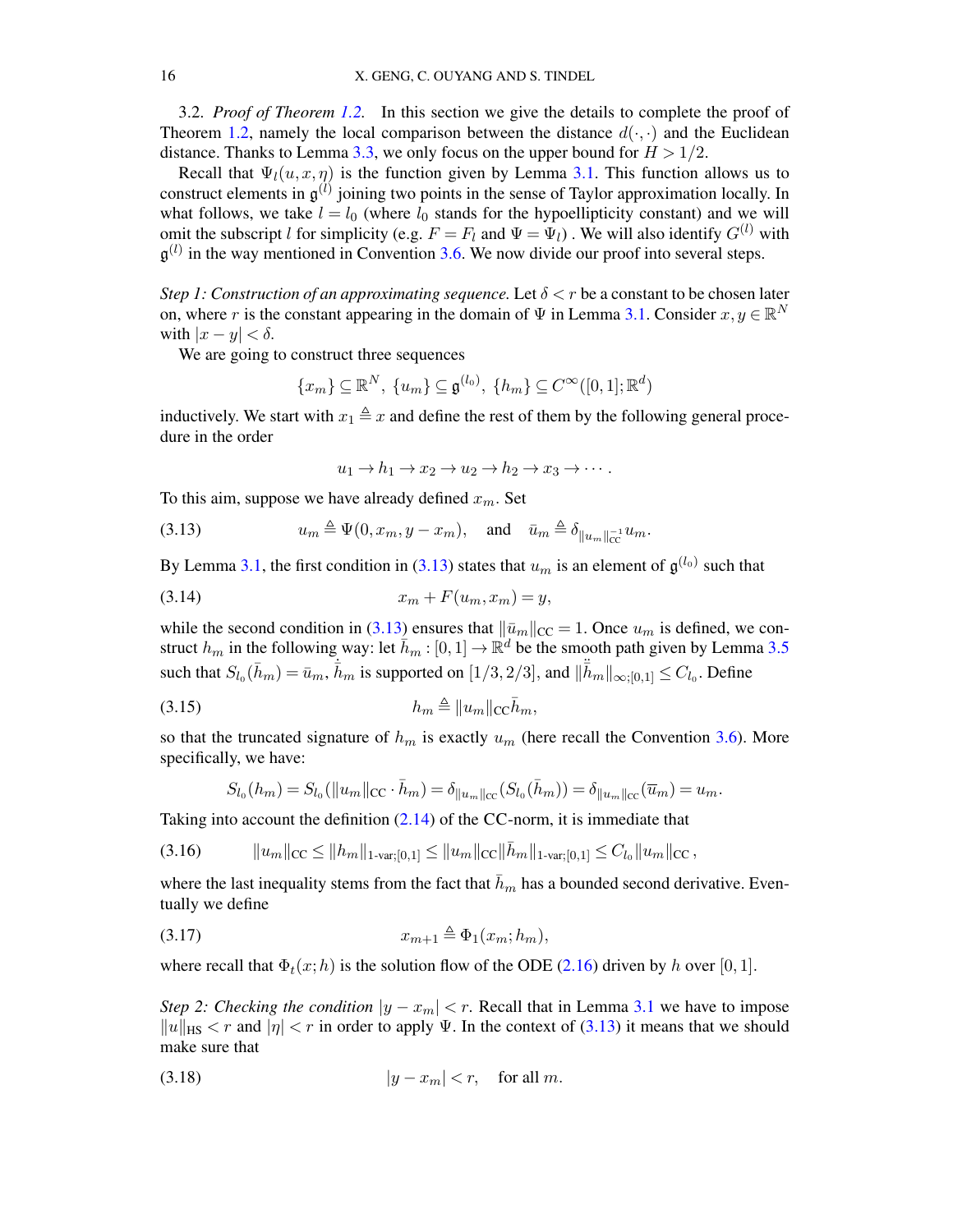We will now choose  $\delta_1$  small enough such that if  $|y - x| < \delta_1$ , then [\(3.18\)](#page-15-2) is satisfied. This will guarantee that  $u_m$  is well-defined by Lemma [3.1](#page-11-2) and we will also be able to write down several useful estimates for  $x_m$  and  $u_m$ . Our first condition on  $\delta_1$  is that  $\delta_1 \leq r$ , so that if  $|x - y| < \delta_1$ , we can define  $u_1$  by a direct application of Lemma [3.1.](#page-11-2) We will now prove by induction that if  $\delta_1$  is chosen small enough, then condition [\(3.18\)](#page-15-2) is satisfied. To this aim, assume that  $|x_m - y| < \delta_1$ . Then one can apply Lemma [3.1](#page-11-2) in order to define  $u_m, h_m$  and  $x_{m+1}$ . We also get the following estimate:

<span id="page-16-2"></span>(3.19) 
$$
||u_m||_{\text{HS}} \le A|x_m - y| < A\delta_1,
$$

where A is the constant appearing in Lemma [3.1.](#page-11-2) In addition, let us require  $\delta_1 \leq 1/A$  so that  $||u_m||_{\text{HS}} \leq 1$ . Recalling relations [\(3.14\)](#page-15-3) and [\(3.17\)](#page-15-4) we get

$$
|x_{m+1} - y| = |\Phi_1(x_m, h_m) - x_m - F(S_{l_0}(h_m), x_m)|.
$$

Thus applying successively the Taylor type estimate of [\[15,](#page-38-18) Proposition 10.3] and relation  $(3.16)$  we end up with

$$
|x_{m+1} - y| \leq C_{V,l_0} ||h_m||_{1-\text{var};[0,1]}^{1+l_0} \leq C_{V,l_0} ||u_m||_{\text{CC}}^{1+l_0}.
$$

The quantity  $||u_m||_{CC}$  above can be bounded thanks to the ball-box estimate of Proposi-tion [2.9,](#page-9-2) for which we observe that the dominating term in [\(2.15\)](#page-9-4) is  $\rho_{\rm HS}(g_1, g_2)^{1/l_0}$  since our element  $u_m$  is bounded by one in HS-norm. We get

<span id="page-16-1"></span>
$$
|x_{m+1}-y| \leq C_{V,l_0} \|u_m\|_{\mathrm{CC}}^{1+l_0} \leq C_{V,l_0} \|u_m\|_{\mathrm{HS}}^{1+\frac{1}{l_0}} \leq C_{V,l_0} A^{1+\frac{1}{l_0}} |x_m-y|^{1+\frac{1}{l_0}}.
$$

Summarizing our considerations so far, we have obtained the estimate

$$
(3.20) \t\t |x_{m+1} - y| \leq C_{1,V,l_0} \|u_m\|_{CC}^{1+l_0} \leq C_{2,V,l_0} |x_m - y|^{1+\frac{1}{l_0}}.
$$

On top of the inequalities  $\delta_1 < r$  and  $\delta_1 \leq 1/A$  imposed previously, we will also assume that  $C_{2,V,l_0}\delta_1^{1/l_0} \leq 1/2$ , which easily yields the relation

(3.21) 
$$
|x_{m+1} - y| \le \frac{1}{2}|x_m - y| < \frac{1}{2}\delta_1 < \delta_1.
$$

For our future computations we will thus set

<span id="page-16-4"></span><span id="page-16-0"></span>
$$
\delta_1 \triangleq r \wedge A^{-1} \wedge (2C_{2,V,l_0})^{-l_0}.
$$

According to our bound [\(3.21\)](#page-16-0), we can guarantee that if  $|x - y| < \delta_1$ , then  $|x_m - y| < \delta_1 < r$ for all m. In addition, an easy induction procedure performed on inequality  $(3.21)$  leads to the following relation, valid for all  $m \geq 1$ :

$$
(3.22) \t\t |x_m - y| \le 2^{-(m-1)}|x - y|.
$$

Together with the second inequality of [\(3.20\)](#page-16-1), we obtain that

<span id="page-16-3"></span>
$$
(3.23) \t\t ||u_m||_{\text{CC}} \leq C_{3, V, l_0} 2^{-\frac{m}{l_0}} |x - y|^{\frac{1}{l_0}}, \quad \forall m \geq 1.
$$

We will now choose a constant  $\delta_2 \leq \delta_1$  such that the sequence  $\{\|u_m\|_{\text{CC}};m \geq 1\}$  is decreasing with m when  $|x-y| < \delta_2$ . This property will be useful for our future considerations. Towards this aim, observe that applying successively [\(2.15\)](#page-9-4), [\(3.19\)](#page-16-2) and [\(3.20\)](#page-16-1) we get

<span id="page-16-5"></span>(3.24) kum+1kCC ≤ Cl<sup>0</sup> kum+1k 1 l0 HS ≤ C4,V,l<sup>0</sup> kumk 1+ <sup>1</sup> l0 CC .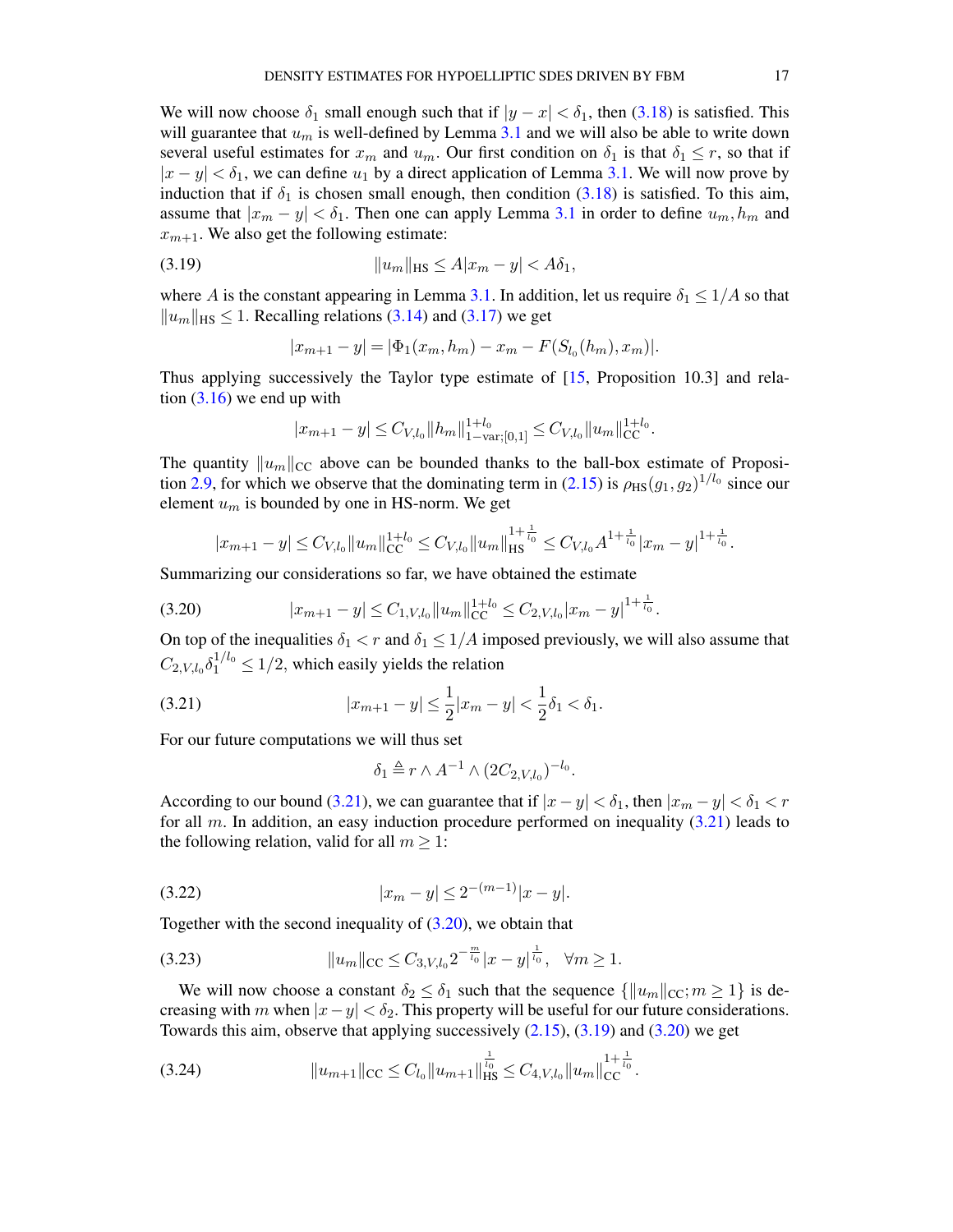Hence invoking the second inequality in  $(3.20)$  we have

(3.25) 
$$
||u_{m+1}||_{CC} \leq C_{5,V,l_0} |x-y|^{\frac{1}{l_0} } ||u_m||_{CC}.
$$

Therefore, let us consider a new constant  $\delta_2 > 0$  such that

<span id="page-17-0"></span>
$$
C_{5, V, l_0} \delta_2^{\frac{1}{l_0^2}} < 1.
$$

<span id="page-17-4"></span>If we choose  $|x - y| < \delta$  with  $\delta \triangleq \delta_1 \wedge \delta_2$ , equation [\(3.25\)](#page-17-0) can be recast as

(3.26) kum+1kCC ≤ kumkCC.

Note that  $\delta = \delta_1 \wedge \delta_2$  depends only on  $l_0$  and the vector fields, but not on the Hurst parameter H. We have thus shown that the application of Lemma [3.1](#page-11-2) is valid in our context.

*Step 3: Construction of a path joining* x *and* y *in the sense of differential equation.* Our next aim is to obtain a path h joining x and y along the flow of equation [\(2.16\)](#page-10-0). The first step in this direction is to rescale  $h_m$  in a suitable way. Namely, set  $a_1 \triangleq 0$ , and for  $m \geq 1$ , define recursively the following sequence:

$$
a_{m+1} \triangleq \sum_{k=1}^{m} ||u_m||_{\text{CC}}, \quad I_m \triangleq [a_m, a_{m+1}], \quad I \triangleq \overline{\bigcup_{m=1}^{\infty} I_m}.
$$

It is clear that  $|I_m| = ||u_m||_{\text{CC}}$ , and I is a compact interval since the sequence  $\{\|u_m\|_{\text{CC}}:$  $m \geq 1$  is summable according to [\(3.23\)](#page-16-3). We also define a family of function  $\{h_m, m \geq 1\}$ by

<span id="page-17-1"></span>(3.27) 
$$
\tilde{h}_m(t) \triangleq h_m\left(\frac{t - a_m}{a_{m+1} - a_m}\right), \ \ t \in I_m,
$$

and the concatenation of the first  $\tilde{h}_m$ 's is

(3.28) 
$$
\tilde{h}^{(m)} \triangleq \tilde{h}_1 \sqcup \cdots \sqcup \tilde{h}_m : [0, a_{m+1}] \to \mathbb{R}^d.
$$

We will now bound the derivative of  $\tilde{h}_m$ . Specifically, we first use equation [\(3.27\)](#page-17-1) to get

$$
\sup_{m\geq 1}\|\dot{\tilde{h}}^{(m)}\|_{\infty;[0,a_{m+1}]}=\sup_{m\geq 1}\|\dot{\tilde{h}}_m\|_{\infty;I_m}=\sup_{m\geq 1}\frac{1}{|I_m|}\cdot \|\dot{h}_m\|_{\infty;[0,1]}.
$$

Then resort to relation  $(3.15)$ , which yields

$$
\sup_{m\geq 1} \|\dot{\tilde{h}}^{(m)}\|_{\infty;[0,a_{m+1}]} = \sup_{m\geq 1} \left\{ \frac{\|u_m\|_{\mathrm{CC}}}{|I_m|} \cdot \|\dot{\bar{h}}_m\|_{\infty;[0,1]} \right\}.
$$

Since  $||u_m||_{\text{CC}} = |I_m|$  we end up with

<span id="page-17-2"></span>
$$
\sup_{m\geq 1} \|\dot{\tilde{h}}^{(m)}\|_{\infty;[0,a_{m+1}]} = \sup_{m\geq 1} \left\{ \|\dot{\bar{h}}_{m}\|_{\infty;[0,1]} \right\} \leq C_{l_{0}},
$$

where the last inequality stems from the fact that  $\|\ddot{\vec{h}}_m\|_{\infty;[0,1]} \leq C_{l_0}$ .

We can now proceed to the construction of the announced path joining  $x$  and  $y$ . Namely, set

<span id="page-17-3"></span>(3.30) 
$$
\tilde{h} \triangleq \sqcup_{m=1}^{\infty} \tilde{h}_m : I \to \mathbb{R}^d.
$$

Then according to [\(3.29\)](#page-17-2) we have that  $\tilde{h}$  is a smooth function from I to  $\mathbb{R}^d$ . We claim that  $\Phi_1(x;\tilde{h}) = y$ , where  $\Phi$  has to be understood in the sense of equation [\(1.4\)](#page-2-1). Indeed, set

$$
z_t = \Phi_t(x; \tilde{h}), \quad t \in I.
$$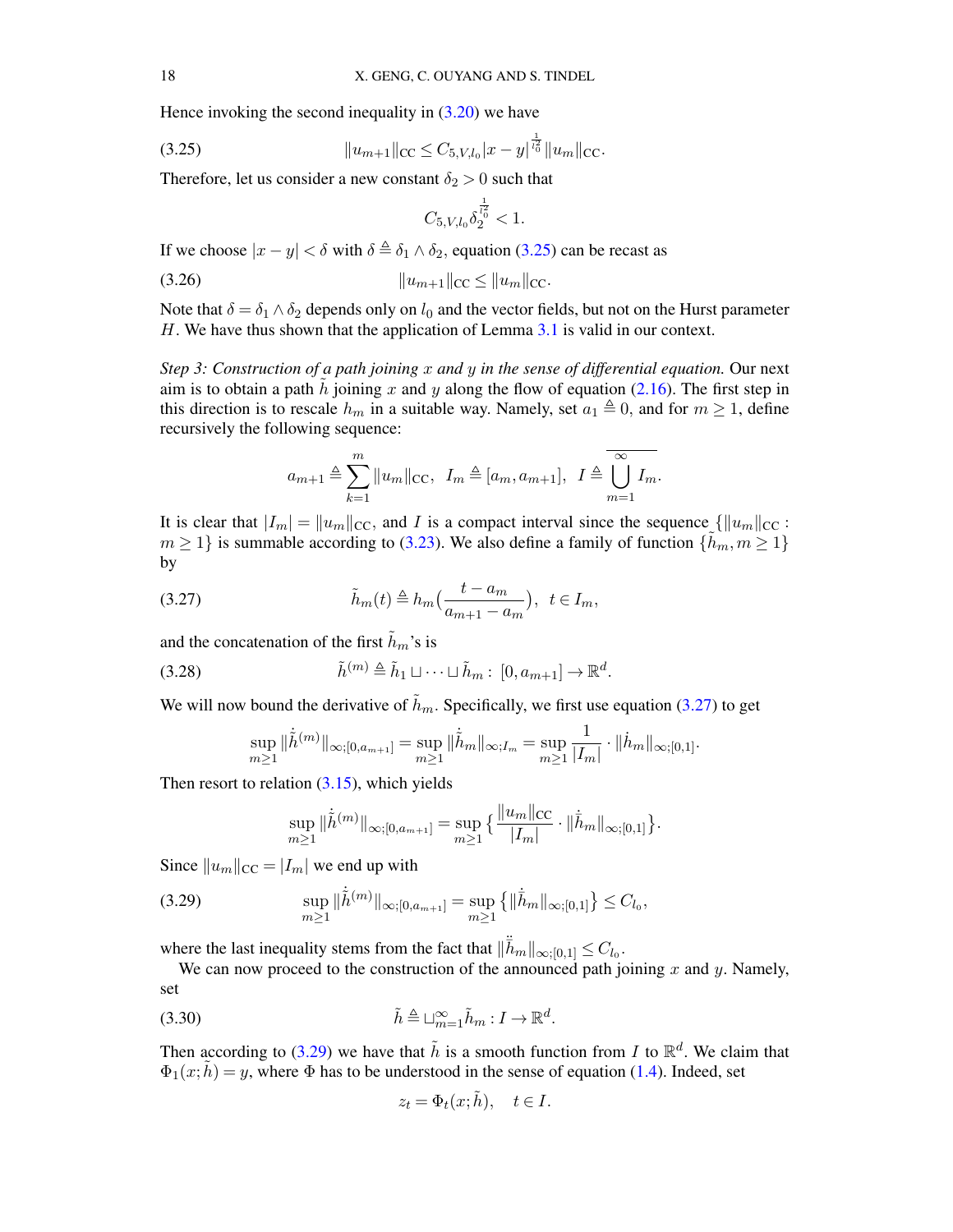From the construction of  $x_m$  in [\(3.17\)](#page-15-4) and the fact that  $\tilde{h}|_{[0,a_{m+1}]} = \tilde{h}^{(m)}$  asserted in [\(3.30\)](#page-17-3), we have

<span id="page-18-0"></span>(3.31) 
$$
x_{m+1} = x + \sum_{\alpha=1}^{d} \int_{0}^{a_{m+1}} V_{\alpha}(z_t) d\tilde{h}_t^{\alpha}.
$$

Since  $x_{m+1} \to y$  as  $m \to \infty$  which can be easily seen from [\(3.22\)](#page-16-4), one can take limits in [\(3.31\)](#page-18-0) to conclude that

$$
y = x + \sum_{\alpha=1}^d \int_0^{|I|} V_{\alpha}(z_t) d\tilde{h}_t^{\alpha}.
$$

Therefore,  $\tilde{h}$  is a smooth path joining x and y in the sense of differential equations.

*Step 4: Strategy for the upper bound.* According to relation [\(3.3\)](#page-12-5) in Lemma [3.4](#page-12-6) on the scaling property, we have

<span id="page-18-1"></span>(3.32) 
$$
d(x,y) = |I|^H d_{|I|}(x,y) \le |I|^H ||\tilde{h}||_{\tilde{\mathcal{H}}([0,|I|])}
$$

$$
= \lim_{m \to \infty} \left( \left( \sum_{k=1}^m |I_k| \right)^H ||\tilde{h}^{(m)}||_{\tilde{\mathcal{H}}([0,a_{m+1}])} \right),
$$

where the last relation stems from the definition [\(3.30\)](#page-17-3) of  $\tilde{h}$ .

In order to estimate the right hand-side of  $(3.32)$ , we use the relation  $(2.4)$  for the Cameron-Martin norm to get

$$
\|\tilde{h}^{(m)}\|_{\tilde{\mathcal{H}}([0,a_{m+1}])}^2 = \|K^{-1}\tilde{h}^{(m)}\|_{L^2([0,a_{m+1}];dt)}^2.
$$

Using the definition of  $K$  given by  $(2.3)$ , we are led to

$$
\|\tilde{h}^{(m)}\|_{\bar{\mathcal{H}}([0,a_{m+1}])}^2 = C_H \int_0^{a_{m+1}} \left| t^{H-\frac{1}{2}} D_{0+}^{H-\frac{1}{2}}(s^{\frac{1}{2}-H} \dot{\tilde{h}}^{(m)}(s))(t) \right|^2 dt.
$$

By the formula for the fractional derivative (cf.  $[17, Equation (2.4)]$  $[17, Equation (2.4)]$ ), we obtain

$$
\|\tilde{h}^{(m)}\|_{\tilde{\mathcal{H}}([0,a_{m+1}])}^2 = C_H \cdot \int_0^{a_{m+1}} \left| t^{H-\frac{1}{2}} \left( t^{1-2H} \dot{\tilde{h}}^{(m)}(t) \right) \right|
$$
  
+ 
$$
\left( H - \frac{1}{2} \right) \int_0^t \frac{t^{\frac{1}{2}-H} \dot{\tilde{h}}^{(m)}(t) - s^{\frac{1}{2}-H} \dot{\tilde{h}}^{(m)}(s)}{(t-s)^{H+\frac{1}{2}}} ds \Big) \Big|^2 dt.
$$

We now split the interval  $[0, a_{m+1}]$  as  $[0, a_{m+1}] = \bigcup_{k=0}^{m} I_k$  and use the elementary inequality  $(a+b+c)^2 \leq 3(a^2+b^2+c^2)$  in order to get

<span id="page-18-3"></span>(3.33) 
$$
\|\tilde{h}^{(m)}\|_{\tilde{\mathcal{H}}([0,a_{m+1}])}^2 \leq Q_1 + Q_2 + Q_3,
$$

with

$$
(3.34) \tQ_1 \triangleq \sum_{k=1}^m \int_{I_k} \left| t^{H-\frac{1}{2}} \left( t^{1-2H} \dot{\tilde{h}}_k(t) \right) \right|^2 dt \triangleq \sum_{k=1}^m Q_{1,k},
$$

<span id="page-18-2"></span>
$$
(3.35) \tQ_2 \triangleq \sum_{k=1}^m \int_{I_k} \left| t^{H-\frac{1}{2}} \sum_{l=1}^{k-1} \int_{I_l} \frac{t^{\frac{1}{2}-H} \dot{\tilde{h}}_k(t) - s^{\frac{1}{2}-H} \dot{\tilde{h}}_l(s)}{(t-s)^{H+\frac{1}{2}}} ds \right|^2 dt \triangleq \sum_{k=1}^m Q_{2,k},
$$

$$
(3.36) \tQ_3 \triangleq \sum_{k=1}^m \int_{I_k} \left| t^{H-\frac{1}{2}} \int_{a_k}^t \frac{t^{\frac{1}{2}-H}\dot{\tilde{h}}_k(t) - s^{\frac{1}{2}-H}\dot{\tilde{h}}_k(s)}{(t-s)^{H+\frac{1}{2}}} ds \right|^2 dt \triangleq \sum_{k=1}^m Q_{3,k}.
$$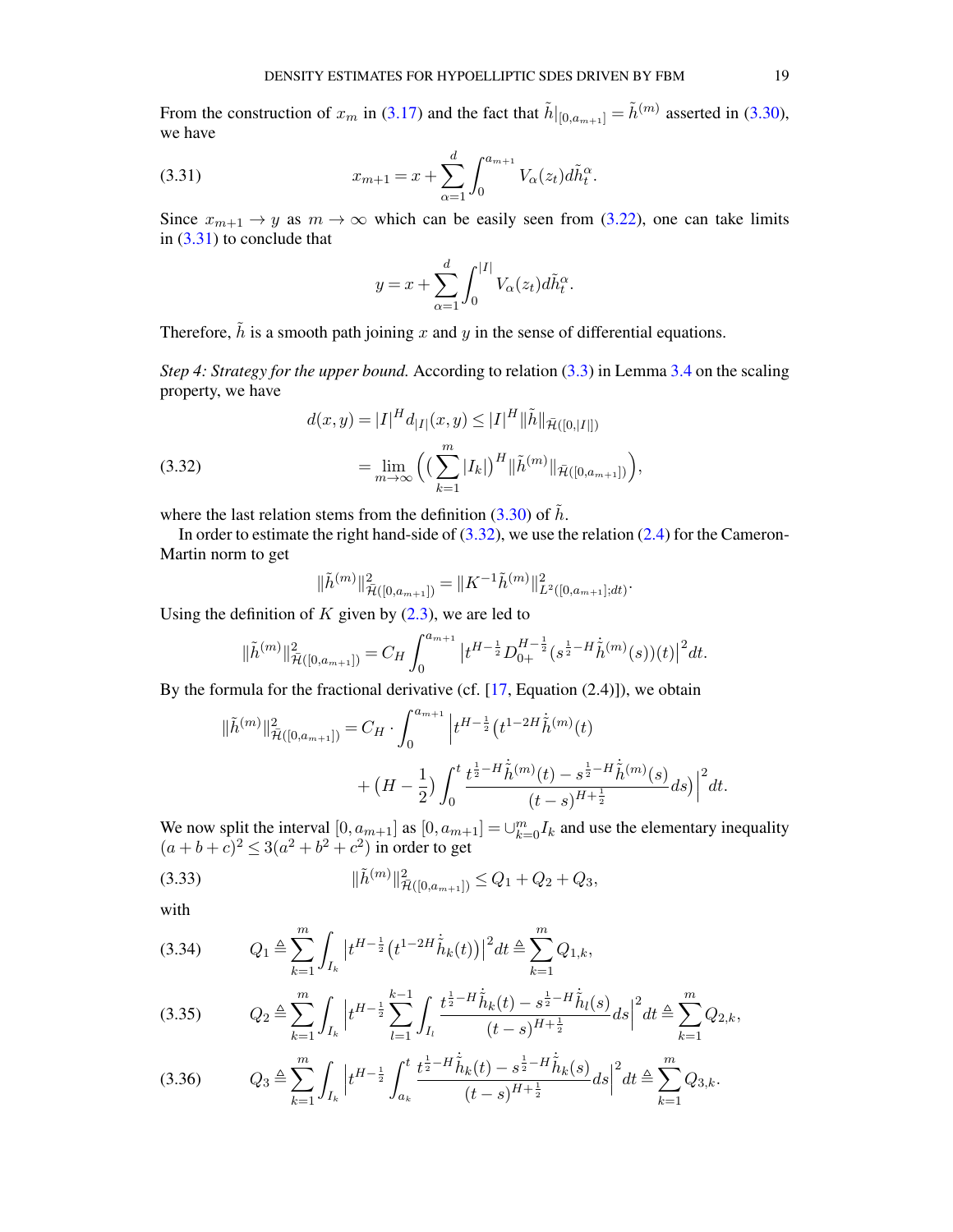We are now reduced to bound the above three terms. For the sake of conciseness we will mainly focus on  $Q_2$ , which is the most demanding in terms of singularities. We leave to the patient reader the non-rewarding task of checking details for  $Q_1$  and  $Q_3$  or refer to [\[16\]](#page-38-11) for the complete details.

*Step 5: Bound for*  $Q_2$ . In order to estimate  $Q_2$ , we handle each  $Q_{2,k}$  in [\(3.35\)](#page-18-2) separately and we resort to the elementary change of variables

$$
u \triangleq \frac{t - a_k}{a_{k+1} - a_k}
$$
, and  $v \triangleq \frac{s - a_l}{a_{l+1} - a_l}$ .

We also express the terms  $\dot{h}_k$  in [\(3.35\)](#page-18-2) in terms of  $\dot{h}_k$ . Thanks to some easy algebraic manipulations, we get

$$
(3.37) \tQ_{2,k} = \int_0^1 \Big| \sum_{l=1}^{k-1} \int_0^1 \frac{\frac{\dot{h}_k(u)}{|I_k|} - \left(\frac{a_k + u|I_k|}{a_l + v|I_l|}\right)^{H - \frac{1}{2}} \cdot \frac{\dot{h}_l(v)}{|I_l|}}{(a_k + u|I_k| - a_l - v|I_l|)^{H + \frac{1}{2}}} |I_l| dv \Big|^2 |I_k| du.
$$

In the expression above, notice that for  $l \leq k - 1$  we have

<span id="page-19-2"></span>
$$
a_k + u|I_k| - a_l - v|I_l| = q_{k,l}(u, v),
$$

where

(3.38) 
$$
q_{k,l}(u,v) = (1-v)|I_l| + |I_{l+1}| + \cdots + |I_{k-1}| + u|I_k|.
$$

Therefore, invoking the trivial bounds  $a_k + u|I_k| \leq \sum_{j_1=1}^k |I_{j_1}|$  and  $a_l + v|I_l| \geq \sum_{j_2=1}^{l-1} |I_{j_2}|$ , and bounding trivially the differences by sums, we obtain

<span id="page-19-0"></span>
$$
(3.39) \qquad Q_{2,k} \leq C_H \int_0^1 \Big| \sum_{l=1}^{k-1} \int_0^1 \frac{\left| \dot{\bar{h}}_k(u) \right| + \left( \frac{\sum_{j_1=1}^k |I_{j_1}|}{\sum_{j_2=1}^{l-1} |I_{j_2}|} \right)^{H-\frac{1}{2}} \cdot \left| \dot{\bar{h}}_l(v) \right|}{|q_{k,l}(u,v)|^{H+\frac{1}{2}}} |I_l| dv \Big|^2 |I_k| du.
$$

In order to obtain a sharp estimate in [\(3.39\)](#page-19-0), we want to take advantage of the fact that  $\dot{\bar{h}}_l$  is supported on [1/3, 2/3]. This allows to avoid the singularities in  $u, v$  close to 0 and 1. We thus introduce the intervals

$$
J_1 \triangleq [0,1/3],~J_2 \triangleq [1/3,2/3],~J_3 \triangleq [2/3,1]
$$

and decompose the expression  $(3.39)$  as follows,

$$
Q_{2,k} \leq C_H \sum_{p,q=1}^{3} L_{k,p,q},
$$

where the quantity  $L_{k,p,q}$  is defined by

<span id="page-19-1"></span>
$$
(3.40) \tL_{k,p,q} \triangleq \int_{J_p} \Big| \sum_{l=1}^{k-1} \int_{J_q} \frac{\left| \dot{\bar{h}}_k(u) \right| + \left( \frac{|I_1| + \dots + |I_k|}{|I_1| + \dots + |I_{l-1}|} \right)^{H - \frac{1}{2}} \cdot \left| \dot{\bar{h}}_l(v) \right|}{|q_{k,l}(u,v)|^{H + \frac{1}{2}}} |I_l| dv \Big|^2 |I_k| du,
$$

for all  $p, q = 1, 2, 3$ . Notice again that since all the  $\bar{h}_k$  are supported on [1/3, 2/3], the only non-vanishing  $L_{k,p,q}$ 's are those for which  $p = 2$  or  $q = 2$ . Let us show how to handle the terms  $L_{k,p,q}$  given by [\(3.40\)](#page-19-1), according to  $q = 1, 2$  and  $q = 3$ .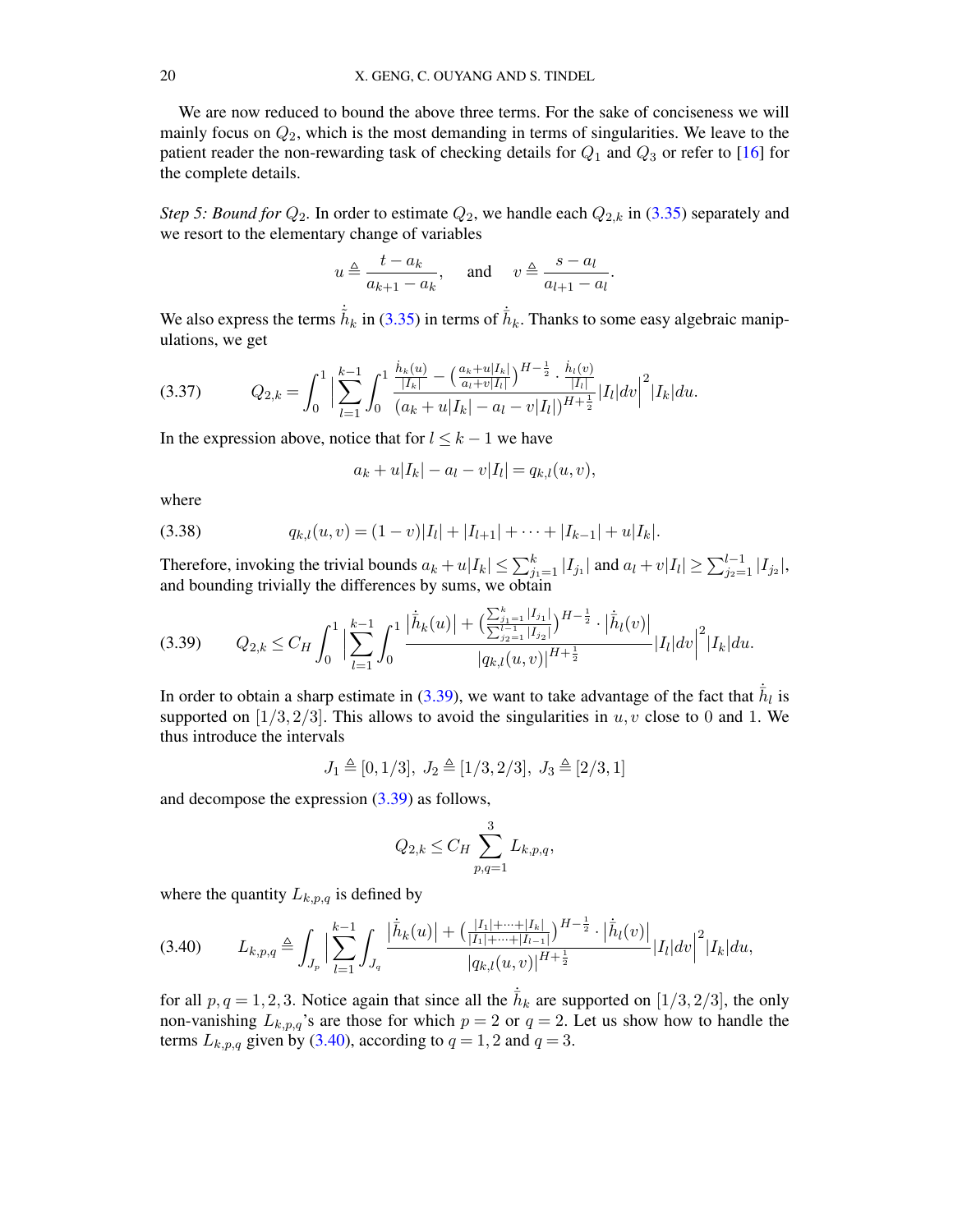Whenever  $q = 1$  or  $q = 2$ , regardless of the value of p, it is easily seen from [\(3.38\)](#page-19-2) that we can bound  $q_{k,l}(u, v)$  from below uniformly by  $C \sum_{j=l}^{k-1} |I_j|$ . Thanks again to the fact that  $\dot{\bar{h}}_k$ is uniformly bounded for all  $k$ , we obtain

$$
\frac{|\dot{h}_k(u)| + (\frac{|I_1| + \dots + |I_k|}{|I_1| + \dots + |I_{l-1}|})^{H - \frac{1}{2}} \cdot |\dot{h}_l(v)|}{q_{k,l}(u,v)^{H + \frac{1}{2}}}
$$
  

$$
\leq \frac{C_{H,l_0}}{(|I_l| + \dots + |I_{k-1}|)^{H + \frac{1}{2}}} \cdot (\frac{|I_1| + \dots + |I_k|}{|I_1| + \dots + |I_{l-1}|})^{H - \frac{1}{2}}.
$$

Summing the above quantity over l and integrating over [0, 1], we end up with

$$
L_{k,p,q} \leq C_{H,l_0}|I_k| \cdot \Big(\sum_{l=1}^{k-1} \frac{|I_l|}{(|I_l|+\cdots+|I_{k-1}|)^{H+\frac{1}{2}}} \cdot \Big(\frac{|I_1|+\cdots+|I_k|}{|I_1|+\cdots+|I_{l-1}|}\Big)^{H-\frac{1}{2}}\Big)^2.
$$

By lower bounding the quantity  $|I_1| + \cdots + |I_{l-1}|$  above uniformly by  $|I_1|$ , we get

<span id="page-20-0"></span>
$$
(3.41) \tL_{k,p,q} \leq C_{H,l_0}|I_k| \cdot \Big(\frac{\sum_{j=1}^k |I_j|}{|I_1|}\Big)^{2H-1} \cdot \Big(\sum_{l=1}^{k-1} |I_l|^{\frac{1}{2}-H}\Big)^2.
$$

Recall that we have shown in [\(3.26\)](#page-17-4) that  $m \mapsto ||u_m||_{CC}$  is a decreasing sequence. Since  $||u_m||_{CC} = |I_m|$  we can bound uniformly  $\sum_{l=1}^{k-1} |I_l|^{1/2-H}$  by  $k|I_1|^{1/2-H}$  and  $|I_1|^{-1} \sum_{j=1}^{k} |I_j|$ by  $k$ . Plugging this information into  $(3.41)$  we obtain,

<span id="page-20-2"></span>
$$
(3.42) \tL_{k,p,q} \leq C_{H,l_0} k^{2H+1} |I_k|^{2(1-H)},
$$

which is our bound for  $L_{k,p,q}$  when  $q \in \{1,2\}$ .

Let us now bound  $L_{k,p,q}$  for  $q=3$  and  $p=2$ . In this case, going back to the defini-tion [\(3.40\)](#page-19-1) of  $L_{k,p,q}$ , we have that  $\dot{\bar{h}}_l(v) = 0$  for  $v \in J_q$ . Thus we get

$$
L_{k,2,3} = \int_{J_2} \left| \sum_{l=1}^{k-1} \int_{J_3} \frac{|\dot{h}_k(u)| |I_l| dv}{((1-v)|I_l| + |I_{l+1}| + \dots + |I_{k-1}| + u|I_k|)^{H + \frac{1}{2}}} \right|^2 |I_k| du
$$
\n
$$
(3.43) \leq C_{H,l_0} \left| \sum_{l=1}^{k-1} \int_{J_3} \frac{|I_l| dv}{((1-v)|I_l| + |I_{l+1}| + \dots + |I_k|)^{H + \frac{1}{2}}} \right|^2 \cdot |I_k|,
$$

<span id="page-20-1"></span>where we have used the boundedness of  $\dot{\bar{h}}_k$  for the second inequality. We can now evaluate the above  $v$ -integral explicitly, which yields

$$
\int_{J_3} \frac{|I_l| dv}{((1-v)|I_l|+|I_{l+1}|+\cdots+|I_k|)^{H+\frac{1}{2}}} \n= \frac{1}{(H-\frac{1}{2})} \Big( \frac{1}{(|I_{l+1}|+\cdots+|I_k|)^{H-\frac{1}{2}}} - \frac{1}{(\frac{1}{3}|I_l|+|I_{l+1}|+\cdots+|I_k|)^{H-\frac{1}{2}}}\Big) \leq \frac{C_H}{|I_k|^{H-\frac{1}{2}}},
$$

where the second inequality is obtained by lower bounding trivially  $|I_{l+1} + \cdots + |I_k|$  by  $|I_k|$ . Summing this inequality over  $l$  and plugging this information into  $(3.43)$ , we get

<span id="page-20-3"></span>
$$
(3.44) \tL_{k,2,3} \leq C_{H,l_0} |I_k| \left(\frac{k}{|I_k|^{H-\frac{1}{2}}}\right)^2 \leq C_{H,l_0} k^{2H+1} |I_k|^{2(1-H)}.
$$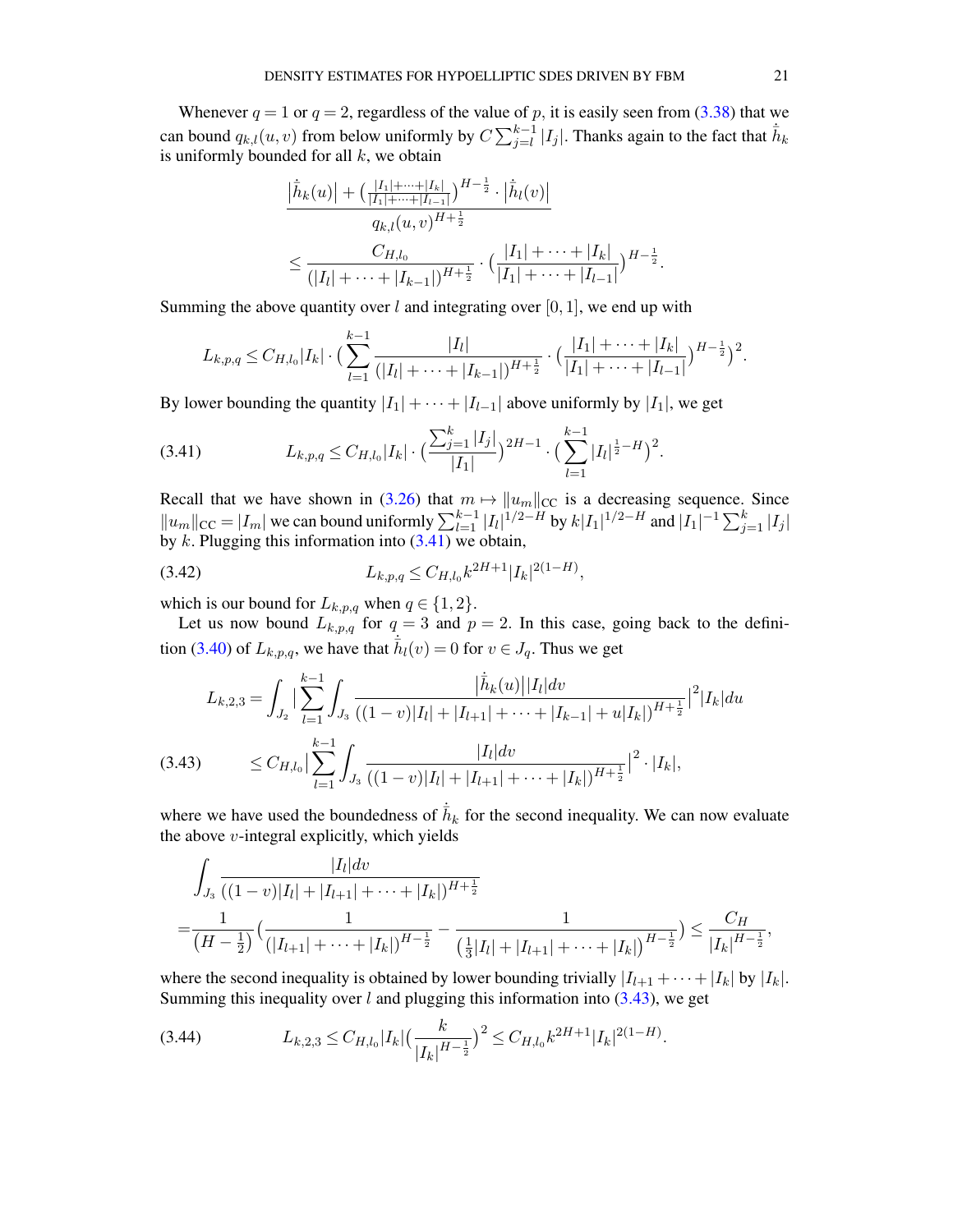Summarizing our considerations in this step, we have handled the cases  $q = 1, 2$  and  $(q, p) =$  $(3, 2)$  in  $(3.42)$  and  $(3.44)$  respectively. Therefore, we obtain

<span id="page-21-0"></span>(3.45) 
$$
Q_2 \leq C_{H,l_0} \sum_{k=1}^m k^{2H+1} |I_k|^{2(1-H)}.
$$

*Step 6: Conclusion.* Let us go back to the decomposition [\(3.33\)](#page-18-3), plug in our bound [\(3.45\)](#page-21-0) on  $Q_2$ , and recall that similar bounds are available for  $Q_1$  and  $Q_3$ . We get

$$
\|\tilde{h}^{(m)}\|_{\tilde{\mathcal{H}}([0,a_{m+1}])}^2 \leq C_H(Q_1+Q_2+Q_3) \leq C_{H,l_0} \sum_{k=1}^m k^{2H+1} |I_k|^{2(1-H)}.
$$

In addition, we have  $|I_k| = ||u_k||_{CC}$  and relation [\(3.23\)](#page-16-3) asserts that  $k \mapsto ||u_k||_{CC}$  decays exponentially. Thus we get

<span id="page-21-1"></span>
$$
\left(\sum_{k=1}^{m} |I_{k}|\right)^{2H} \|\tilde{h}^{(m)}\|_{\tilde{\mathcal{H}}([0,a_{m+1}])}^{2} \leq C_{H,l_{0}} \left(\sum_{k=1}^{m} |I_{k}|\right)^{2H} \left(\sum_{k=1}^{m} k^{2H+1} |I_{k}|^{2(1-H)}\right)
$$
\n
$$
\leq C_{H,V,l_{0}} \left(\sum_{k=1}^{m} 2^{-\frac{k}{l_{0}}}\right)^{2H} \cdot \left(\sum_{k=1}^{m} k^{2H+1} 2^{-\frac{2(1-H)}{l_{0}}k}\right) \cdot |x-y|^{\frac{2}{l_{0}}}
$$
\n
$$
\leq C_{H,V,l_{0}} |x-y|^{\frac{2}{l_{0}}},
$$

where we have trivially bounded the partial geometric series for the last step. Moreover the left hand-side of [\(3.46\)](#page-21-1) converges to a quantity which is lower bounded by  $d^2(x, y)$  as  $m \to$  $\infty$ , thanks to [\(3.32\)](#page-18-1). Therefore, letting  $m \to \infty$  in [\(3.46\)](#page-21-1) we have obtained

<span id="page-21-2"></span>(3.47) 
$$
d(x,y)^2 \leq C_{H,V,l_0}|x-y|^{\frac{2}{l_0}},
$$

which concludes our proof of Theorem [1.2.](#page-2-3)

<span id="page-21-7"></span>3.3. *Proof of Theorem [1.3.](#page-3-0)* The technique developed in the previous proof also provides part of the essential analysis for proving Theorem [1.3,](#page-3-0) namely the local Lipschitz equivalence of all control distance functions with different Hurst parameters. Our main idea for proving Theorem [1.3](#page-3-0) is to show that the control distance function  $d(x, y)$  is locally Lipshictz equivalent to the "distance" function defined by

<span id="page-21-6"></span>(3.48) 
$$
g(x,y) \triangleq \inf\{||u||_{\text{CC}} : u \in \mathfrak{g}^{(l_0)} \text{ and } x + F_{l_0}(u,x) = y\}.
$$

Note that  $q(x, y)$  is canonical in the sense that it does not depend on the Hurst parameter H. The following lemma leads to one direction of the comparison.

<span id="page-21-5"></span>LEMMA 3.7. *There exist constants*  $C, \kappa > 0$  such that for any  $u \in \mathfrak{g}^{(l_0)}$  with  $||u||_{\text{HS}} < \kappa$ , *we have*

<span id="page-21-4"></span>(3.49) 
$$
d(x, x + F_{l_0}(u, x)) \leq C ||u||_{\text{CC}}.
$$

PROOF. We only consider the case when  $H > 1/2$ , as the other case follows from Lemma 2.8 in [\[17\]](#page-38-10) and the result for the diffusion case proved in [\[22\]](#page-38-3). We use the same notation as in the proof of Theorem [1.2.](#page-2-3) In particular, we set up an inductive procedure as in that proof, starting by setting  $u_1 \triangleq u$ ,  $x_1 \triangleq x$ , and  $y \triangleq x + F_{l_0}(u, x)$ . Choose  $\kappa_1 > 0$  so that

<span id="page-21-3"></span>
$$
(3.50) \t\t\t ||u||_{\text{CC}} < \kappa_1 \implies |y - x| < \delta,
$$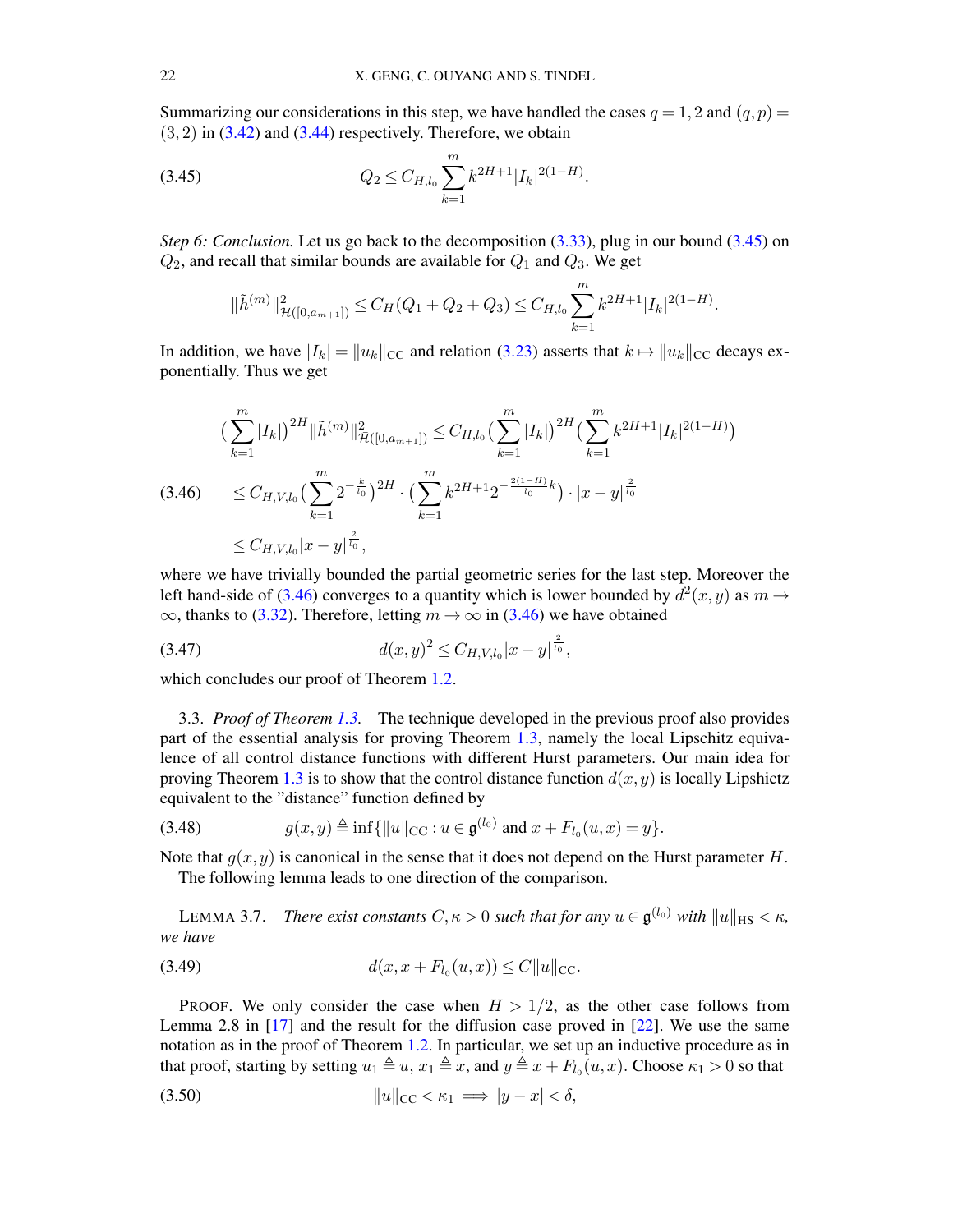where  $\delta$  is the constant arising in the proof of Theorem [1.2.](#page-2-3) By constructing successively elements  $u_m \in \mathfrak{g}^{(l)}$  and intervals  $I_m$ , we obtain exactly as in [\(3.24\)](#page-16-5) that

<span id="page-22-1"></span>
$$
(3.51) \t\t |I_m| = \|u_m\|_{\text{CC}} \leq C_{V,l_0} \|u_{m-1}\|^{1+\frac{1}{l_0}} = C_{V,l_0} |I_{m-1}|^{1+\frac{1}{l_0}}.
$$

In addition, along the same lines as  $(3.46)$  and  $(3.47)$ , we have

<span id="page-22-0"></span>
$$
(3.52) \t d(x, x + F_{l_0}(u, x))^2 \leq C_{H, l_0} \lim_{m \to \infty} \left( \sum_{k=1}^m |I_k| \right)^{2H} \left( \sum_{k=1}^m k^{2H+1} |I_k|^{2(1-H)} \right).
$$

We now estimate the right hand side of  $(3.52)$  in a slightly different way from the previous step. Namely let us set  $\alpha \triangleq 1 + 1/l_0$ . By iterating [\(3.51\)](#page-22-1), we obtain that

$$
|I_m| \le (C_{V,l_0}|I_1|)^{\alpha^{m-1}}, \quad \forall m \ge 1.
$$

Therefore, we can bound the two terms on the right hand-side of  $(3.52)$  as follows:

<span id="page-22-4"></span>(3.53) 
$$
\sum_{k=1}^{m} |I_k| \leq C_{V,l_0} |I_1| \cdot \left( \sum_{k=1}^{m} (C_{V,l_0} |I_1|)^{\alpha^{k-1}-1} \right)
$$

and

<span id="page-22-5"></span>
$$
(3.54) \sum_{k=1}^{m} k^{2H+1} |I_k|^{2(1-H)} \le (C_{V,l_0}|I_1|)^{2(1-H)} \cdot \left(\sum_{k=1}^{m} k^{2H+1} (C_{V,l_0}|I_1|)^{2(1-H)(\alpha^{k-1}-1)}\right).
$$

To estimate  $|I_1|$ , recall that  $u_1 = u$ . We further choose  $\kappa_2 > 0$  so that

<span id="page-22-2"></span>(3.55) 
$$
||u||_{\text{CC}} < \kappa_2 \implies C_{V,l_0}|I_1| = C_{V,l_0}||u_1||_{\text{CC}} \leq \frac{1}{2}.
$$

By taking  $\kappa = \kappa_1 \wedge \kappa_2$ , we can assume that both [\(3.50\)](#page-21-3) and [\(3.55\)](#page-22-2) hold. Also note that both of the series

<span id="page-22-3"></span>(3.56) 
$$
\sum_{m=1}^{\infty} \left(\frac{1}{2}\right)^{\alpha^{m-1}-1} \text{ and } \sum_{m=1}^{\infty} m^{2H+1} \left(\frac{1}{2}\right)^{2(1-H)(\alpha^{m-1}-1)}
$$

are convergent. Therefore, by plugging  $(3.56)$  and  $(3.55)$ , and then  $(3.53)$  and  $(3.54)$  into  $(3.52)$ , we have

$$
d(x, x + F_{l_0}(u, x))^2 \leq C_{H, V, l_0} |I_1|^{2H} \cdot |I_1|^{2(1-H)} = C_{H, V, l_0} |I_1|^2 = C_{H, V, l_0} ||u||^2_{CC}
$$

provided that  $||u||_{\text{CC}} < \kappa$ . Our result [\(3.49\)](#page-21-4) thus follows.

It is an immediate consequence of Lemma [3.7](#page-21-5) that

$$
d(x, y) \le Cg(x, y)
$$

provided that  $|x - y|$  is small so that the infimum in [\(3.48\)](#page-21-6) can be taken over those u's with  $\|u\|_{\text{CC}} < \kappa$ . To complete the proof of Theorem [1.3,](#page-3-0) it remains to establish the other direction of the above inequality. We now provide the remaining details by using some pathwise estimates from rough path theory.

PROOF OF THEOREM [1.3.](#page-3-0) Suppose that  $x, y \in \mathbb{R}^N$ , and let  $h \in \Pi_{x,y}$  be a Cameron-Martin path that joins x to y in the sense of differential equations, such that  $||h||_{\overline{H}} \leq 2d(x, y)$ . Set  $u \triangleq \log S_{l_0}(h) \in \mathfrak{g}^{(l_0)}$ . Note that u does not join x to y in the sense of Taylor approximation. However, we can use the map  $\Psi_{l_0}$  to find a  $w \in \mathfrak{g}^{(l_0)}$  which does this, and more precisely  $w$  is given by

$$
w \triangleq \Psi_{l_0}(u, x, y - x - F_{l_0}(u, x)).
$$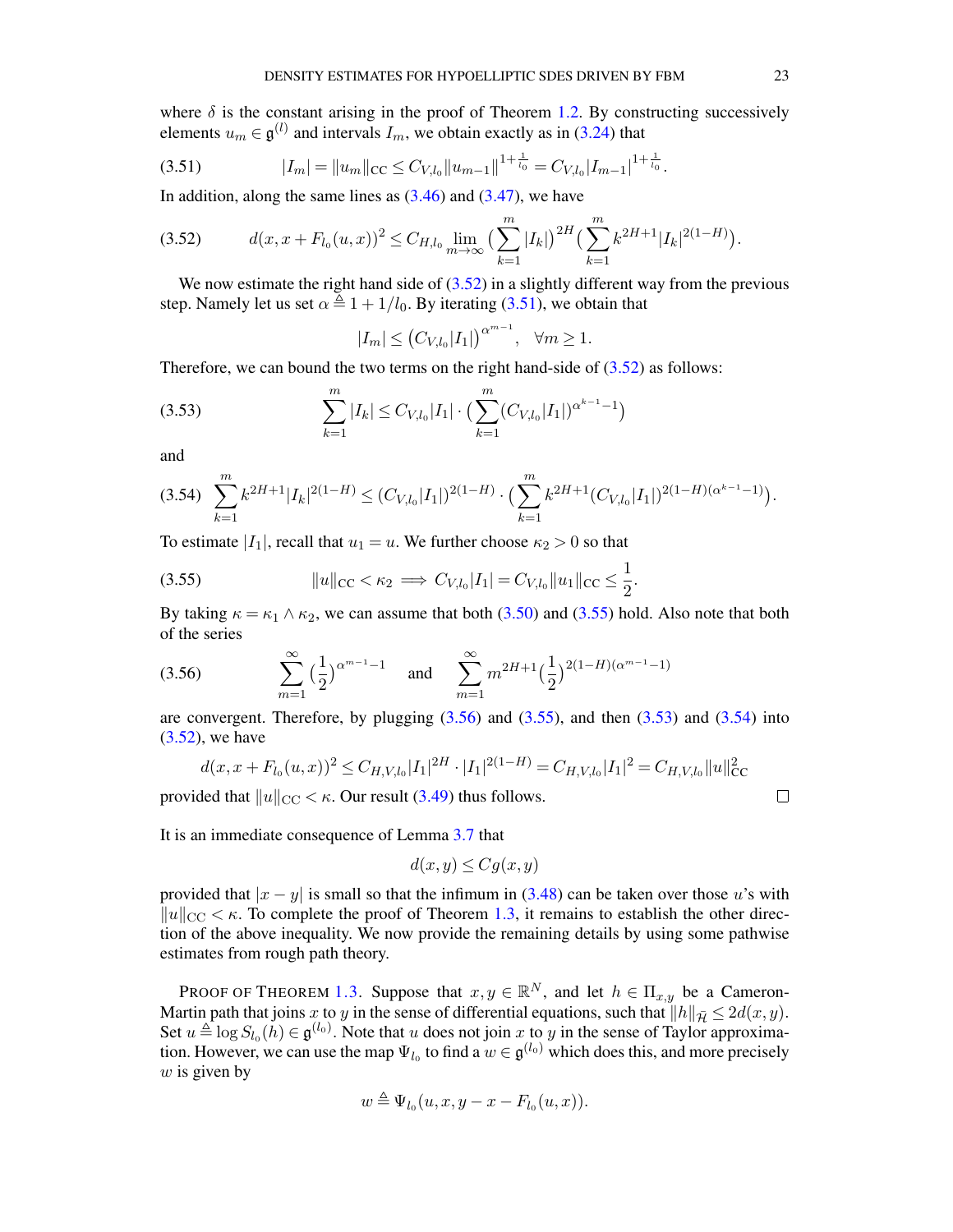When  $|x - y|$  is small, the quantities  $d(x, y)$ ,  $||h||_{\overline{H}}$ , u are all small and w is well defined.

According to Proposition [2.9,](#page-9-2) we have

$$
\left| \|w\|_{\rm CC} - \|u\|_{\rm CC} \right| \le \rho_{\rm CC}(w, u) \le C_1 \|w - u\|_{\rm HS}^{1/l_0},
$$

and thus

$$
||w||_{\text{CC}} \leq C_1 ||w - u||_{\text{HS}}^{1/l_0} + ||u||_{\text{CC}}.
$$

We now estimate the two terms on the right hand side separately.

For the first term, according to Lemma [3.1](#page-11-2) (ii), we have

$$
||w - u||_{\text{HS}} \le A|y - x - F_{l_0}(u, x)| = A|\Phi_1(x; h) - x - F_{l_0}(u, x)|
$$

with some constant A. By the rough path estimates of [\[15,](#page-38-18) Corollary 10.15] and Proposition [2.3,](#page-6-3) we know that

$$
|\Phi_1(x; h) - x - F_{l_0}(u, x)| \leq C_{V, l_0} \|h\|_{q\text{-var}}^{\bar{l}_0} \leq C_{H, V, l_0} \|h\|_{\bar{\mathcal{H}}}^{\bar{l}_0}
$$

,

where  $q \in [1, 2)$  and  $\bar{l}_0$  is an arbitrary number in  $(l_0, l_0 + 1)$ . Therefore, we have

$$
||w - u||_{\text{HS}} \leq A C_{H, V, l_0} ||h||_{\bar{\mathcal{H}}}^{\bar{l}_0}.
$$

For the second term, we claim that  $||u||_{CC} \leq C_{H,l_0} ||h||_{\bar{\mathcal{H}}}$ . Indeed, recall that  $u =$  $\log(S_{l_0}(h))$  and set  $S_{l_0}(h) = g$ . Since  $h \in C^{q-var}$  with  $q \in [1, 2)$ , Lyons' extension theorem (cf. [\[25,](#page-38-5) Theorem 2.2.1]) implies that for all  $i = 1, ..., l_0$  we have

$$
||g_i||_{\text{HS}} \leq C_{H, l_0} ||h||_{q-\text{var}}^i ,
$$

where  $g_i$  is the *i*-th component of g. If we define the homogeneous norm  $\|\cdot\|$  on  $G^{(l_0)}$  by

$$
\|\xi\| \triangleq \max_{1 \le i \le l_0} \|\xi_i\|_{\text{HS}}^{1/i}, \quad \xi \in G^{(l_0)},
$$

<span id="page-23-0"></span>we get the following estimate:

$$
(3.57) \t\t\t\t\t||g||| \leq C_{H,l_0} \|h\|_{q-\text{var}}, \t\text{and} \t\|u\|_{\text{CC}} \leq C_{H,l_0} \|g\|,
$$

where the second inequality stems from the equivalence of homogeneous norms in  $G^{(l_0)}$  (cf. [\[15,](#page-38-18) Theorem 7.44]). Now combining the two inequalities in [\(3.57\)](#page-23-0) and the variation estimate for Cameron-Martin paths (cf. [\[14,](#page-38-16) Corollary 1]), we end up with

$$
(3.58) \t\t\t ||u||_{\text{CC}} \leq C_{H,l_0} ||h||_{q-\text{var}} \leq C_{H,l_0} ||h||_{\bar{\mathcal{H}}}.
$$

Therefore, we arrive at

$$
||w||_{\text{CC}} \leq C_{H,V,l_0} \cdot \left( ||h||_{\bar{\mathcal{H}}}^{\bar{l}_0/l_0} + ||h||_{\bar{\mathcal{H}}}\right) \leq C_{H,V,l_0} ||h||_{\bar{\mathcal{H}}}.
$$

By the fact that  $w$  joins  $x$  to  $y$  in the sense of Taylor approximation as well as the choice of h, we conclude that

$$
g(x,y) \leq C_{H,V,l_0} d(x,y).
$$

This completes the proof of Theorem [1.3.](#page-3-0)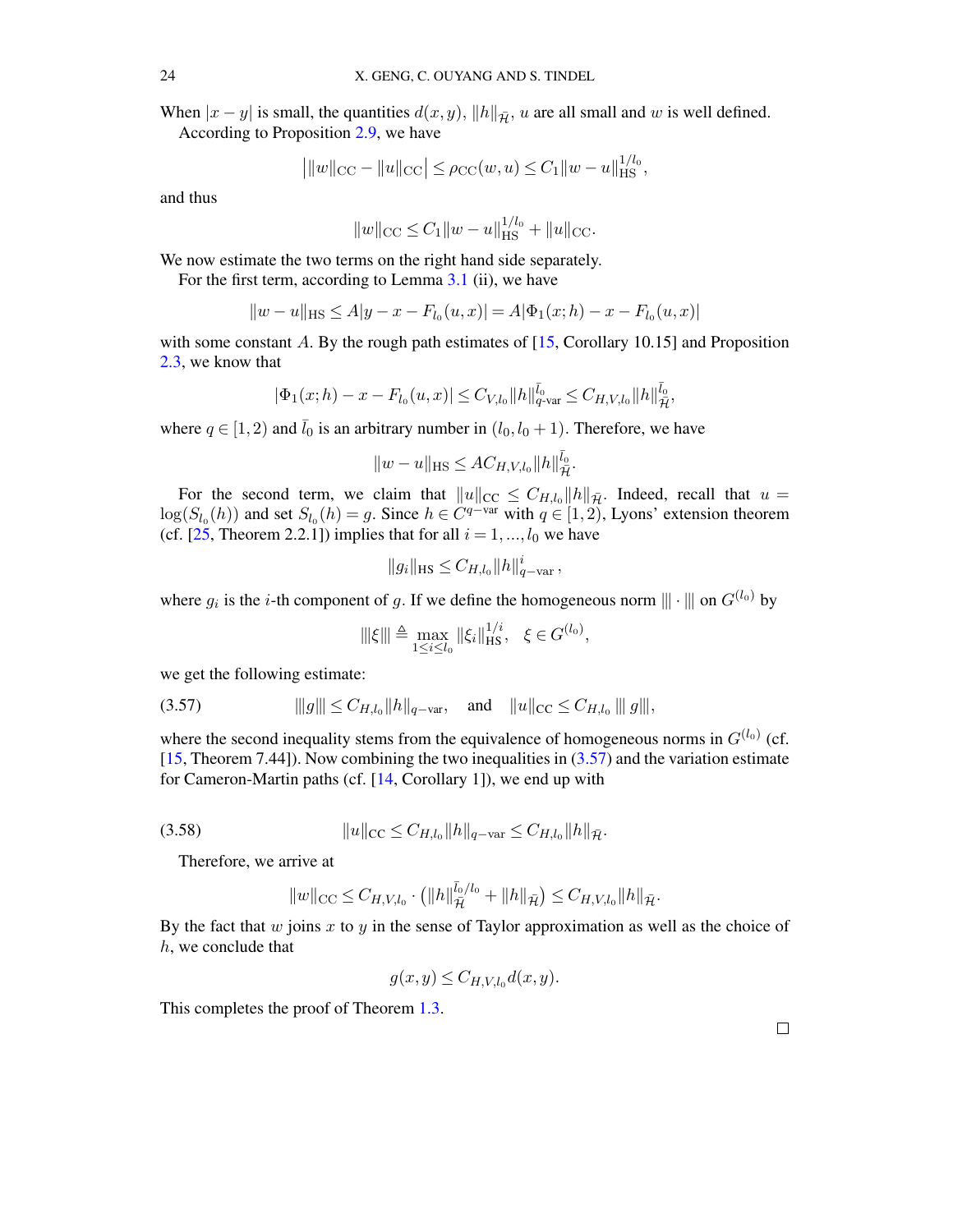<span id="page-24-1"></span>4. Local lower estimate for the density of solution. In this section, we develop the proof of Theorem [1.6](#page-3-1) under the uniform hypoellipticity assumption [\(1.2\)](#page-1-2). Comparing with the elliptic case in [\[17\]](#page-38-10), one faces a much more complex situation here. More specifically, the deterministic Malliavin covariance matrix of  $X_t^x$  will not be uniformly non-degenerate (i.e. Lemma 3.6 in [\[17\]](#page-38-10) is no longer true). Without this key ingredient, the entire elliptic argument will break down and one needs new approaches. Our strategy follows the main philosophy of Kusuoka-Stroock [\[22\]](#page-38-3) in the diffusion case. However, there are non-trivial challenges in several key steps for the fractional Brownian setting, which require new ideas and methods.

To increase readability, we first summarize the main strategy of the proof. Our analysis starts from the existence of the truncated signature of order  $l$  for the fractional Brownian motion (cf. Proposition [2.10\)](#page-9-1). Specifically, with our notation [\(2.11\)](#page-8-0) in mind, we write

<span id="page-24-3"></span>(4.1) 
$$
\Gamma_t \triangleq S_l(B)_{0,t} = 1 + \sum_{i=1}^l \int_{0 < t_1 < \dots < t_i < t} dB_{t_1} \otimes \dots \otimes dB_{t_i}.
$$

In the sequel we will also use the truncated  $\mathfrak{g}^{(l)}$ -valued *log-signature* of B, defined by

<span id="page-24-4"></span>
$$
(4.2) \t\t\t U_t^{(l)} \triangleq \log S_l(B)_{0,t}.
$$

Notice that  $U_t^{(l)}$  $t_t^{(t)}$  features in relation [\(2.17\)](#page-10-2), and more precisely the process

<span id="page-24-2"></span>
$$
(4.3) \t\t Xl(t,x) \triangleq x + Fl(Ut(l),x)
$$

is the Taylor approximation of order l for the solution of the rough equation [\(1.1\)](#page-1-1) in small time (cf. relation  $(2.18)$ ).

With those preliminary notation in hand, we decompose the strategy towards the proof of Theorem [1.6](#page-3-1) into three major steps.

*Step One*. According to the scaling property of fractional Brownian motion, a precise local lower estimate on the density of  $U_t^{(l)}$  $t_t^{(t)}$  can be easily obtained from a general positivity property. *Step Two.* When  $l \geq l_0$ , the hypoellipticity of the vector fields allows us to obtain a precise local lower estimate on the density of the process  $X_l(t, x)$  defined by [\(4.3\)](#page-24-2) from the estimate on  $U_t^{(l)}$  $t^{(t)}$  derived in step one.

*Step Three.* When t is small, the density of  $X_l(t, x)$  is close to the density of the actual solution in a reasonable sense, and the latter inherits the lower estimate obtained in step two.

The above philosophy was first proposed by Kusuoka-Stroock [\[22\]](#page-38-3) in the diffusion case. However, in the fractional Brownian setting, there are several difficulties when implementing these steps precisely. Conceptually the main challenge arises from the need of respecting the fractional Brownian scaling and the Cameron-Martin structure in each step in order to obtain sharp estimates. More specifically, for Step 1 we need a new idea to prove the positivity for the density of  $U_t^{(l)}$  when the Markov property is not available. For Step 2 we rely on Theorem [1.3](#page-3-0) that we have proven in the Section [3.3,](#page-21-7) which yields sharp estimates for the density of  $X<sub>l</sub>(t, x)$ . In Step 3, a new ingredient is needed to prove uniformity for an upper estimate for the density of  $X_l(t, x)$  with respect to the degree l of expansion. In the following sections, we develop the above three steps mathematically.

<span id="page-24-0"></span>4.1. *Step one: local lower estimate for the signature density of fractional Brownian motion.* We fix  $l \geq 1$ . Recall that the truncated signature process  $\Gamma_t$  is defined by [\(4.1\)](#page-24-3). Let  $\{e_1,\ldots,e_d\}$  be the standard basis of  $\mathbb{R}^d$ . By viewing this family as vectors in  $\mathfrak{g}^{(\tilde{l})} \cong T_1G^{(l)}$ , we denote the associated left invariant vector fields on  $G^{(l)}$  by  $\{\tilde{W}_1,\ldots,\tilde{W}_d\}$ . It is standard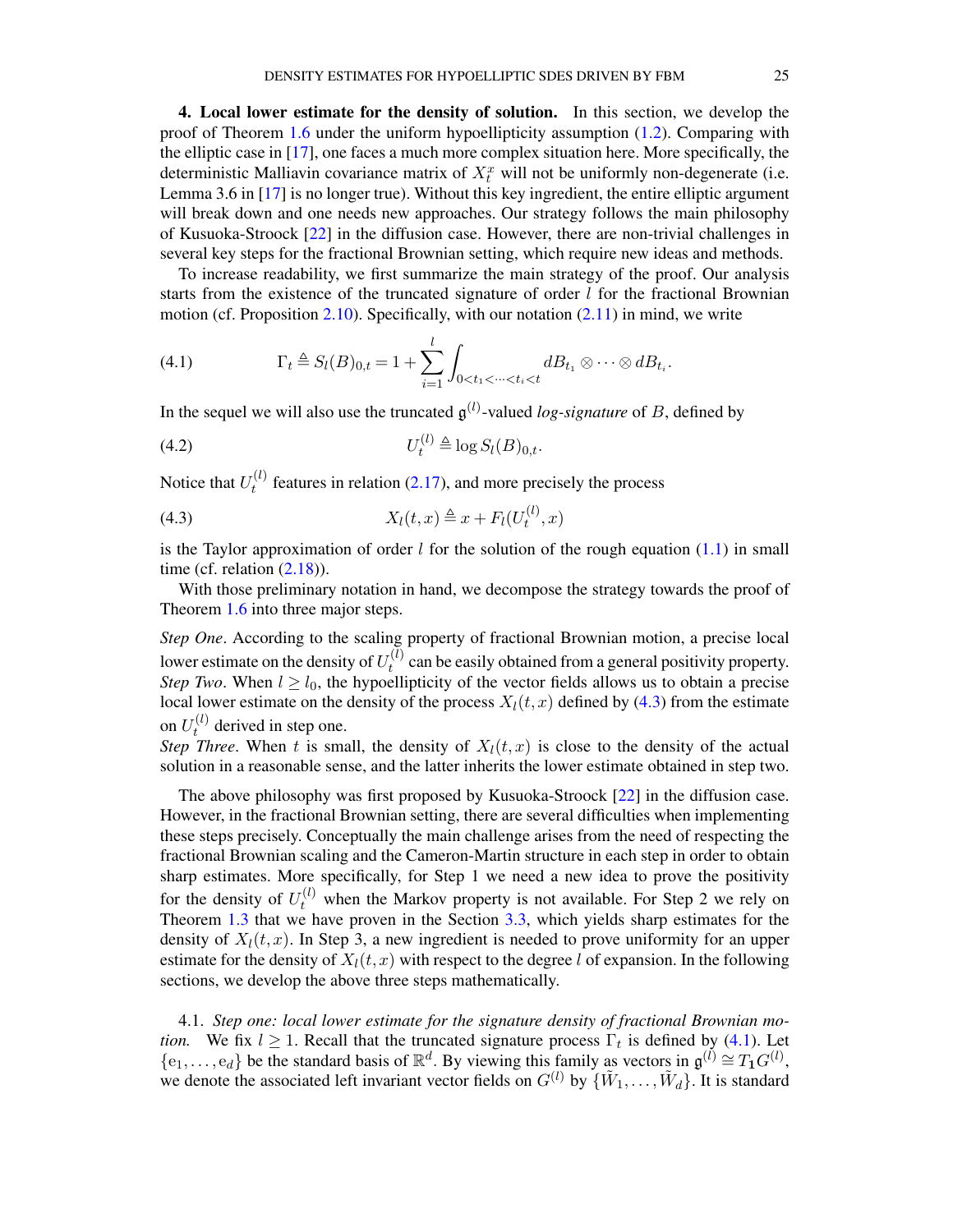(cf. [\[15,](#page-38-18) Remark 7.43]) that  $\Gamma_t$  satisfies the following intrinsic rough differential equation on  $G^{(l)}$ :

<span id="page-25-0"></span>(4.4) 
$$
\begin{cases} d\Gamma_t = \sum_{\alpha=1}^d \tilde{W}_\alpha(\Gamma_t) dB_t^\alpha, \\ \Gamma_0 = 1. \end{cases}
$$

Let  $U_t \triangleq \log \Gamma_t \in \mathfrak{g}^{(l)}$  be the truncated log-signature path, as defined in [\(4.2\)](#page-24-4). Since  $\{\tilde{W}_1,\ldots,\tilde{W}_d\}$  satisfies Hörmander's condition by the definition of  $\mathfrak{g}^{(l)}$ , we know that  $U_t$ admits a smooth density with respect to the Lebesgue measure  $du$  on  $\mathfrak{g}^{(l)}$ . Denote this density by  $\rho_t(u)$ .

A key ingredient in this step is to show that the density function  $\rho_t$  is everywhere strictly positive. In the Brownian case, this was proved in [\[22\]](#page-38-3) by using support theorem and the Markov property. In the fractional Brownian setting, the argument breaks down although general support theorems for Gaussian rough paths are still available. It turns out that there is a simple neat proof based on Sard's theorem and a general positivity criterion established Baudoin-Nualart-Ouyang-Tindel [\[3\]](#page-37-2). We mention that Baudoin-Feng-Ouyang [\[1\]](#page-37-4) also contains a proof of this property using a different approach.

We first recall the classical Sard's theorem, and we refer the reader to [\[28\]](#page-38-20) for a beautiful presentation. Let  $f : M \to N$  be a smooth map between two finite dimensional differentiable manifolds M and N. A point  $x \in M$  is said to be a *critical point* of f if the differential  $df_x: T_xM \to T_{f(x)}N$  is not surjective. A *critical value* of f in N is the image of a critical point in M. Also recall that a subset  $E \subseteq N$  is a *Lebesgue null set* if its intersection with any coordinate chart has zero Lebesgue measure in the corresponding coordinate space.

<span id="page-25-2"></span>THEOREM 4.1 (Sard's theorem). Let  $f : M \to N$  be a smooth map between two finite *dimensional differentiable manifolds. Then the set of critical values of* f *is a Lebesgue null set in* N*.*

We now prove the positivity result announced above, which will be important for our future considerations.

<span id="page-25-3"></span>LEMMA 4.2. *For each*  $t > 0$ , the density  $\rho_t$  of the truncated signature path  $U_t$  is every*where strictly positive.*

PROOF. We only consider the case when  $t = 1$ . The general case follows from the scaling property [\(4.11\)](#page-29-0) below. Our strategy relies on the fact that  $\Gamma_t = \exp(U_t)$  solves equation [\(4.4\)](#page-25-0). In addition, recall our Convention [3.6](#page-14-2) about the identification of  $\mathfrak{g}^{(l)}$  and  $G^{(l)}$ . Therefore we can get the desired positivity by applying [\[3,](#page-37-2) Theorem 1.4]. To this aim, recall that the standing assumptions in [\[3,](#page-37-2) Theorem 1.4] are the following:

(i) The Malliavin covariance matrix of  $U_t$  is invertible with inverse in  $L^p(\Omega)$  for all  $p > 1$ ; (ii) for any  $u \in \mathfrak{g}^{(l)}$ , there exists  $h \in \mathcal{H}$  such that  $\log S_l(h) = u$  and

<span id="page-25-1"></span>(4.5) 
$$
(d \log S_l)_h : \overline{\mathcal{H}} \to \mathfrak{g}^{(l)} \text{ is surjective,}
$$

where  $S_l(h) \triangleq S_l(h)_{0,1}$  is the truncated map.

Notice that item (i) is proved in  $[1,$  Theorem 3.3]. We will thus focus on condition (ii) in the remainder of the proof.

In order to prove relation [\(4.5\)](#page-25-1) in item (ii) above, let us introduce some additional notation. First we shall write  $G \triangleq G^{(l)}$  for the sake of simplicity. Then for all  $n \ge 1$  we introduce a linear map  $H_n : (\mathbb{R}^d)^n \to \overline{\mathcal{H}}$  in the following way. Given  $y = (y_1, \dots, y_n)$ , the function  $H_n(y)$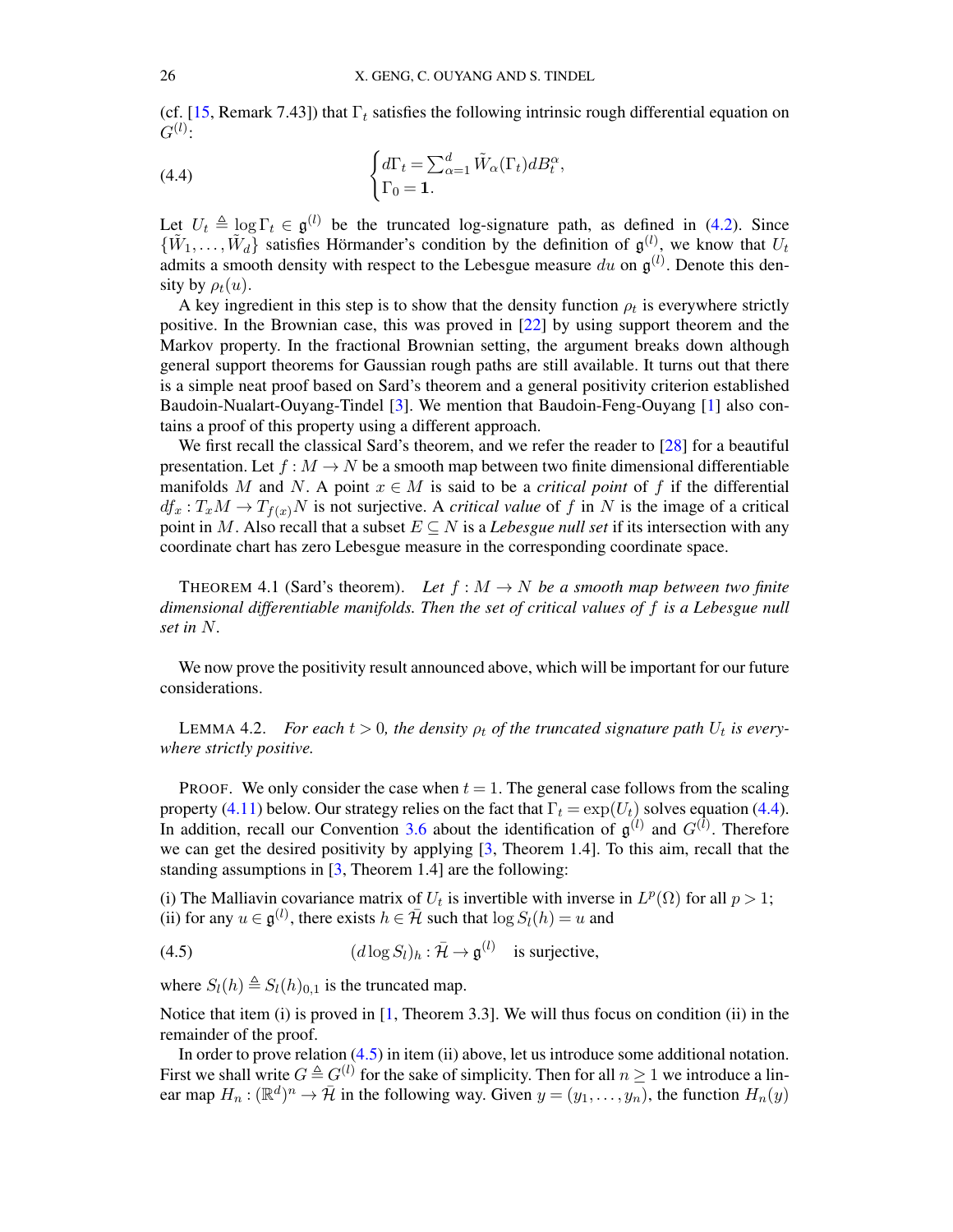is defined to be the piecewise linear path obtained by concatenating the vectors  $y_1, \ldots, y_n$ successively. We also define a set  $\bar{\mathcal{H}}_0$  of piecewise linear paths by

$$
\bar{\mathcal{H}}_0 \triangleq \bigcup_{n=1}^{\infty} H_n((\mathbb{R}^d)^n) \subseteq \bar{\mathcal{H}}.
$$

Note that  $\bar{\mathcal{H}}_0$  is closed under concatenation, and  $S_l(\bar{\mathcal{H}}_0) = G$  by the Chow-Rashevskii theorem (cf. Remark [2.8\)](#page-9-3). Now we claim that:

(P) For any  $g \in G$ , there exists  $h \in \bar{\mathcal{H}}_0$  such that  $S_l(h) = g$  and the differential  $(dS_l)_h|_{\bar{\mathcal{H}}_0}$ :  $\bar{\mathcal{H}}_0 \to T_g \dot{G}$  is surjective.

The property  $(P)$  is clearly stronger than the original desired claim  $(4.5)$ . To prove  $(P)$ , let P be the set of elements in G which satisfy (P). We first show that P is either  $\emptyset$  or G. The main idea behind our strategy is that if there exists  $g_0 \in \mathcal{P}$ , such that  $(dS_l)_{h_0}$  is a submersion for some  $h_0 \in \overline{\mathcal{H}}_0$  satisfying  $S_l(h_0) = g_0$ , then one can obtain every point  $g \in G$  by a left translation  $L_a$ , since  $dL_a$  is an isomorphism. To be more precise, suppose that  $g_0 \in G$  is an element satisfying (P). By definition, there exists a path  $h_0 \in \bar{\mathcal{H}}_0$  such that  $S_l(h_0) = g_0$  and  $(dS_l)_{h_0}|_{\bar{\mathcal{H}}_0}$  is surjective. Now pick a generic element  $a \in G$  and choose a path  $\alpha \in \bar{\mathcal{H}}_0$  so that  $S_l(\alpha) = a$ . Then  $S_l(\alpha \sqcup h_0) = a \otimes g_0$ . We want to show that  $(dS_l)_{\alpha \sqcup h_0} : \bar{\mathcal{H}}_0 \to T_{a \otimes g_0}G$  is surjective. For this purpose, let  $\xi \in T_{a \otimes g_0}G$  and set

$$
\xi_0 \stackrel{\Delta}{=} dL_{a^{-1}}(\xi) \in T_{g_0}G.
$$

By the surjectivity of  $(dS_l)_{h_0}|_{\bar{\mathcal{H}}_0}$ , there exists  $\gamma \in \bar{\mathcal{H}}_0$  such that  $(dS_l)_{h_0}(\gamma) = \xi_0$ . It follows that, for  $\varepsilon > 0$  we have

$$
S_l(\alpha \sqcup (h_0 + \varepsilon \cdot \gamma)) = a \otimes S_l(h_0 + \varepsilon \cdot \gamma).
$$

By differentiation with respect to  $\varepsilon$  at  $\varepsilon = 0$ , we obtain that

$$
(dS_l)_{\alpha \sqcup h_0}(0 \sqcup \gamma) = (dL_a)_{S_l(h_0)} \circ (dS_l)_{h_0}(\gamma) = (dL_a)_{g_0}(\xi_0) = \xi.
$$

Therefore,  $(dS_l)_{\alpha\sqcup h_0}|_{\bar{\mathcal{H}}_0}$  is surjective. Since a is arbitrary, we conclude that if  $\mathcal P$  is nonempty, then  $P = G$ .

To complete the proof, it remains to show that  $\mathcal{P} \neq \emptyset$ . This will be a simple consequence of Sard's theorem. Indeed, for each  $n \geq 1$ , define

$$
(4.6) \t\t f_n \triangleq S_l \circ H_n : (\mathbb{R}^d)^n \to G,
$$

where we recall that  $H_n(y)$  is the piecewise linear path obtained by concatenating  $y_1, ..., y_n$ . The map  $f_n$  is simply given by

$$
f_n(y_1,\ldots,y_n)=\exp(y_1)\otimes\cdots\otimes\exp(y_n),
$$

where we recall that the exponential maps is defined by  $(2.6)$ . It is readily checked that  $f_n$  is a smooth map. According to Sard's theorem (cf. Theorem [4.1\)](#page-25-2), the set of critical values of  $f_n$ , denoted as  $E_n$ , is a Lebesgue null set in G. It follows that  $E \triangleq \bigcup_{n=1}^{\infty} E_n$  is also a Lebesgue null set in G. We have thus obtained that,

$$
G \backslash E = \Big(\bigcup_{n=1}^{\infty} f_n((\mathbb{R}^d)^n)\Big) \backslash E \neq \emptyset,
$$

where the first equality is due to the fact that  $S_l(\bar{\mathcal{H}}_0) = G$  by the Chow-Rashevskii theorem. Pick any element  $g \in G \backslash E$ . Then for some  $n \geq 1$ , we have  $g \in f_n((\mathbb{R}^d)^n) \backslash E_n$ . In particular, there exists  $y \in (\mathbb{R}^d)^n$  such that  $f_n(y) = g$  and  $(df_n)_y$  is surjective. We claim that  $g \in \mathcal{P}$  with  $h \triangleq H_n(y) \in \bar{\mathcal{H}}_0$  being the associated path. Indeed, it is apparent that  $S_l(h) = g$ . In addition,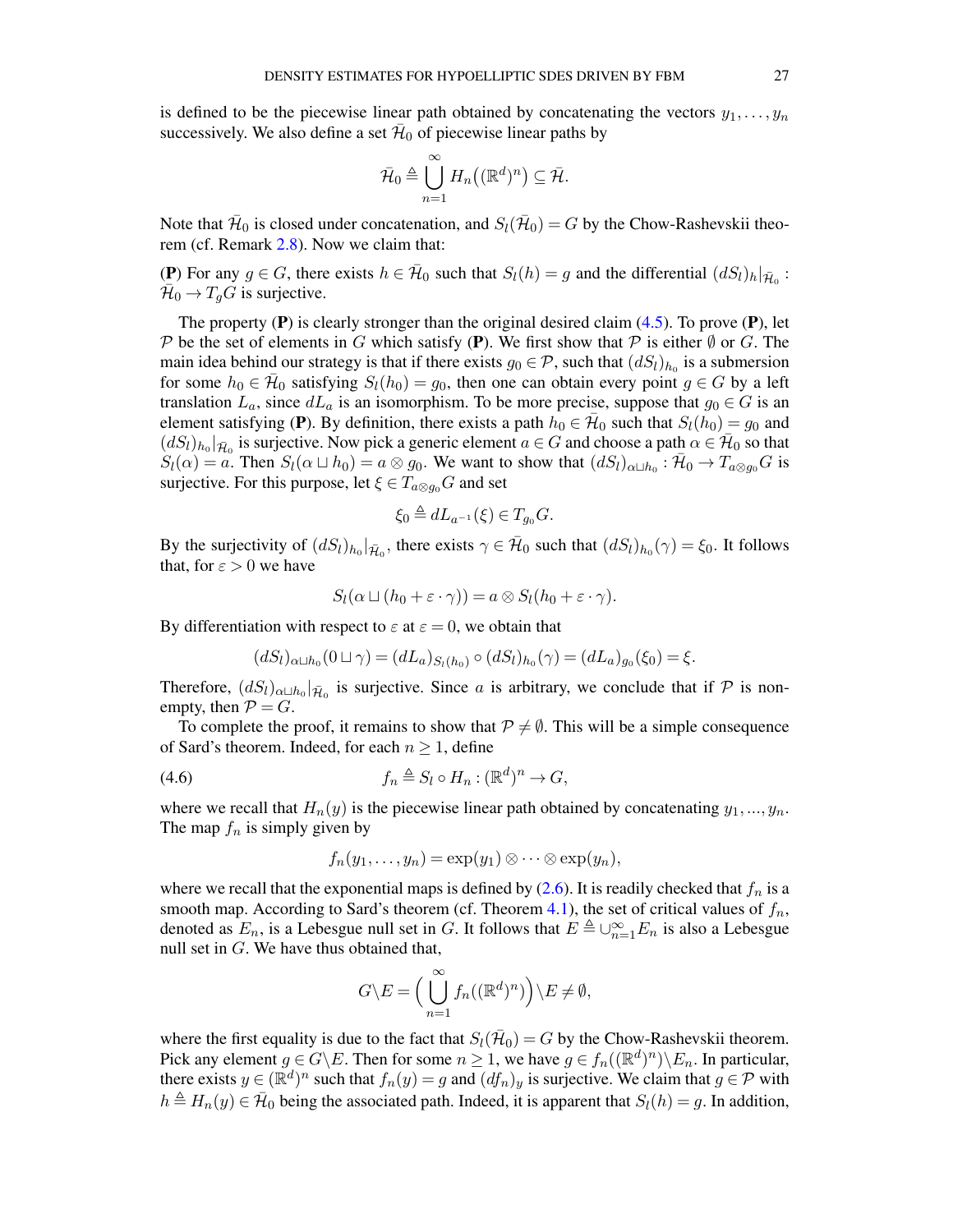let  $\xi \in T_g G$  and  $w \in (\mathbb{R}^d)^n$  be such that  $(df_n)_y(w) = \xi$ . The existence of w follows from the surjectivity of  $(df_n)_y$ . Since  $H_n$  is linear, we obtain that

$$
(dS_l)_h(H_n(w)) = \frac{d}{d\varepsilon}\Big|_{\varepsilon=0} S_l(H_n(y) + \varepsilon \cdot H_n(w)) = \frac{d}{d\varepsilon}\Big|_{\varepsilon=0} S_l(H_n(y + \varepsilon \cdot w))
$$

$$
= \frac{d}{d\varepsilon}\Big|_{\varepsilon=0} f_n(y + \varepsilon \cdot w) = (df_n)_y(w) = \xi.
$$

Therefore, the pair  $(h, g)$  satisfies property (P) and thus  $P$  is non-empty.

REMARK 4.3. Theorem 1.4 in [\[3\]](#page-37-2) was stated for SDEs in which the vector fields are of class  $C_b^{\infty}$ . However, the uniform boundedness assumption was not relevant since the argument was essentially local. To elaborate this, first note that Condition (b) in [\[3,](#page-37-2) Theorem 3.1], which is the key ingredient for the proof of  $[3,$  Theorem 1.4], was stated under convergence in probability. In addition, Condition (b) and the result of Theorem 3.3 in the same paper were both local since the path  $h$  is fixed. Therefore, one can localize the relevant probabilities in a large compact subset and apply local continuity theorems in rough path theory even though the underlying vector fields are not bounded. In particular, the result applies to our truncated signature process  $U_t$ .

REMARK 4.4. When  $H > 1/2$ , it is not clear whether  $\bar{\mathcal{H}}$  contains the space of piecewise linear paths. It is though true from  $\bar{\mathcal{H}} = I_{0+}^{H+1/2}(L^2([0,1]))$  that it contains all smooth paths. To fix this issue, one can reparametrize the piecewise linear path  $y_1 \sqcup \cdots \sqcup y_n$  in an obvious way such that the resulting path is smooth but the trajectory remains unchanged. This does not change the truncated signature as it is invariant under reparametrization.

Essentially the same amount of effort allows us to adapt the above argument to establish the general positivity result for hypoelliptic SDEs as stated in Theorem [1.5,](#page-3-2) which is of independent interest. This complements the result of [\[3,](#page-37-2) Theorem 1.4] by affirming that Hypothesis 1.2 in that theorem is always verified under hypoellipticity.

PROOF OF THEOREM [1.5.](#page-3-2) Without loss of generality we only consider  $t = 1$ . Continuing to denote by  $\Phi_t(x;h)$  the skeleton of equation [\(1.1\)](#page-1-1), defined by [\(1.4\)](#page-2-1), let  $F: \bar{\mathcal{H}} \to \mathbb{R}^N$  be the end point map defined by  $F(h) \triangleq \Phi_1(x;h)$ . As in the proof of Lemma [4.2,](#page-25-3) the key ingredient that needs to be established is the following property: for any  $y \in \mathbb{R}^N$  there exists  $h \in \bar{\mathcal{H}}$  such that

<span id="page-27-0"></span>(4.7) 
$$
F(h) = y, \text{ and } (dF)_h : \overline{\mathcal{H}} \to \mathbb{R}^N \text{ is surjective.}
$$

Along the same lines as in the proof of Lemma [4.2,](#page-25-3) we define  $P$  to be the set of points  $y \in \mathbb{R}^N$  satisfying [\(4.7\)](#page-27-0) for some  $h \in \bar{\mathcal{H}}$ . We first show that  $\mathcal P$  is non-empty which then implies  $P = \mathbb{R}^N$  again by a translation argument.

To show that P is non-empty, we first define  $H_n : (\mathbb{R}^d)^n \to \bar{\mathcal{H}}$  and  $\bar{\mathcal{H}}_0 \subseteq \bar{\mathcal{H}}$  in the same way as in the proof of Lemma [4.2.](#page-25-3) Also define a map  $F_n$  by

$$
F_n \triangleq F \circ H_n : (\mathbb{R}^d)^n \to \mathbb{R}^N.
$$

According to Sard's theorem, the set of critical values of  $F_n$ , again denoted as  $E_n$ , is a Lebesgue null set in  $\mathbb{R}^N$ , and so is  $E \triangleq \bigcup_n E_n$ .

Next consider a given  $q \in \mathbb{R}^N$ . Thanks to the hypoellipticity assumption [\(1.2\)](#page-1-2), we can equip a neighborhood  $U_q$  of q with a sub-Riemannian metric, by requiring that a certain subset of  $\{V_1, ..., V_d\}$  is an orthonormal frame near q. Then according to the Chow-Rashevskii theorem (cf. [\[27\]](#page-38-21), Theorem 2.1.2), every point in  $U_q$  is reachable from q by a horizontal path.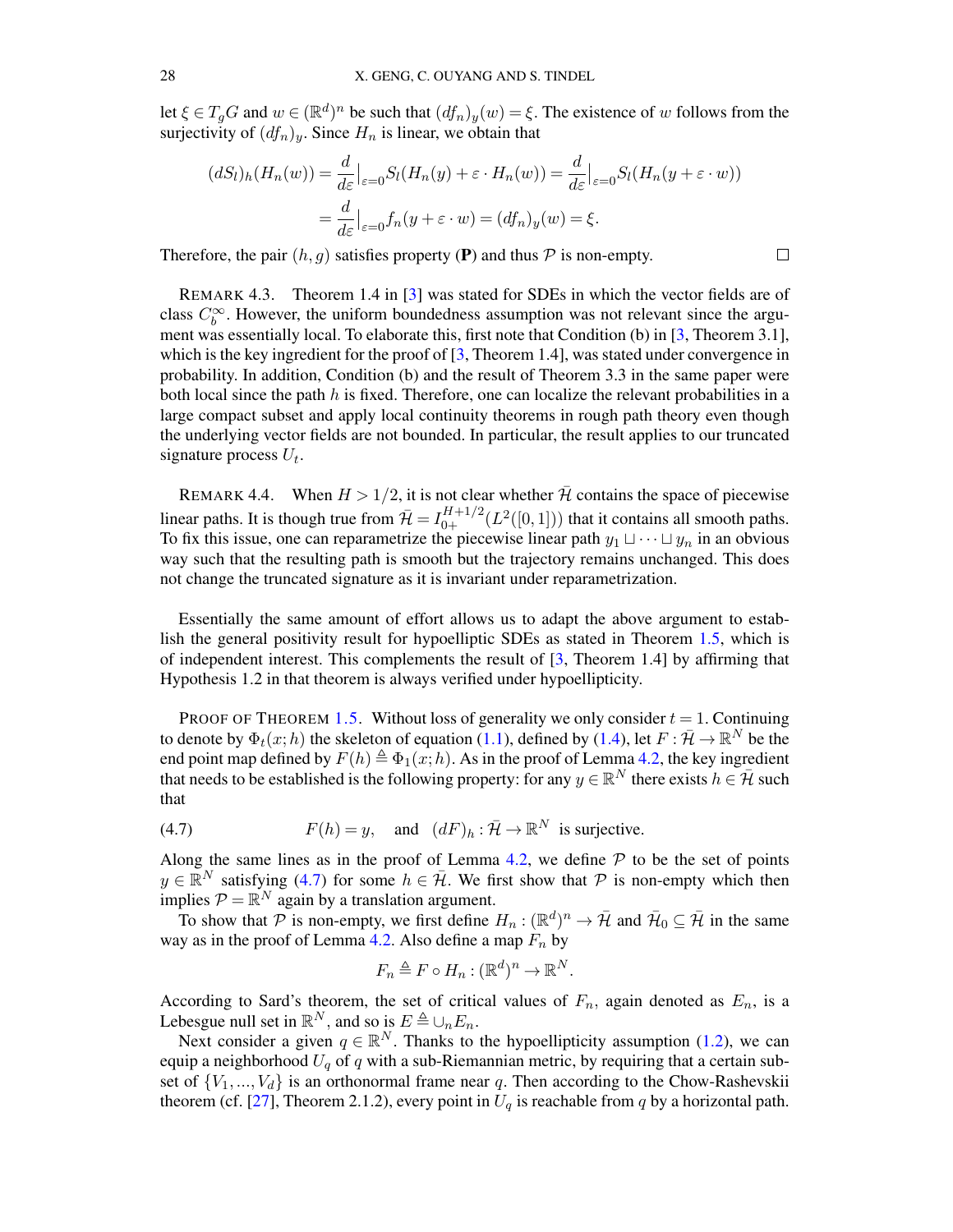And if one examines the proof of the theorem in Section 2.4 of [\[27\]](#page-38-21) carefully, this horizontal path is controlled by a piecewise linear path in  $\mathbb{R}^d$ , i.e.  $U_q \subseteq \cup_n \Phi_1(q; H_n((\mathbb{R}^d)^n))$ . Now for given  $y \in \mathbb{R}^N$ , choose an arbitrary continuous path  $\gamma$  joining x to y. By compactness, we can cover the image of  $\gamma$  by finitely many open sets of the form  $U_{q_i}$  such that  $U_{q_i} \cap U_{q_{i+1}} \neq \emptyset$  for all *i* where  $q_i \in \text{Im}(\gamma)$ . It follows that y can be reached from x by a horizontal path controlled by a piecewise linear path in  $\mathbb{R}^d$ . In other words, we have  $y \in F_n((\mathbb{R}^d)^n)$  for some n. This establishes the property that  $\mathbb{R}^N = \bigcup_n F_n((\mathbb{R}^d)^n)$ .

Now the same argument as in the proof of Lemma [4.2](#page-25-3) allows us to conclude that

$$
\mathbb{R}^N \backslash E = \bigcup_{n=1}^{\infty} F_n((\mathbb{R}^d)^n) \backslash E \subseteq \mathcal{P},
$$

showing that  $P$  is non-empty since E is a Lebesgue null set.

Finally, we show that  $\mathcal{P} = \mathbb{R}^N$ . To this aim, first note that, for any  $h_0, \gamma, \alpha \in \bar{\mathcal{H}}$  and  $\varepsilon > 0$ , we have

$$
\Phi_1(x; (h_0 + \varepsilon \cdot \gamma) \sqcup \alpha) = \Phi_1(\Phi_1(x; h_0 + \varepsilon \cdot \gamma); \alpha),
$$

where paths are always assumed to be parametrized on  $[0, 1]$ . Therefore, by differentiating with respect to  $\varepsilon$  at  $\varepsilon = 0$ , we obtain that

<span id="page-28-0"></span>
$$
(dF)_{h_0\sqcup\alpha}(\gamma\sqcup 0)=J_1(F(h_0);\alpha)\circ (dF)_{h_0}(\gamma),
$$

where recall that  $J_t(\cdot;\cdot)$  is the Jacobian of the flow  $\Phi_t$ . This shows that

(4.8) 
$$
(dF)_{h_0 \sqcup \alpha} = J_1(F(h_0); \alpha) \circ (dF)_{h_0}.
$$

Now pick any fixed  $y_0 \in \mathcal{P}$  with an associated  $h_0 \in \bar{\mathcal{H}}$  satisfying [\(4.7\)](#page-27-0). For any  $\eta \in \mathbb{R}^N$ , choose  $\alpha \in \mathcal{H}$  such that  $F(\alpha) = \eta$ . Then  $F(h_0 \sqcup \alpha) = y + \eta$  and the surjectivity of  $(dF)_{h_0 \sqcup \alpha}$ follows from [\(4.8\)](#page-28-0), the surjectivity of  $(dF)_{h_0}$  and the invertibility of the Jacobian. In particular,  $y + \eta \in \mathcal{P}$ . Since  $\eta$  is arbitrary, we conclude that  $\mathcal{P} = \mathbb{R}^N$ .

REMARK 4.5. A general support theorem for hypoelliptic SDEs allows one to show that the support of the density  $p_t(x, y)$  is dense. In the diffusion case, together with the semigroup property

$$
p(s+t,x,y) = \int_{\mathbb{R}^N} p(s,x,z)p(t,z,y)dz
$$

one immediately sees that  $p(t, x, y)$  is everywhere strictly positive. This argument clearly breaks down in the fractional Brownian setting.

REMARK 4.6. In Theorem [1.5,](#page-3-2) although the time horizon is taken to be  $[0, 1]$ , the proof clearly applies to arbitrary time horizon  $[0, T]$  without difficulty. As for the study of the control distance function, relation  $(3.3)$  also allows us to restrict on the time horizon  $[0, 1]$ .

Finally, we present the main result in this part which gives a precise local lower estimate for the density  $\rho_t(u)$ . This will be a consequence of Lemma [4.2](#page-25-3) together with the scaling property and left invariance for the process  $\Gamma_t$ .

<span id="page-28-2"></span><span id="page-28-1"></span>**PROPOSITION 4.7.** *For each*  $M > 0$ , *define*  $\beta_M \triangleq \inf \{ \rho_1(u) : ||u||_{CC} \leq M \}$ . *Then*  $\beta_M$ *is strictly positive and for all*  $(u,t) \in \mathfrak{g}^{(l)} \times (0,1]$  *with*  $\|u\|_{\text{CC}} \leq M t^H$ , we have (4.9)  $\rho_t(u) \geq \beta_M t^{-H\nu},$ 

where the constant  $\nu$  is given by  $\nu \triangleq \sum_{k=1}^{l} k \dim \mathcal{L}_k$ , and  $\mathcal{L}_k$  is the space of homogeneous *Lie polynomials of degree* k*.*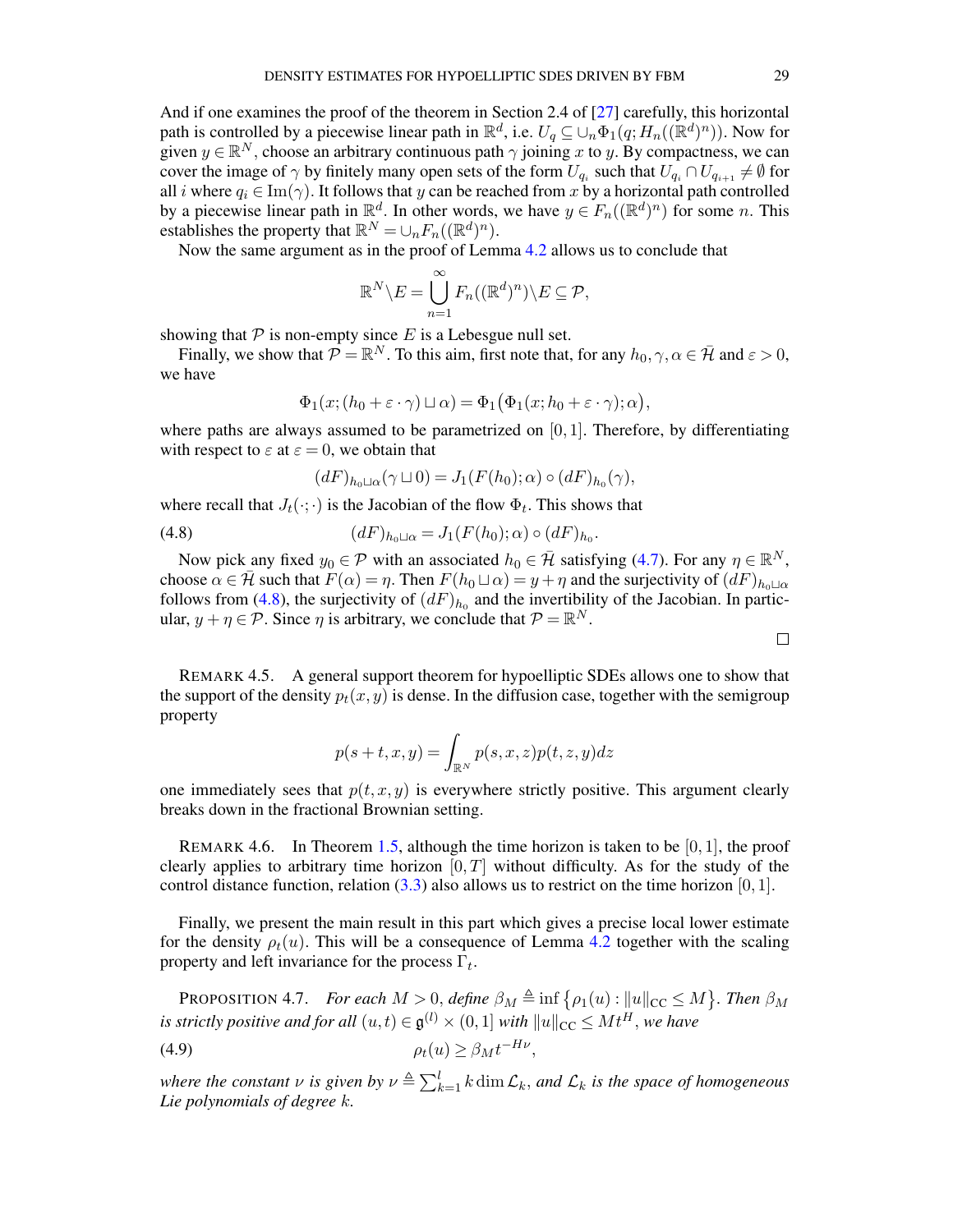PROOF. First observe that the strict positivity of  $\beta_M$  is a direct consequence of Lemma [4.2](#page-25-3) and the compactness of the set  $\{u \in \mathfrak{g}^{(l)}; ||u||_{\text{CC}} \leq M\}$ . Next, using the scaling property of fractional Brownian motion and the left invariance of the vector fields  $\tilde{W}_{\alpha}$  defining the equation [\(4.4\)](#page-25-0) for  $\Gamma_t$ , it is not hard to see that

$$
(\delta_{\lambda}\Gamma_t)_{0\leq t\leq 1}\stackrel{\text{law}}{=}(\Gamma_{\lambda^{1/H}t})_{0\leq t\leq 1},
$$

where recall that  $\delta_{\lambda}$  is the dilation operator on  $T^{(l)}$ . As a result, if we define  $Q_t$  to be the law of  $U_t$  on  $\mathfrak{g}^{(l)}$ , then  $Q_s \circ \delta_{\lambda}^{-1} = Q_{\lambda^{1/H} s}$  for all  $s \in [0,1]$ . In particular, by setting  $s = 1$  and  $\lambda = t^H$ , we obtain that

(4.10) 
$$
Q_t = Q_1 \circ \delta_{t^H}^{-1}.
$$

It follows that, for any  $f \in C_b^{\infty}(\mathfrak{g}^{(l)})$ , we have

$$
\int_{\mathfrak{g}^{(l)}} f(u)\rho_t(u)du = \int_{\mathfrak{g}^{(l)}} f(u)Q_t(du) = \int_{\mathfrak{g}^{(l)}} f(\delta_t \circ u)Q_1(du)
$$

$$
= \int_{\mathfrak{g}^{(l)}} f(\delta_t \circ u)\rho_1(u)du = \int_{\mathfrak{g}^{(l)}} t^{-H\nu} f(u)\rho_1(\delta_{t} \circ u)du,
$$

where the last equality follows from the change of variables  $u \leftrightarrow \delta_{t-H} u$  and the fact that  $du \circ \delta_{t^H}^{-1} = t^{-H\nu} du$  (cf. relation [\(2.8\)](#page-8-3)). Therefore, we conclude that

<span id="page-29-0"></span>(4.11) 
$$
\rho_t(u) = t^{-H\nu} \rho_1(\delta_{t^H}^{-1} u), \text{ for all } (u, t) \in \mathfrak{g}^{(l)} \times (0, 1],
$$

from which our result [\(4.9\)](#page-28-1) follows.

4.2. *Step two: local lower estimate for the density of the Taylor approximation process.* Recall from [\(4.3\)](#page-24-2) that  $X_l(t, x) = x + F_l(U_t^{(l)})$  $t^{(t)}(t)$ ,  $x$ ) is the Taylor approximation process of order l for the actual solution of the SDE  $(1.1)$ . Due to hypoellipticity, it is natural to expect that  $F_l$  is "non-degenerate" in a suitable sense provided  $l \geq l_0$ . In addition, a precise local lower estimate for the density of  $X_l(t, x)$  should naturally follow from Proposition [4.7](#page-28-2) in Step One, combined with such "non-degeneracy" property of  $F_l$ . Here the main subtlety lies in finding a way of respecting the fractional Brownian scaling and Cameron-Martin structure so that the estimate we obtain on  $X_l(t, x)$  is sharp. However, this will be a direct consequence of Theorem [1.3](#page-3-0) together with a result for the diffusion case in [\[22\]](#page-38-3). In this part, we always fix  $l \geq l_0$ .

We first give the precise meaning of the non-degeneracy of  $F_l$ . Let  $JF_l(u,x) : \mathfrak{g}^{(l)} \to$  $\mathbb{R}^N$  be the Jacobian of  $F_l$  with respect to u. Since  $\mathfrak{g}^{(l)}$  has a canonical Hilbert structure induced from  $T^{(l)}(\mathbb{R}^d)$ , we can also consider the adjoint map  $JF_l(u, x)^* : \mathbb{R}^N \to \mathfrak{g}^{(l)}$ . The non-degeneracy of  $JF_l$  is summarized in the following lemma, which was proved in [\[22,](#page-38-3) Lemma 3.13].

<span id="page-29-1"></span>LEMMA 4.8. Let  $F_l$  be the approximation map given in Definition [2.11](#page-10-1) and let  $JF_l(u, x) : \mathfrak{g}^{(l)} \to \mathbb{R}^N$  be its Jacobian. Then there exists a constant  $c > 0$  depending only *on*  $l_0$  *and the vector fields, such that* 

$$
JF_l(0,x) \cdot JF_l(0,x)^* \geq c \cdot \mathrm{Id}_{\mathbb{R}^N}
$$

*for all*  $l \geq l_0$  *and*  $x \in \mathbb{R}^N$ *.* 

An immediate corollary of Lemma [4.8](#page-29-1) is the following.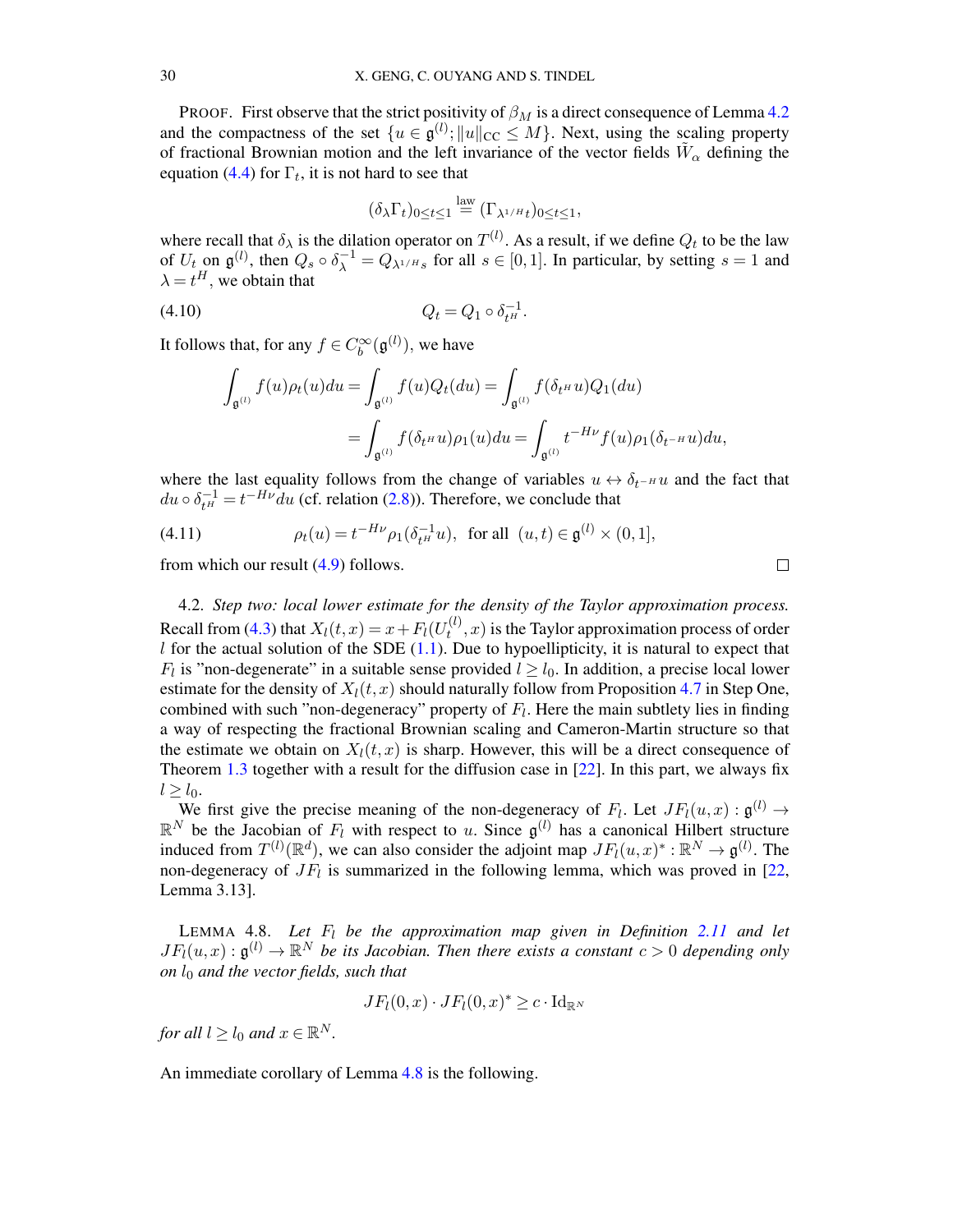<span id="page-30-0"></span>COROLLARY 4.9. *Given*  $l > l_0$ , *there exists*  $r > 0$  *depending on* l *and the vector fields*, *such that*  $\det(JF_l(u,x)\cdot JF_l(u,x)^*)$  *is uniformly positive on*  $\{u\in\mathfrak{g}^{(l)}:\|u\|_{\text{HS}}< r\}\times\mathbb{R}^N$ . *In particular, the map*

$$
\{u \in \mathfrak{g}^{(l)} : ||u||_{\text{HS}} < r\} \to \mathbb{R}^N, \qquad u \mapsto x + F_l(u, x),
$$

*is a submersion in the sense of differential geometry.*

<span id="page-30-1"></span>REMARK 4.10. Note that the map  $F_l$  and the constant r in Corollary [4.9](#page-30-0) depend on l. For technical reasons, we will assume that r is chosen (still depending on l) so that for all  $l_0 \leq l' \leq l$ , the map  $JF_{l'}(\pi^{(l')}(u),x)$  has full rank whenever  $(u,x) \in \mathfrak{g}^{(l)} \times \mathbb{R}^N$  with  $||u||_{\text{HS}} < r$ , where  $\pi^{(l')} : \mathfrak{g}^{(l)} \to \mathfrak{g}^{(l')}$  is the canonical projection. This property will be used in the proof of Lemma [4.20](#page-35-0) in Step Three below.

Now let  $r$  be the constant given in Remark  $4.10$ . It is standard from differential geometry that for each  $x \in \mathbb{R}^N$  and  $y \in \{x + F_l(u, x) : ||u||_{\text{HS}} < r\}$ , the "bridge space"

<span id="page-30-6"></span>(4.12) 
$$
M_{x,y} \triangleq \{u \in \mathfrak{g}^{(l)} : ||u||_{\text{HS}} < r \text{ and } x + F_l(u,x) = y\}
$$

is a submanifold of  $\{u \in \mathfrak{g}^{(l)} : ||u||_{\text{HS}} < r\}$  with dimension  $\dim \mathfrak{g}^{(l)} - N$ . In addition, since both of  $\mathfrak{g}^{(l)}$  and  $\mathbb{R}^N$  are oriented Riemannian manifolds, we know from differential topology that  $M_{x,y}$  carries a natural orientation and hence a volume form which we denote as  $m_{x,y}$ . The following result is the standard disintegration formula in Riemannian geometry (cf. [\[7,](#page-37-6) equation  $(0.3)$ ]).

<span id="page-30-3"></span><span id="page-30-2"></span>**PROPOSITION 4.11.** For any 
$$
\varphi \in C_c^{\infty}(\{u \in \mathfrak{g}^{(l)} : ||u||_{\text{HS}} < r\})
$$
, we have

(4.13) 
$$
\int_{\mathfrak{g}^{(l)}} \varphi(u) du = \int_{\mathbb{R}^N} dy \int_{M_{x,y}} K(v,x) \varphi(v) m_{x,y}(dv),
$$

*where the kernel* K *is given by*

<span id="page-30-4"></span>(4.14) 
$$
K(v,x) \triangleq (\det(JF_l(v,x) \cdot JF_l(v,x)^*))^{-\frac{1}{2}},
$$

*and we define*  $m_{x,y} \triangleq 0$  *if*  $M_{x,y} = \emptyset$ .

The disintegration formula [\(4.13\)](#page-30-2) immediately leads to a formula for the (localized) density of the Taylor approximation process  $X_l(t, x)$ .

PROPOSITION 4.12. *Let*  $\eta \in C_c^{\infty}(\{u \in \mathfrak{g}^{(l)} : ||u||_{\text{HS}} < r\})$  *be a bump function so that*  $0 \leq$  $\eta \leq 1$  *and*  $\eta = 1$  *when*  $||u||_{\text{HS}} < r/2$ *, where* r *is the constant featuring in Proposition [4.11.](#page-30-3)*  $\stackrel{\cdot}{D}$ *efine*  $\mathbb{P}^\eta_l$  $\int_l^{\eta}(t,x,\cdot)$  to be the measure

<span id="page-30-5"></span>
$$
\mathbb{P}_l^{\eta}(t,x,A) \triangleq \mathbb{E}\big[\eta(U_t)\mathbf{1}_{\{X_l(t,x)\in A\}}\big], \quad A \in \mathcal{B}(\mathbb{R}^N),
$$

*where*  $U_t = \log \Gamma_t$ ,  $\Gamma_t$  *is defined by* [\(4.4\)](#page-25-0) *and*  $X_l(t,x) = x + F_l(U_t, x)$  *is the approximation* given by [\(2.19\)](#page-10-4). Then the measure  $\mathbb{P}^{\eta}_l$  $\int_l^\eta (t,x, \cdot)$  *is absolutely continuous with respect to the Lebesgue measure, and its density is given by*

(4.15) 
$$
p_l^{\eta}(t,x,y) \triangleq \int_{M_{x,y}} \eta(u)K(u,x)\rho_t(u)m_{x,y}(du).
$$

*where*  $\rho_t$  *is the density of*  $U_t$  *and*  $K$  *is given by* [\(4.14\)](#page-30-4)*.*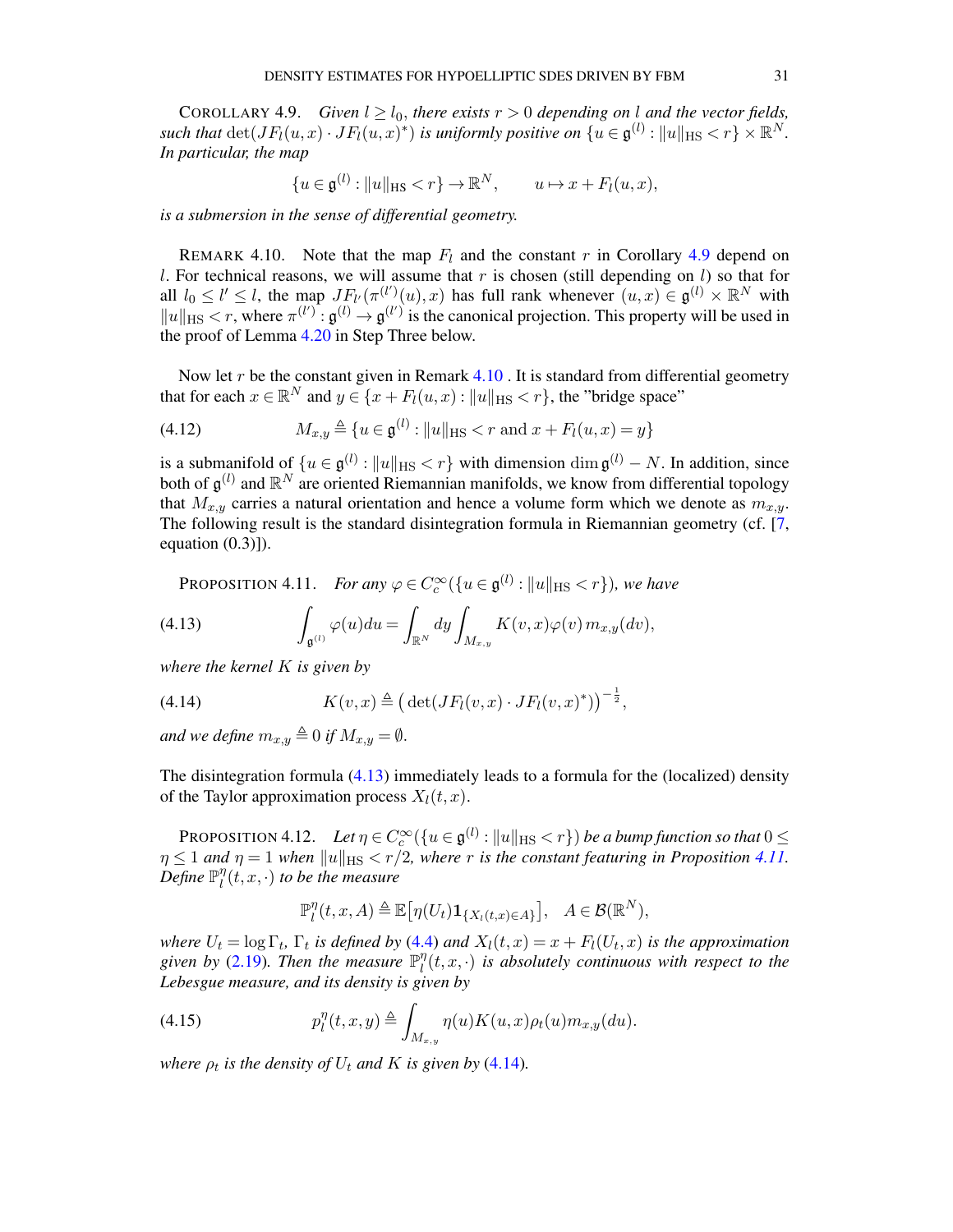To obtain a sharp lower estimate on  $p_l^{\eta}$  $\int_l^{\eta}(t, x, y)$  from formula [\(4.15\)](#page-30-5) and the lower estimate of  $\rho_t(u)$  given by [\(4.9\)](#page-28-1), one needs to estimate the volume form  $m_{x,y}$  precisely. For this purpose, we resort to a change of variables  $S_{x,y}$  from the "bridge space"  $M_{x,y}$  to the "loop space"  $M_{x,x}$  introduced in [\[22\]](#page-38-3). The construction of this map  $S_{x,y}$  is based on the simple idea that, in order to transform an arbitrary loop  $\alpha$  from x to x into a path from x to y, we just concatenate the loop  $\alpha$  to a fixed path from x to y. However, this idea does not project to a map from  $M_{x,y}$  to  $M_{x,x}$  in a simple way, and one needs to use the function  $\Psi_l$ defined in Lemma [3.1](#page-11-2) to make it work at the level of Taylor approximation. We summarize the technical formulation of this map  $S_{x,y}$  in the following lemma, which was proved by [\[22\]](#page-38-3) in the diffusion case (i.e.  $H = 1/2$ ). Thanks to our Theorem [1.3,](#page-3-0) the lemma (in particular the estimate [\(4.19\)](#page-31-0) below) holds in exactly the same way in the fractional Brownian context for  $H > 1/4$ .

<span id="page-31-1"></span>LEMMA 4.13. *Recall that the function*  $\Psi_l$  *is defined in Lemma [3.1.](#page-11-2)* We define the operation  $\times$  to be the multiplication induced from  $G^{(l)}$  through the exponential map, namely

(4.16) 
$$
v \times u \triangleq \log(\exp(v) \otimes \exp(u)), \quad v, u \in \mathfrak{g}^{(l)}.
$$

*Then the following statements hold true:*

*(i)* There exist  $\varepsilon, \rho_1 > 0$  and  $\rho_2 \in (0, r)$ , such that for any given  $x \in \mathbb{R}^N$  and  $h \in \overline{\mathcal{H}}$  with  $||h||_{\bar{\mathcal{H}}} < \rho_1$ , the map

$$
v \mapsto \tilde{\Psi}_{x,h}(v) \triangleq \Psi_l(v \times u, x, y - x - F_l(v \times u, x)),
$$

*where*  $y \triangleq \Phi_1(x;h)$  and  $u \triangleq \log S_l(h)$ , defines a diffeomorphism from an open neighbour*hood*  $V_{x,h} \subseteq \mathfrak{g}^{(l)}$  *of* 0 *containing the ball*  $\{v \in \mathfrak{g}^{(l)} : ||v||_{\text{HS}} < \varepsilon\}$  *onto*  $W \triangleq \{w \in \mathfrak{g}^{(l)} :$  $||w||_{\text{HS}} < \rho_2$ *, such that* 

$$
v\in V_{x,h}\cap M_{x,x}\iff w\triangleq \tilde{\Psi}_{x,h}(v)\in W\cap M_{x,y}.
$$

*(ii)* Given  $x, y \in \mathbb{R}^N$  with  $d(x, y) < \rho_1/2$ , we choose  $h \in \Pi_{x,y}$  satisfying

$$
d(x, y) \le ||h||_{\bar{\mathcal{H}}} \le 2d(x, y) < \rho_1
$$

<span id="page-31-2"></span>*and define*

$$
(4.17) \tS_{x,y} \triangleq \tilde{\Psi}_{x,h}^{-1}|_{W \cap M_{x,y}} : W \cap M_{x,y} \to V_{x,h} \cap M_{x,x}.
$$

*Then there exists a constant*  $\Lambda > 0$ *, such that* 

<span id="page-31-3"></span>
$$
(4.18) \qquad \frac{1}{\Lambda} \cdot m_{x,x}(\cdot) \leq m_{x,y} \circ S_{x,y}^{-1}(\cdot) \leq \Lambda \cdot m_{x,x}(\cdot) \quad \text{on } V_{x,h} \cap M_{x,x},
$$

*and*

<span id="page-31-0"></span>(4.19) 
$$
\frac{1}{\Lambda} \cdot (\|v\|_{\text{CC}} + d(x, y)) \le \|S_{x,y}^{-1}(v)\|_{\text{CC}} \le \Lambda \cdot (\|v\|_{\text{CC}} + d(x, y))
$$

*for any*  $v \in V_{x,h} \cap M_{x,x}$ .

Now we apply the change of variables involving  $S_{x,y}$  in Lemma [4.13](#page-31-1) to establish a lower estimate of the density  $p_l^{\eta}$  $\int_l^{\eta}(t, x, y)$  in terms of the measure  $m_{x,x}$  that does not depend on y.

<span id="page-31-4"></span>LEMMA 4.14. *Let*  $p_l^{\eta}$  $\int_l^\eta (t,x,y)$  be the density defined by [\(4.15\)](#page-30-5), and recall that the expo*nent*  $\nu$  *is defined by*  $\nu \triangleq \sum_{k=1}^{l} k \dim \mathcal{L}_k$ . *Then there exist constants*  $C, \tau > 0$ *, such that for all*  $x, y, t$  *with*  $d(x, y) \le t^{\overline{H}}$  *and*  $0 < t < \tau$ *, we have* 

(4.20) 
$$
p_l^{\eta}(t, x, y) \geq Ct^{-H\nu} m_{xx}(\{v \in M_{x,x} : ||v||_{CC} \leq t^H\}),
$$

*where*  $m_{x,x}$  *is the volume form on*  $M_{x,x}$  *given by* [\(4.12\)](#page-30-6)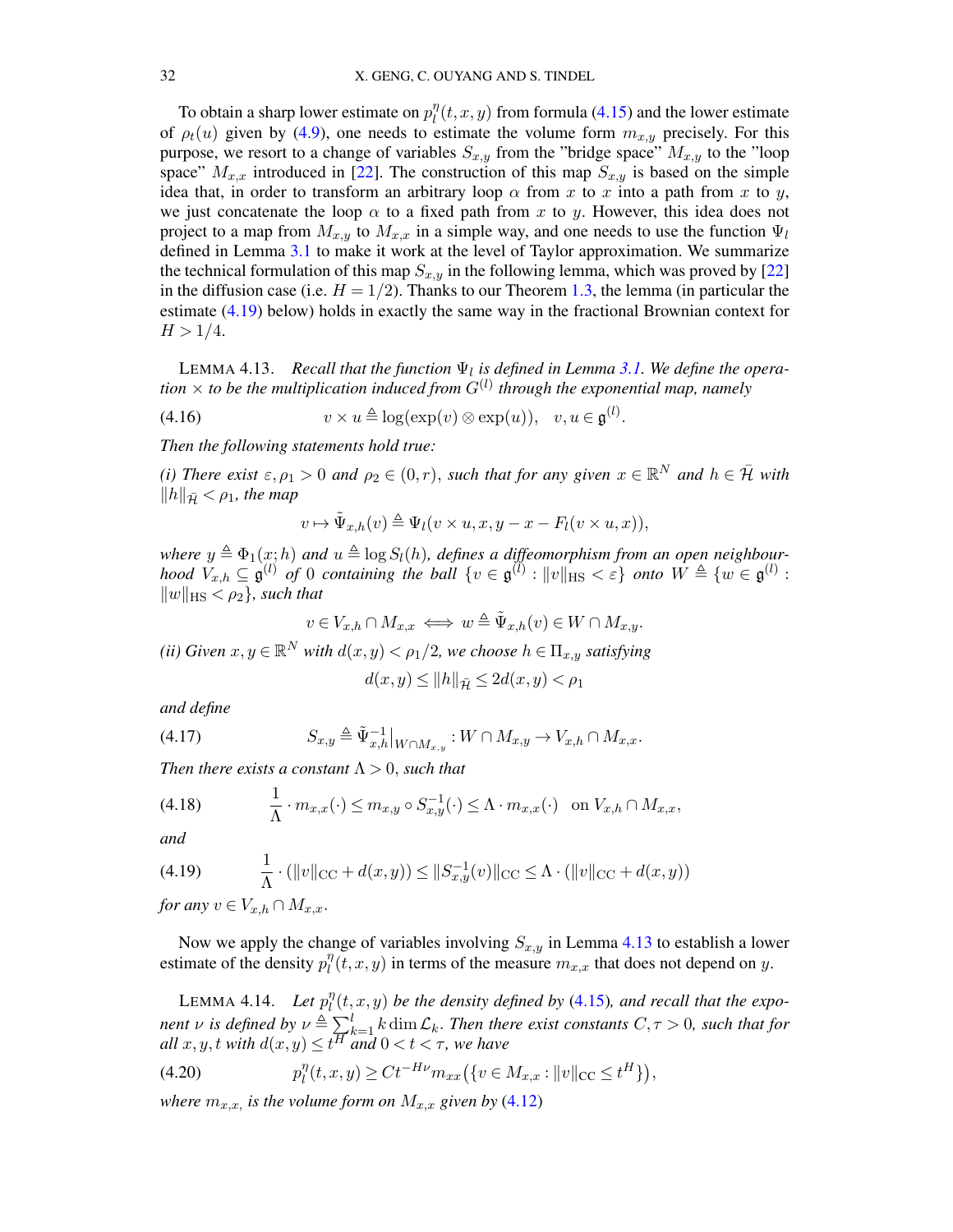PROOF. Lemma [4.13](#page-31-1) asserts that there exists  $\rho_1 > 0$ , such that if  $d(x, y) < \rho_1/2$ , then  $S_{x,y}$ given by [\(4.17\)](#page-31-2) defines a change of variables (i.e. a diffeomorphism) for [\(4.15\)](#page-30-5). Specifically we have

$$
p_l^{\eta}(t, x, y) \ge \int_{M_{x,y} \cap W} \eta(u) K(u, x) \rho_t(u) m_{x,y}(du)
$$
  
= 
$$
\int_{M_{x,x} \cap V_{x,h}} \eta(S_{x,y}^{-1}v) K(S_{x,y}^{-1}v, x) \rho_t(S_{x,y}^{-1}v) m_{x,y} \circ S_{x,y}^{-1}(dv).
$$

In addition, since  $V_{x,h}$  contains the ball  $\{v \in \mathfrak{g}^{(l)} : ||v||_{\text{HS}} < \varepsilon\}$ , owing to relation [\(4.18\)](#page-31-3) and thanks to the fact that  $K$  defined by  $(4.14)$  is bounded below, we obtain

$$
p_l^{\eta}(t,x,y) \geq C_{H,V,l} \int_{M_{x,x} \cap \{v \in \mathfrak{g}^{(l)} : ||v||_{\text{HS}} < \varepsilon\}} \rho_t(S_{x,y}^{-1}v) \, m_{x,x}(dv).
$$

Now choose  $\tau < (\rho_1/2)^{\frac{1}{H}}$  to be such that

$$
0 < t < \tau \implies \{v \in \mathfrak{g}^{(l)} : ||v||_{\text{CC}} \le t^H\} \subseteq \{v \in \mathfrak{g}^{(l)} : ||v||_{\text{HS}} < \varepsilon\}.
$$

We will thus lower bound  $p_l^{\eta}$  $\int_l^{\eta}(t,x,y)$  as follows

<span id="page-32-1"></span>
$$
(4.21) \t\t p_l^{\eta}(t,x,y) \geq C_{H,V,l} \int_{M_{x,x} \cap \{v \in \mathfrak{g}^{(l)} : ||v||_{\text{CC}} \leq t^H\}} \rho_t(S_{x,y}^{-1}v) m_{x,x}(dv).
$$

Next, according to the second inequality of [\(4.19\)](#page-31-0), if  $d(x, y) \le t^H$  and  $t < \tau$  (so that  $d(x, y) < \rho_1/2$ , then

$$
||S_{x,y}^{-1}v||_{\text{CC}} \le 2Ct^H,
$$

provided that  $v \in M_{x,x}$  with  $||v||_{CC} \le t^H$ . For such  $x, y, t, v$ , by Proposition [4.7](#page-28-2) we have

$$
\rho_t(S_{x,y}^{-1}v) \ge \beta_{2C} t^{-H\nu}
$$

Plugging this inequality into [\(4.21\)](#page-32-1), we arrive at

$$
p_l^{\eta}(t, x, y) \ge C_{H, V, l} \beta_{2C} t^{-H\nu} m_{x, x} (\{v \in M_{x, x} : ||v||_{CC} \le t^H \}).
$$

.

The next lemma relates the measure  $m_{x,x}$  with the volume of the ball  $B_d(x, t^H)$  defined with respect to the control distance function.

<span id="page-32-0"></span>LEMMA 4.15. Let  $M_{x,x}$  be the set defined by [\(4.12\)](#page-30-6) and recall that  $m_{x,x}$  is the volume *measure on*  $M_{x,x}$ *. There exist constants*  $C, \tau > 0$ *, such that* 

<span id="page-32-3"></span>(4.22) 
$$
t^{-H\nu} m_{x,x} (\{ v \in M_{x,x} : ||v||_{CC} \le t^H \}) \ge \frac{C}{|B_d(x, t^H)|}
$$

*for all*  $x \in \mathbb{R}^N$  *and*  $0 < t < \tau$ *.* 

PROOF. We know from [\[22,](#page-38-3) Lemma 3.31] that for any  $\beta \in (0,1)$ , there exists a constant  $C_\beta$  such that

<span id="page-32-2"></span>
$$
(4.23) \t t^{-\nu/2} m_{xx} \left( \left\{ v \in M_{x,x} : ||v||_{CC} \le t^{1/2} \right\} \right) \ge \frac{C_{\beta}}{|B_{d_{\text{BM}}}(x, \beta t^{1/2})|}
$$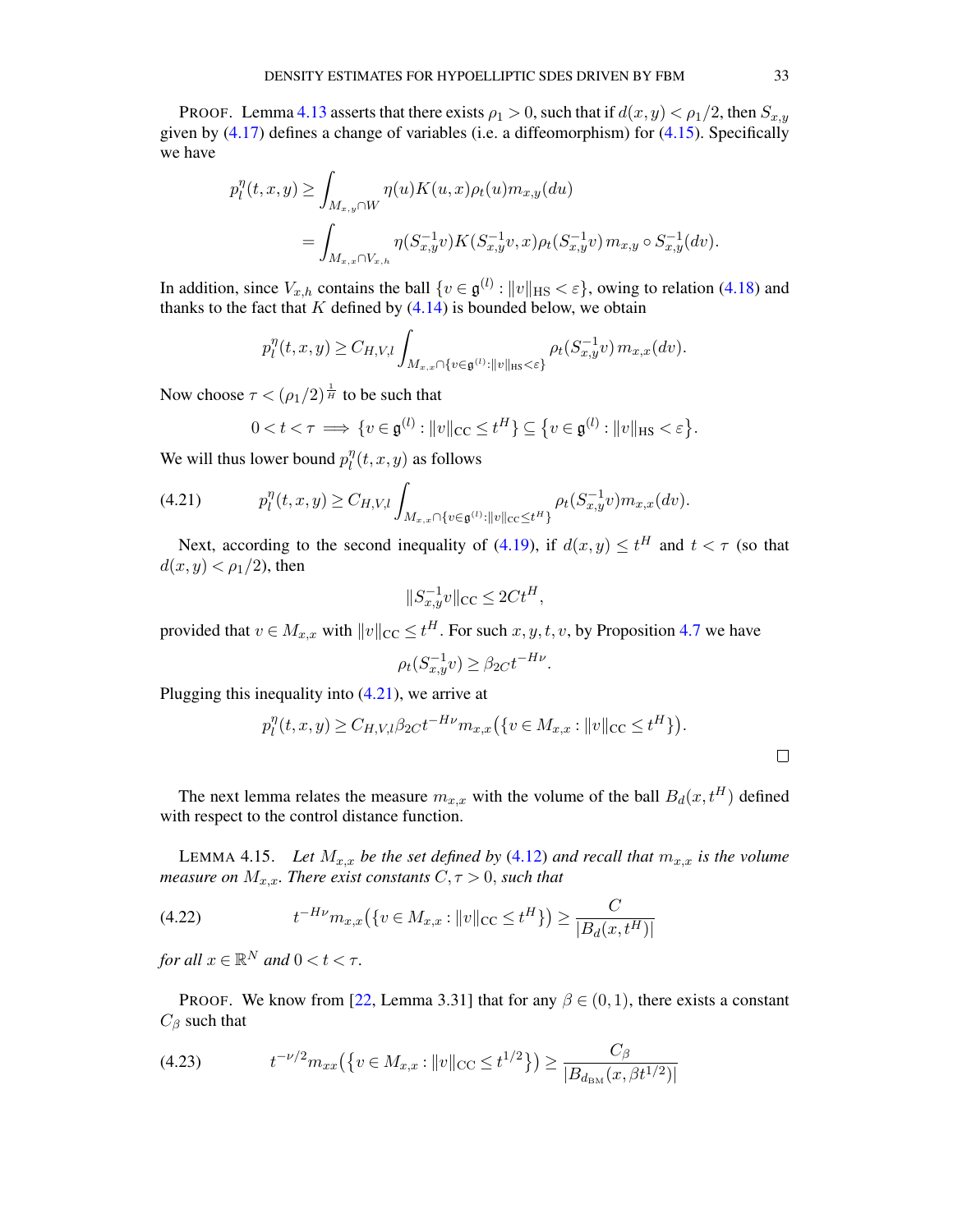for all  $(t, x) \in (0, 1] \times \mathbb{R}^N$ , where  $d_{BM}$  is the control distance function for the diffusion case. On the other hand, according to Theorem [1.3,](#page-3-0) there exist constants  $C_H$  and  $\delta$ , such that

$$
d(y, x) \le C_H d_{\text{BM}}(y, x)
$$

when  $|y-x| < \delta$ . If we choose  $\beta = \frac{1}{C_0}$  $\frac{1}{C_H}$ , when t is small we have

$$
B_{d_{\text{BM}}}(x, \beta t^{1/2}) \subseteq B_d(x, t^{1/2}) \subseteq \{y : |y - x| < \delta\}
$$

and thus the right hand side of [\(4.23\)](#page-32-2) is further bounded below by  $\frac{C_{\beta}}{|B_d(x,t^{1/2})|}$ . The desired inequality [\(4.22\)](#page-32-3) follows by changing  $t \mapsto t^{2H}$ .

 $\Box$ 

Summarizing the contents of Lemma [4.14](#page-31-4) and Lemma [4.15,](#page-32-0) we have obtained the following lower bound on  $p_l^{\eta}$  $\int_l^{\eta}(t, x, y)$ , which finishes the second step of the main strategy.

COROLLARY 4.16. Let  $p_l^{\eta}$  $\int_l^\eta (t,x,y)$  be the density given by [\(4.15\)](#page-30-5), and recall the notations *of Lemma* [4.14.](#page-31-4) Then there exist constants  $C, \tau > 0$  depending only on H,l and the vector *fields, such that*

(4.24) 
$$
p_l^{\eta}(t, x, y) \ge \frac{C}{|B_d(x, t^H)|}
$$

*for all*  $x, y, t$  *satisfying*  $d(x, y) \le t^H$  *and*  $0 < t < \tau$ *.* 

4.3. *Step three: comparing approximating and actual densities.* The last step towards the proof of Theorem [1.6](#page-3-1) will be to show that the approximating density  $p_l^n$  $\int_l^{\eta}(t,x,y)$  and the actual density  $p(t, x, y)$  of  $X_t^x$  are close to each other when t is small. For this part, we combine the Fourier transform approach developed in [\[22\]](#page-38-3) with general estimates for Gaussian rough differential equations. As before, we assume that  $l \geq l_0$ .

Recall that the Fourier transform of a function  $f(y)$  on  $\mathbb{R}^N$  is defined by

<span id="page-33-3"></span>
$$
\mathcal{F}f(\xi) = \hat{f}(\xi) \triangleq \int_{\mathbb{R}^N} f(y) e^{2\pi i \langle \xi, y \rangle} dy, \quad \xi \in \mathbb{R}^N.
$$

In the sequel we will consider the Fourier transform  $\hat{p}(t, x, \xi)$  (respectively,  $\hat{p}_l^{\eta}$  $\int_l^{\eta}(t,x,\xi)$ ) of the density  $p(t, x, y)$  (respectively,  $p_t^{\eta}$  $\int_l^{\eta}(t, x, y)$  with respect to the y-variable. We will invoke the following trivial bound on  $p - p_l$  in terms of  $\hat{p}$  and  $\hat{p}_l^{\eta}$  $\frac{\eta}{l}$ :

<span id="page-33-0"></span>(4.25) 
$$
|p(t,x,y)-p_l^{\eta}(t,x,y)| \leq \int_{\mathbb{R}^N} |\hat{p}(t,x,\xi)-\hat{p}_l^{\eta}(t,x,\xi)| d\xi.
$$

Therefore our aim in this section will be to estimate the right hand side of  $(4.25)$  by considering two regions  $\{|\xi| \leq R\}$  and  $\{|\xi| > R\}$  separately in the integral, where R is some large number to be chosen later on.

4.3.1. *Integrating relation* [\(4.25\)](#page-33-0) *in a neighborhood of the origin.* We first integrate our Fourier variable  $\xi$  in [\(4.25\)](#page-33-0) over the region  $\{|\xi| \leq R\}$ . In this case, we make use of a tail estimate for the error of the Taylor approximation of  $X_t^x$  which is provided below.

<span id="page-33-2"></span>LEMMA 4.17. Let  $X_t^x$  be the solution to the SDE  $(1.1)$ , and consider its approximation  $X_l(t, x)$  *of order*  $l \ge \max\{l_0, H^{-1}\}\$  *as defined by* [\(4.3\)](#page-24-2)*. Fix*  $l \in (l, l + 1)$ *. Then there exist constants*  $C_1$ ,  $C_2$  *depending only on*  $H$ , *l and the vector fields, such that for all*  $t \in (0,1]$  *and*  $x, y \in \mathbb{R}^N$  we have

<span id="page-33-1"></span>(4.26) 
$$
\mathbb{P}\big(|X_t^x - X_l(t,x)| \geq \lambda\big) \leq C_1 \exp\big(-\frac{C_2\lambda^{2/\overline{l}}}{t^{2H}}\big), \text{ for all } \lambda > 0.
$$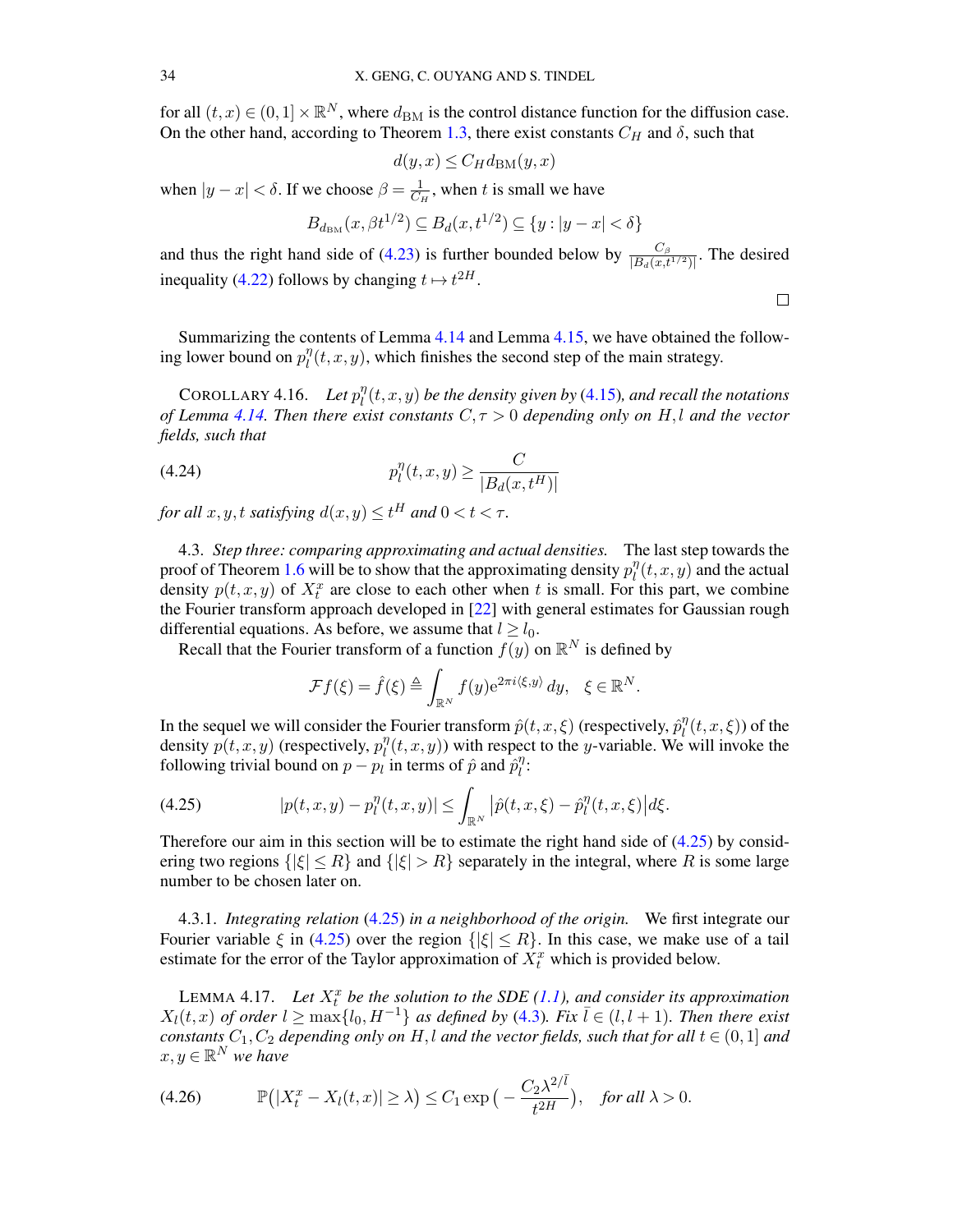PROOF. According to [\[15,](#page-38-18) Corollary 10.15], we have the following pathwise estimate

<span id="page-34-0"></span>(4.27) 
$$
|X(t,x) - X_l(t,x)| \leq C \cdot ||\mathbf{B}||_{p-\text{var};[0,t]}^{\bar{l}},
$$

where  $C = C_{H,V,l} > 0$  and **B** is the rough path lifting of B alluded to in Proposition [2.10.](#page-9-1) In equation [\(4.27\)](#page-34-0), the parameter p is any number greater that  $1/H$  and the p-variation norm is defined with respect to the CC-norm. It follows from [\(4.27\)](#page-34-0) that for any  $\lambda > 0$  and  $\eta > 0$ , we have

$$
\mathbb{P}\big(|X_t^x - X_l(t,x)| \geq \lambda\big) \leq \mathbb{P}\big(\|\mathbf{B}\|_{p-\text{var};[0,t]}^{\overline{l}} \geq \lambda/C\big).
$$

In addition, the fBm signature satisfies the identity in law

$$
(\mathbf{B}_s)_{0\leq s\leq t} \stackrel{d}{=} \left(\delta_{t^H}\circ \mathbf{B}_{s/t}\right)_{0\leq s\leq t}.
$$

Owing to the scaling properties of the CC-norm, we thus get that for an arbitrary  $\zeta > 0$  we have

<span id="page-34-1"></span>
$$
\mathbb{P}(|X_t^x - X_l(t,x)| \ge \lambda) \le \mathbb{P}\left(\|\mathbf{B}\|_{p-\text{var};[0,1]}\ge \frac{(\lambda/C)^{1/\bar{l}}}{t^H}\right)
$$
  
(4.28)  

$$
\le \exp\left(-\frac{\zeta(\lambda/C)^{2/\bar{l}}}{t^{2H}}\right) \cdot \mathbb{E}\left[e^{\zeta\|\mathbf{B}\|_{p-\text{var};[0,1]}^2}\right].
$$

According to a Fernique type estimate for the fractional Brownian rough path (cf. [\[15,](#page-38-18) Theorem 15.33]), we know that there exists  $\zeta = \zeta_H > 0$  such that

$$
\mathbb{E}\big[e^{\zeta\|\mathbf{B}\|_{p-\text{var};[0,1]}^2}\big]<\infty.
$$

Plugging this inequality into [\(4.28\)](#page-34-1), our conclusion [\(4.26\)](#page-33-1) is easily obtained.

 $\Box$ 

We are now ready to derive a Fourier transform estimate for small values of  $\xi$ .

<span id="page-34-5"></span>LEMMA 4.18. *Under the same notation as in Lemma [4.17,](#page-33-2)* let  $p(t, x, \cdot)$  be the density of the random variable  $X_t^x$  and let  $p_l^{\eta}$  $\int_l^\eta (t,x,\cdot)$  *be the approximating density given by* [\(4.15\)](#page-30-5). *Then their Fourier transforms satisfy the following inequality over the region*  $\{|\xi| \leq R\}$ *,* 

<span id="page-34-4"></span>(4.29) 
$$
\left|\hat{p}(t,x,\xi) - \hat{p}_l^{\eta}(t,x,\xi)\right| \leq C_{H,V,l}(1+|\xi|)t^{H\bar{l}},
$$

*provided that*  $t < \tau_1$  *for some constant*  $\tau_1$  *depending on*  $H, l$  *and the vector fields.* 

PROOF. Notice that according to our definition [\(4.15\)](#page-30-5) of  $p_l^n$  $\eta_l^{\eta}$ , we have

$$
\hat{p}(t,x,\xi) = \mathbb{E}\left[e^{2\pi i \langle \xi, X_t^x \rangle}\right], \quad \text{and} \quad \hat{p}_l^{\eta}(t,x,\xi) = \mathbb{E}\left[\eta(U_t)e^{2\pi i \langle \xi, X_l(t,x) \rangle}\right].
$$

Hence it is easily seen that

<span id="page-34-2"></span>
$$
\left|\hat{p}(t,x,\xi)-\hat{p}_l^{\eta}(t,x,\xi)\right| \leq \mathbb{E}\left[\left|e^{-2\pi i\langle\xi,X_t^x\rangle}-e^{-2\pi i\langle\xi,X_l(t,x)\rangle}\right|\right] + \mathbb{E}[1-\eta(U_t)]
$$
\n
$$
\leq 2\pi|\xi|\cdot\mathbb{E}\left[\left|X_t^x - X_l(t,x)\right|\right] + \mathbb{E}[1-\eta(U_t)].
$$
\n(4.30)

Now in order to bound the right hand-side of [\(4.30\)](#page-34-2), we first invoke Lemma [4.17.](#page-33-2) This yields

<span id="page-34-3"></span>(4.31)  
\n
$$
\mathbb{E}\left[|X_t^x - X_l(t,x)|\right] = \int_0^\infty \mathbb{P}\left(|X_t^x - X_l(t,x)| \ge \lambda\right) d\lambda
$$
\n
$$
\le C_1 \int_0^\infty \exp\left(-\frac{C_2 \lambda^{2/\bar{l}}}{t^{2H}}\right) d\lambda = C_3 t^{H\bar{l}}.
$$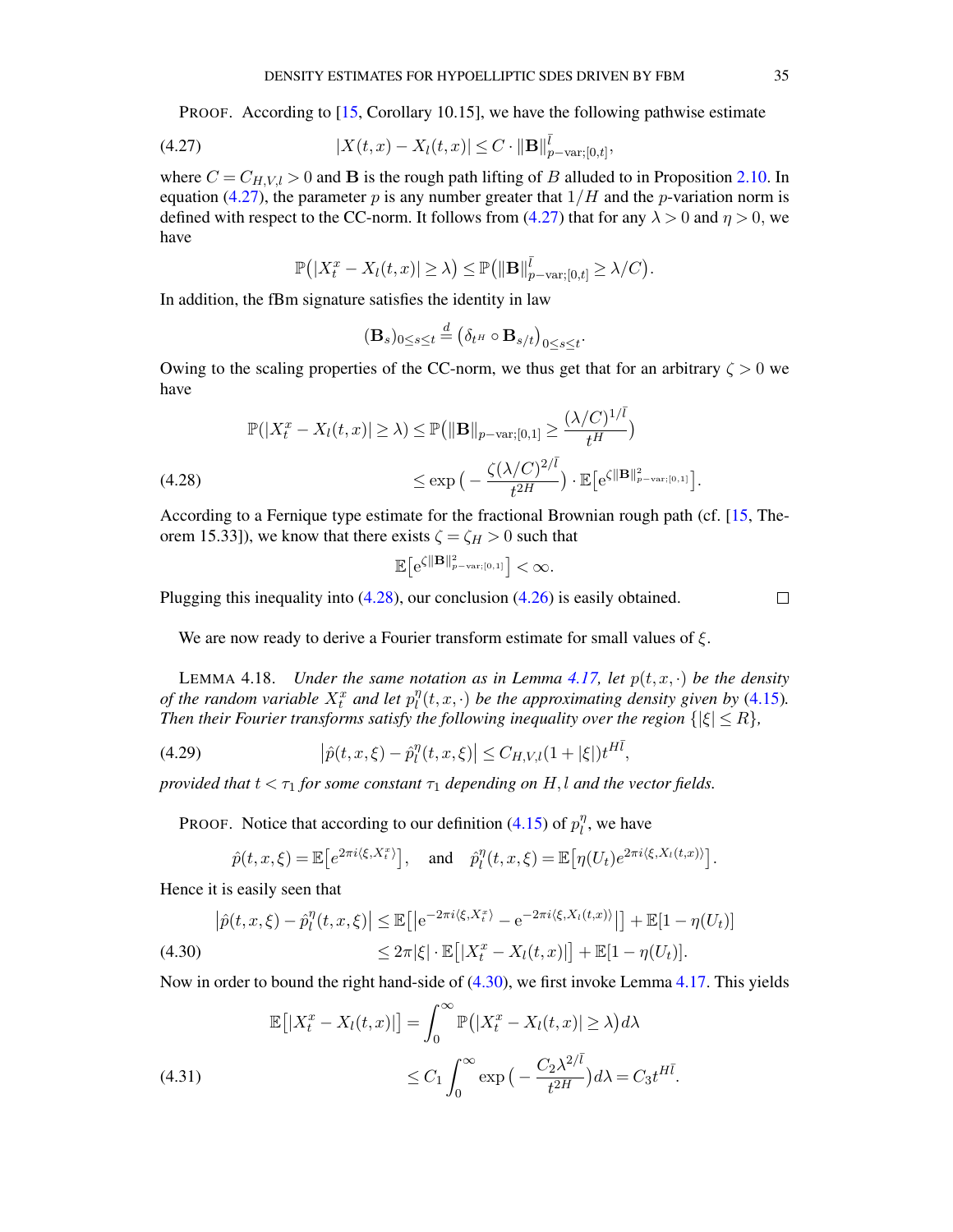On the other hand, using a similar argument to the proof of Lemma [4.17,](#page-33-2) we see that there exists a strictly positive exponent  $\alpha_{H,l}$  such that

<span id="page-35-1"></span>(4.32) 
$$
\mathbb{E}[1-\eta(U_t)] \leq \mathbb{P}(|U_t||_{\text{HS}} \geq \frac{r}{2}) \leq C_4 \cdot \exp\big(-\frac{C_5}{t^{\alpha_{H,t}}}\big).
$$

By taking t small enough, we can make the right hand-side of [\(4.32\)](#page-35-1) smaller than  $C_6 t^{H\bar{l}}$ . Hence there exists  $\tau_1 > 0$  such that if  $t \leq \tau_1$  we have

<span id="page-35-2"></span>
$$
\mathbb{E}[1 - \eta(U_t)] \le C_6 t^{H\bar{l}}.
$$

Now combining [\(4.31\)](#page-34-3) and [\(4.33\)](#page-35-2), we easily get our conclusion [\(4.29\)](#page-34-4).

4.3.2. *Integrating relation* [\(4.25\)](#page-33-0) *for large Fourier modes.* We now integrate the Fourier variable  $\xi$  over the region  $\{|\xi| > R\}$ . In this case, we make use of certain upper estimates for  $p(t, x, y)$  and  $p_l^{\eta}$  $\eta_l^{\eta}(t,x,y)$ . We start with a bound on the density of  $X_t^x$  which is also of independent interest. The main ingredients of the proof are basically known in the literature, but to our best knowledge the result (for the hypoelliptic case) has not been formulated elsewhere.

 $\Box$ 

<span id="page-35-5"></span>PROPOSITION 4.19. Let  $p(t, x, y)$  be the density of the random variable  $X_t^x$ . As in Lem*ma [4.18](#page-34-5) we assume that the uniform hypoellipticity condition* [\(1.2\)](#page-1-2) *is satisfied. Then for each*  $n \geq 1$ , *there exist constants*  $C_{1,n}, C_{2,n}, \nu_n > 0$  *depending on* n, H *and the vector fields such that*

<span id="page-35-4"></span>(4.34) 
$$
|\partial_y^n p(t,x,y)| \leq C_{1,n} t^{-\nu_n} \exp\big(-\frac{C_{2,n}|y-x|^{2\wedge (2H+1)}}{t^{2H}}\big),
$$

for all  $(t,x,y)\in (0,1]\times \mathbb{R}^N\times \mathbb{R}^N,$  where  $\partial^n_y$  denotes the  $n$ -th order derivative operator with *respect to the* y *variable.*

PROOF. Elaborating on the integration by parts invoked for example in [\[3,](#page-37-2) Relation (24)], there exist exponents  $\alpha, \beta, p, q > 1$  such that

<span id="page-35-3"></span>
$$
(4.35) \t\t |\partial_y^n p(t, x, y)| \le C_{1,n} \mathbb{P}(|X_t^x - x| \ge |y - x|)^{\frac{1}{2}} \cdot \|\gamma_{X_t^x}^{-1}\|_{\alpha, p}^{\alpha} \cdot \|\mathbf{D} X_t^x\|_{\beta, q}^{\beta},
$$

where  $\gamma_{X_t^x}$  denotes the Malliavin covariance matrix and  $\|\cdot\|_{k,p}$  denotes the Gaussian-Sobolev norm. Then with  $(4.35)$  in hand, we proceed in the following way:

(i) An exponential tail estimate for  $X_t^x$  yield the exponential term in [\(4.34\)](#page-35-4). This step is achieved as in  $[3,$  Relation  $(25)$ ].

(ii) The Malliavin derivatives of  $X_t^x$  are estimated as in [\[4,](#page-37-3) Lemma 3.5 (1)]. This produces some positive powers of  $t$  in [\(4.34\)](#page-35-4).

(iii) The inverse of the Malliavin covariance matrix is bounded as in [\[4,](#page-37-3) Lemma 3.5 (2)]. It gives some negative powers of  $t$  in  $(4.34)$ .

For the sake of conciseness, we will not detail the steps outlined as above. We refer the reader to [\[3,](#page-37-2) [4\]](#page-37-3) for the details.  $\Box$ 

The following lemma parallels Proposition [4.19](#page-35-5) for the approximating process  $X_l(t, x)$ .

<span id="page-35-0"></span>LEMMA 4.20. *Assume the same hypothesis as in Proposition [4.19.](#page-35-5) Recall that the approximating density* p η  $\frac{\eta}{l}$  is defined by [\(4.15\)](#page-30-5). Fix  $l \geq l_0$ . Then for each  $n \geq 1$  there exist con*stants*  $C_n = C_n(H, l)$  and  $\gamma_n = \gamma_n(H, l_0)$  *such that for all*  $(t, x) \in (0, 1] \times \mathbb{R}^N$  *the following bound holds true:*

<span id="page-35-6"></span>(4.36) 
$$
\|\partial_y^n p_l^n(t, x, \cdot)\|_{C_b^n(\mathbb{R}^N)} \leq C_n \cdot t^{-\gamma_n}.
$$

Moreover, the function  $\partial_y^n p_l^\eta$  $\int_l^{\eta}(t,x,\cdot)$  is compactly supported in  $\mathbb{R}^N$ .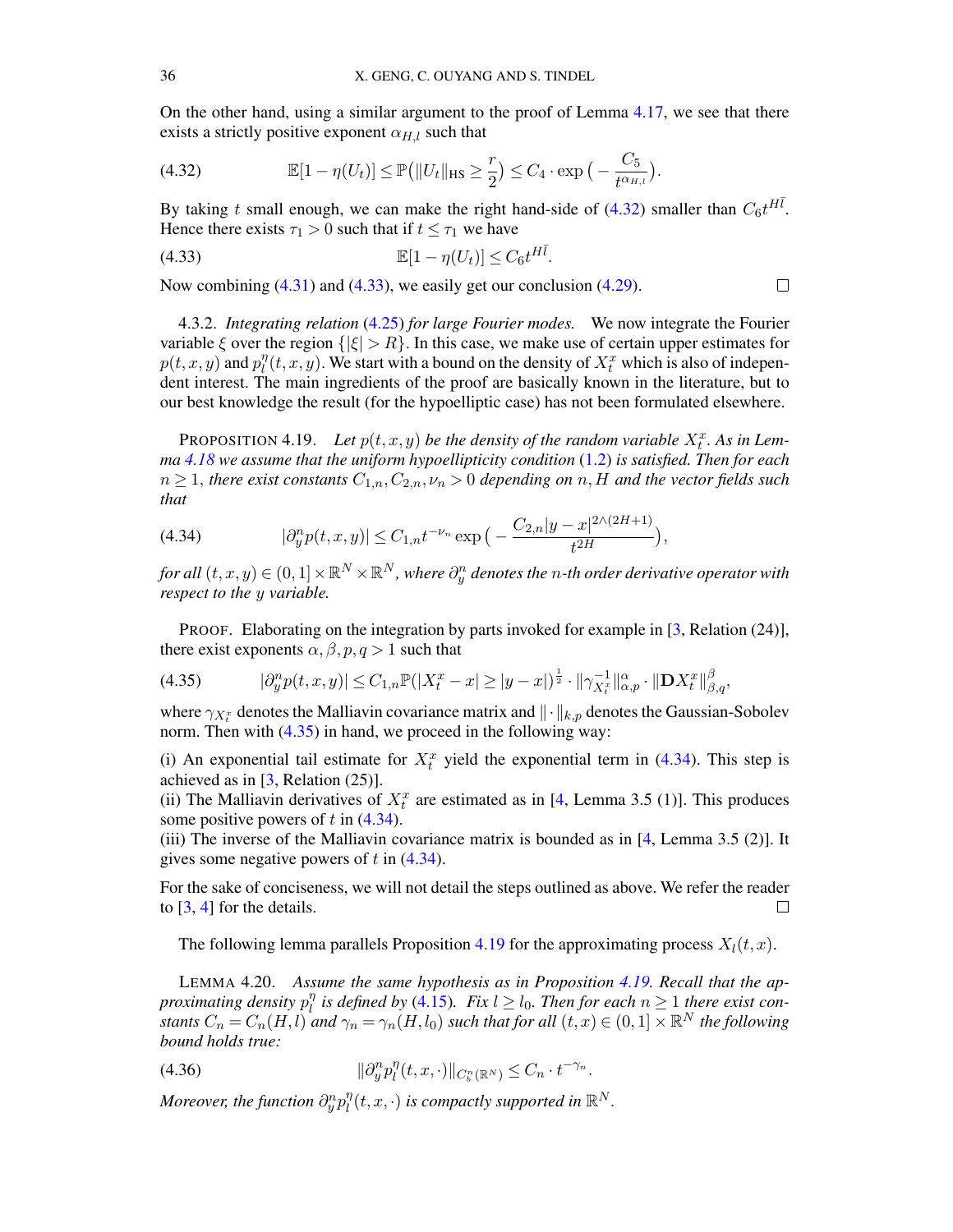PROOF. Recall that for a differentiable random vector  $Z = (Z^1, \dots, Z^n)$  in the sense of Malliavin, we use the notation  $\gamma_Z \triangleq (\langle DZ^i, DZ^j \rangle_{\bar{\mathcal{H}}})_{1 \leq i,j \leq n}$  to denote its Malliavin covari-ance matrix. By the definition [\(4.3\)](#page-24-2) of  $X<sub>l</sub>(t, x)$ , it is immediate that

(4.37) 
$$
\gamma_{X_l(t,x)} = JF_l(U_t^{(l)}, x) \cdot \gamma_{U_t^{(l)}} \cdot JF_l(U_t^{(l)}, x)^*.
$$

It follows from [\[1,](#page-37-4) Theorem 3.3] and Lemma [4.8](#page-29-1) that  $\gamma_{X,1}^{-1}$  $\overline{X}_t^{-1}(t,x) \in L^q$  for all  $q > 1$ . Now the uniform upper bound for the derivatives of  $p_l^{\eta}$  $\int_l^{\eta}(t, x, y)$  follows from the same lines as in the proof of Proposition [4.19](#page-35-5) (with the same three main ingredients  $(i), (ii), (iii)$ ), based on the integration by parts formula.  $\Box$ 

REMARK 4.21. We must point out that the exponent  $\gamma_n$  in [\(4.36\)](#page-35-6) depends on  $l_0$  but *not* on l. This subtle technical point is critical for us, and its proof requires a non-trivial amount of analysis. For the sake of conciseness, we refer the reader to [\[16,](#page-38-11) Section 5.3 IV] for a detailed discussion on this matter.

We now return to the Fourier estimate [\(4.25\)](#page-33-0) for the region  $|\xi| > R$ . In particular, we have the following result.

LEMMA 4.22. *Using the same notation and hypothesis as in Lemma [4.18,](#page-34-5) the Fourier* transforms  $\hat{p}$  and  $\hat{p}^{\eta}_{l}$ l *are such that for all* |ξ| > R *we have*

(4.38) 
$$
|\xi|^{N+2}(|\widehat{p}(t,x,\xi)|+|\widehat{p}_l^{\eta}(t,x,\xi)|)\leq C\cdot t^{-\mu},
$$

*for some strictly positive constants*  $C = C_{N,H,V,l}$  *and*  $\mu = \mu_{N,H,V,l_0}$ *.* 

PROOF. According to standard compatibility rules between Fourier transform and differentiation, we have (recall that  $\mathcal{F}f$  and  $\ddot{f}$  are both used to designate the Fourier transform of a function  $f$ :

<span id="page-36-0"></span>
$$
\begin{aligned} &|\xi|^{N+2}(|\hat{p}(t,x,\xi)|+|\hat{p}_l^{\eta}(t,x,\xi)|)\\ &\leq C_N\left(|\mathcal{F}(\partial_y^{N+2}p(t,x,y)|+|\mathcal{F}(\partial_y^{N+2}p_l^{\eta}(t,x,y)|)\right). \end{aligned}
$$

Plugging [\(4.34\)](#page-35-4) and [\(4.36\)](#page-35-6) into this relation and using the fact that  $\partial_y^{N+2} p_l^{\eta}$  $\int_l^{\eta}(t,x,\cdot)$  is compactly supported, our claim [\(4.38\)](#page-36-0) is easily proved.

4.3.3. *Comparison of the densities.* Combining the previous preliminary results on Fourier transforms we get the following uniform bound on the difference  $p - p_l^{\eta}$  $\frac{\eta}{l}$ .

PROPOSITION 4.23. *We still keep the same notation and assumptions of Lemma [4.18.](#page-34-5) Then there exists*  $\tau > 0$  *such that for all*  $t \leq \tau$  *and*  $x, y \in \mathbb{R}^N$  *we have* 

<span id="page-36-1"></span>(4.39) 
$$
|p(t, x, y) - p_l^{\eta}(t, x, y)| \le C_{H, V, l} t.
$$

PROOF. Thanks to  $(4.25)$  we can write

$$
|p(t, x, y) - p_l^{\eta}(t, x, y)| \le \Big(\int_{|\xi| \le \mathbb{R}} + \int_{|\xi| > \mathbb{R}}\Big)|\hat{p}(t, x, \xi) - \hat{p}_l^{\eta}(t, x, \xi)\Big| d\xi.
$$

Next we invoke the bounds [\(4.29\)](#page-34-4) and [\(4.38\)](#page-36-0), which allows us to write

$$
|p(t,x,y)-p_l^{\eta}(t,x,y)| \le C_1 \left(R^{N+1}t^{H\bar{l}} + t^{-\mu} \int_{|\xi|>R} |\xi|^{-N-2} d\xi\right), \quad t \in [0,1],
$$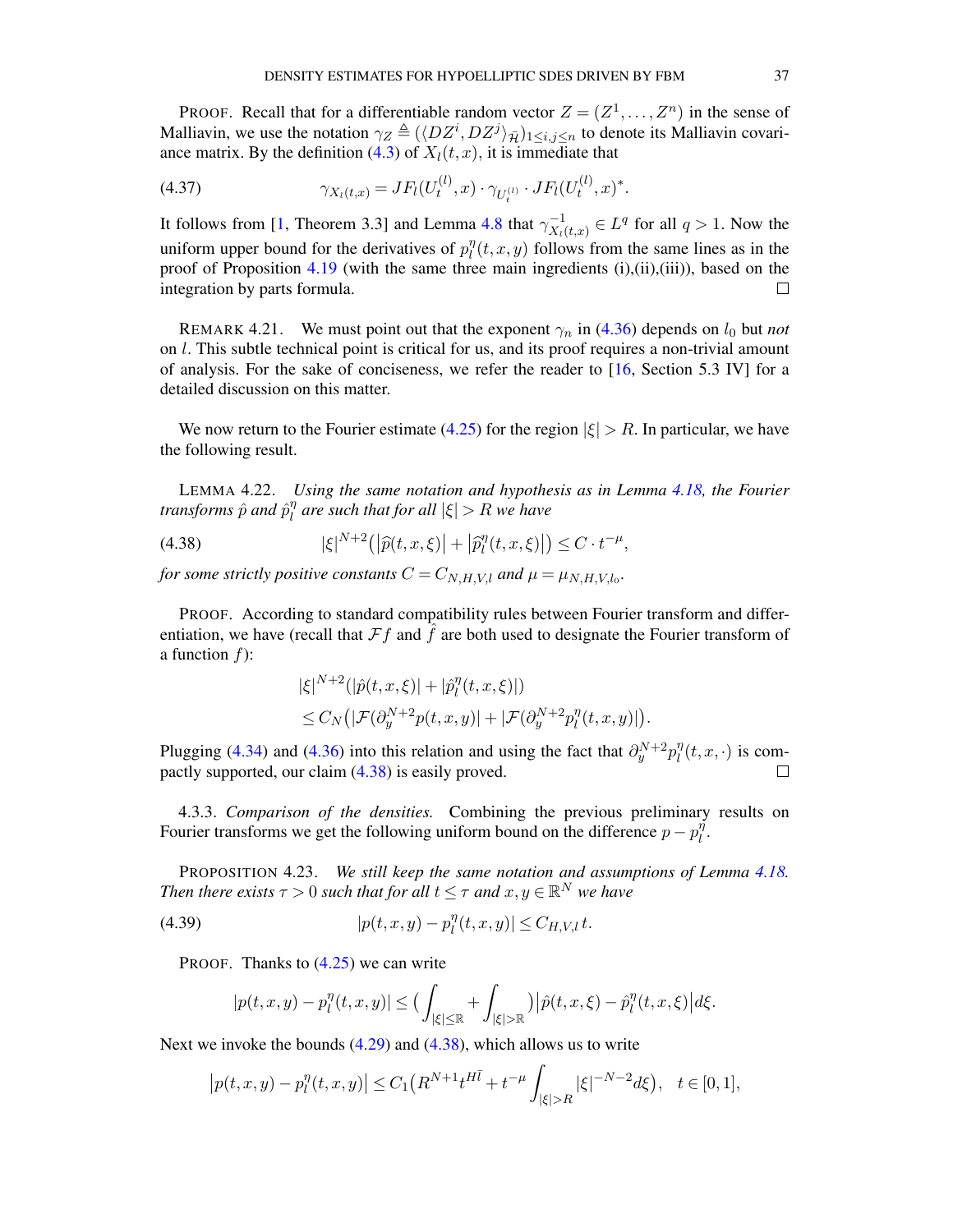where we recall that  $\overline{l}$  is a fixed number in [l, l + 1] introduced in Lemma [4.17.](#page-33-2) Now an elementary change of variable yields

$$
|p(t, x, y) - p_l^{\eta}(t, x, y)|
$$
  
\n
$$
\leq C_1 \left( R^{N+1} t^{H\bar{l}} + t^{-\mu} R^{-1} \int_{|\xi| \geq 1} |\xi|^{-(N+1)} d\xi \right)
$$
  
\n
$$
\leq C_2 \left( R^{N+1} t^{H\bar{l}} + t^{-\mu} R^{-1} \right).
$$

<span id="page-37-7"></span>We can easily optimize expression [\(4.40\)](#page-37-7) with respect to R by choosing  $R = t^{-(\mu+1)}$ . It follows that

<span id="page-37-8"></span>(4.41) 
$$
\left|p(t,x,y)-p_1^{\eta}(t,x,y)\right| \leq C_2 t^{-(N+1)(\mu+1)+H\bar{l}}+t,
$$

for all  $t \in (0, 1]$ . In addition, recall that a crucial point in our approach is that the exponent  $\mu$ in [\(4.41\)](#page-37-8) does not depend on l. Therefore we can choose  $l \ge l_0$  large enough, so that

$$
-(N+1)(\mu+1) + H\bar{l} \ge 1.
$$

For this value of *l*, the upper bound  $(4.39)$  is easily deduced from  $(4.41)$ .

4.4. *Completing the proof of Theorem [1.6.](#page-3-1)* Finally, we are in a position to complete the proof of Theorem [1.6.](#page-3-1) Indeed, recall from  $(4.24)$  and  $(4.39)$  that for x and y such that  $d(x, y) \le t^H$  and  $t < \tau$ , we have

<span id="page-37-9"></span>(4.42) 
$$
p^{\eta}(t, x, y) \ge \frac{C_1}{|B_d(x, t^H)|}, \text{ and } |p(t, x, y) - p_l^{\eta}(t, x, y)| \le C_{H, V, l} t.
$$

In addition, owing to  $(1.6)$ , for small t we have

(4.43) 
$$
\frac{1}{|B_d(x,t^H)|} \ge \frac{C}{t^{HN/l_0}}.
$$

Putting together  $(4.42)$  and  $(4.43)$ , it is easily seen that when t is small enough we have

<span id="page-37-10"></span>
$$
p(t, x, y) \ge \frac{C_2}{|B_d(x, t^H)|}.
$$

Therefore, the proof of Theorem [1.6](#page-3-1) is complete.

## REFERENCES

- <span id="page-37-4"></span>[1] F. Baudoin, Q. Feng and C. Ouyang, Density of the signature process of fBM, preprint, *arXiv:1904.09384*, 2019.
- <span id="page-37-0"></span>[2] F. Baudoin and M. Hairer, A version of Hörmander's theorem for the fractional Brownian motion, *Probab. Theory Related Fields* 139 (3-4) (2007) 373–395.
- <span id="page-37-2"></span>[3] F. Baudoin, E. Nualart, C. Ouyang and S. Tindel, On probability laws of solutions to differential systems driven by a fractional Brownian motion, *Ann. Probab.* 44 (4) (2016) 2554–2590.
- <span id="page-37-3"></span>[4] F. Baudoin, C. Ouyang and X. Zhang, Varadhan estimates for rough differential equations driven by fractional Brownian motions, *Stochastic Process. Appl.* 125 (2015) 634–652.
- [5] F. Baudoin, C. Ouyang and X. Zhang, Smoothing effect of rough differential equations driven by fractional Brownian motions, *Ann. Inst. H. Poincare Probab. Statist. ´* 52 (1) (2016) 412–428.
- <span id="page-37-5"></span>[6] G. Ben Arous, J. Wang, Very rare events for diffusion processes in short time, *arXiv:1901.10025*.
- <span id="page-37-6"></span>[7] J. Bismut, *Large deviations and the Malliavin calculus*, in "Progress in Mathematics" Vol. 45, Birkhauser, ¨ 1984.
- <span id="page-37-1"></span>[8] T. Cass and P. Friz, Densities for rough differential equations under Hörmander condition, Ann. of Math. 171 (3) (2010) 2115–2141.